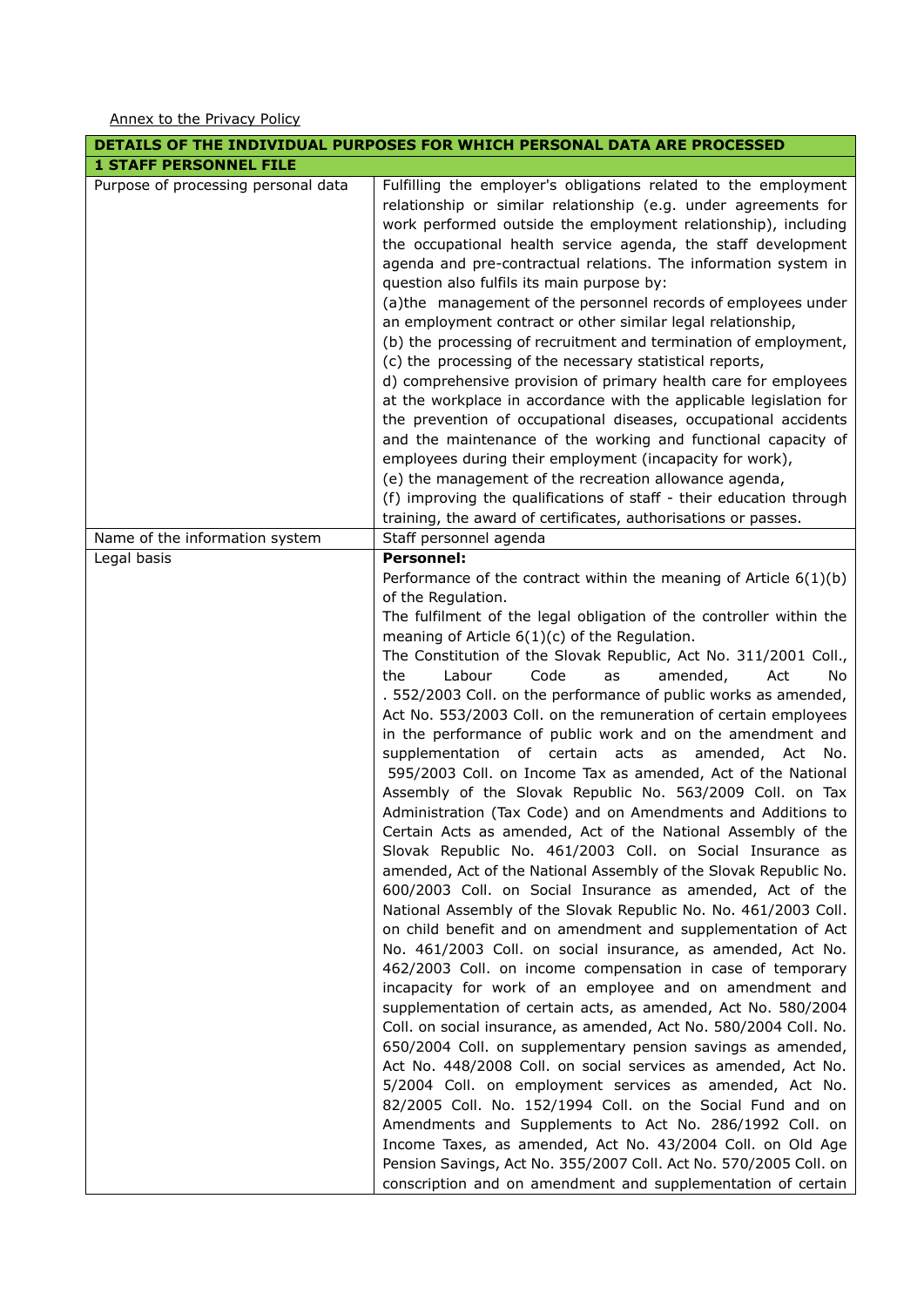|                             | acts as amended, Act No. 283/2002 Coll. on travel reimbursements<br>and on amendment and supplementation of certain acts as<br>amended, Act No. 233/1995 Coll. on travel reimbursements and<br>on amendment and supplementation of certain acts as amended,<br>Act No. 233/1995 Coll. Act No. 576/2004 Coll. on health care,<br>services related to the provision of health care and on the<br>amendment and supplementation of certain acts, as amended, Act<br>No. 215/2004 Coll. on the protection of classified information and<br>on the amendment and supplementation of certain acts, as<br>amended,<br>Act<br>No.<br>125/2006<br>Coll.<br>on Labour Inspection, contracts related to the personnel and<br>payroll of employees (e.g. Agreement on deductions from wages,<br>Agreement on sending pay slips), Legitimate interest within the<br>meaning of Article $6(1)(f)$ of the Regulation in conjunction with<br>Article 78 of Act No. 18/2018 Coll. on the protection of personal<br>data and on amendments and supplements to certain acts.                                                                                                                               |
|-----------------------------|-----------------------------------------------------------------------------------------------------------------------------------------------------------------------------------------------------------------------------------------------------------------------------------------------------------------------------------------------------------------------------------------------------------------------------------------------------------------------------------------------------------------------------------------------------------------------------------------------------------------------------------------------------------------------------------------------------------------------------------------------------------------------------------------------------------------------------------------------------------------------------------------------------------------------------------------------------------------------------------------------------------------------------------------------------------------------------------------------------------------------------------------------------------------------------------------|
|                             | <b>Occupational Health Service:</b><br>The fulfilment of the legal obligation of the controller within the<br>meaning of Article $6(1)(c)$ of the Regulation.<br>Act No. 577/2004 Coll. on the scope of health care reimbursed on<br>the basis of public health insurance and on reimbursement for<br>services related to the provision of health care, as amended, Act<br>No. 578/2004 Coll. on health care providers, health care workers,<br>professional organisations in the health care sector and on<br>amendment and supplementation of certain acts, as amended,<br>Decree of the Ministry of Health of the Slovak Republic No.<br>448/2007 Coll. on the details of the factors of work and working<br>environment in relation to the categorisation of work in terms of<br>health risks and on the details of the proposal for the classification<br>of work into categories, Decree of the Ministry of Health of the<br>Slovak Republic No. 208/2014 Coll. on the details of the scope and<br>content of the performance of occupational health service, the<br>composition of the team of experts who perform it and the<br>requirements for their professional competence. |
|                             | <b>Upskilling staff:</b><br>The fulfilment of the legal obligation of the controller within the<br>meaning of Article $6(1)(c)$ of the Regulation.<br>§ 153-155 of Act No. 311/2001 Coll., the Labour Code, as<br>amended.<br>Act No. 124/2006 Coll. on Health and Safety at Work and on<br>Amendments and Additions to Certain Acts, as amended, Decree<br>No. 500/2006 Coll. of the Ministry of Labour and Social Affairs of<br>the Republic of Slovenia, No. 314/2001 Coll. on Fire Protection, as<br>amended, and its implementing regulations, Act No. 355/2007<br>Coll. on the Protection, Promotion and Development of Public<br>Health and on Amendments and Additions to Certain Acts, as<br>amended.                                                                                                                                                                                                                                                                                                                                                                                                                                                                          |
| Categories of beneficiaries | Intermediary for the processing of the agenda of the occupational<br>health service, public authorities, state and public administration<br>according to the relevant legislation, health insurance companies,<br>supplementary<br>pension<br>banks,<br>supplementary<br>savings<br>management companies.                                                                                                                                                                                                                                                                                                                                                                                                                                                                                                                                                                                                                                                                                                                                                                                                                                                                               |

 $\overline{\phantom{a}}$ 

 $\mathbf{r}$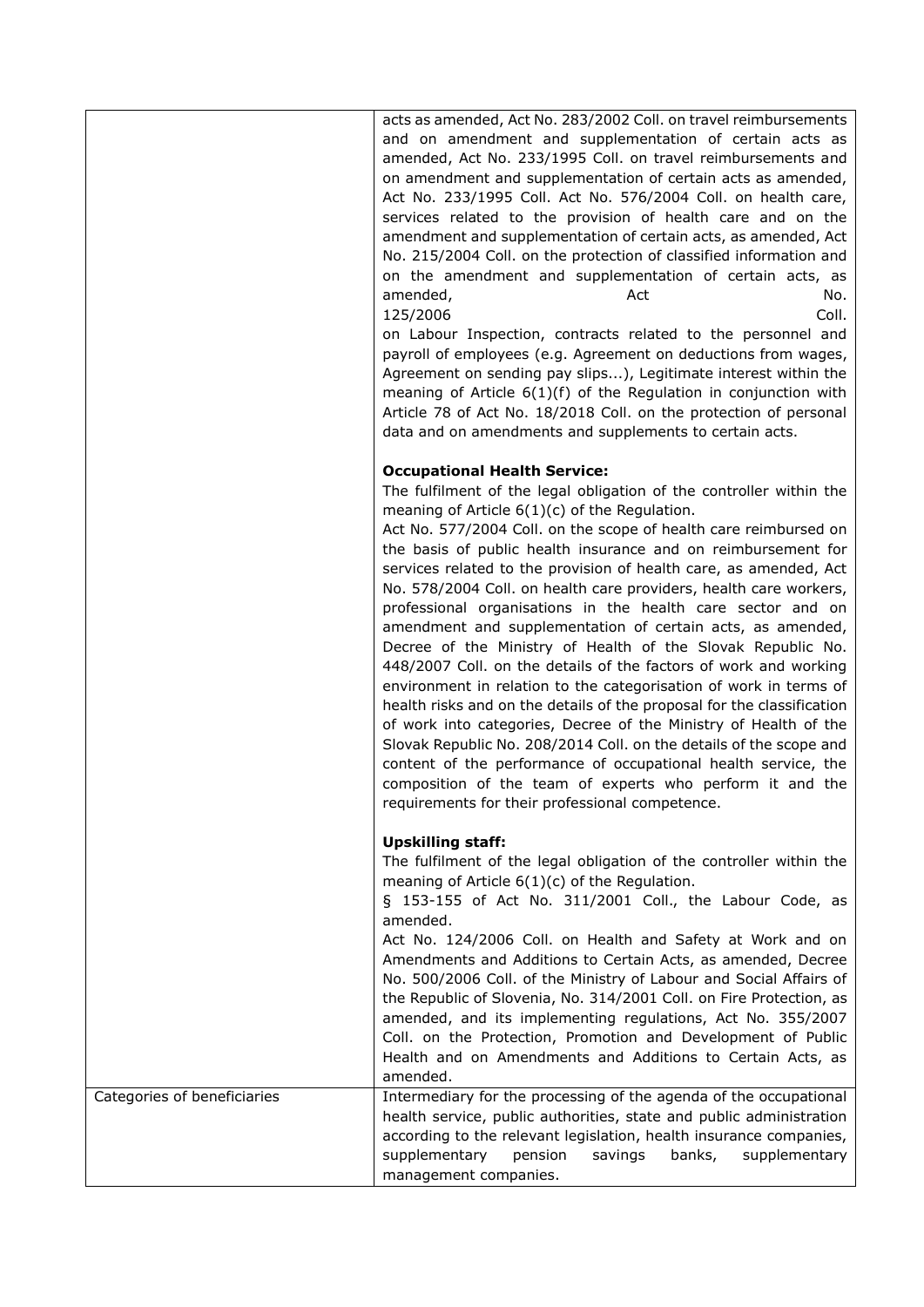| Cross-border transmission of axes. It does not take place                               |                                                                               |
|-----------------------------------------------------------------------------------------|-------------------------------------------------------------------------------|
| data                                                                                    |                                                                               |
| Time limits for erasure of axis, data                                                   | 3 to 10 years, personal files - up to the 70th year of the employee's<br>life |
| Information about the existence of<br>automated decision-making, including<br>profiling | It does not take place                                                        |

| Categories of data subjects         | job applicants following a competitive selection procedure,                                                                                                                                                                                                                                                                                                                                                                                                                                                                                                                                                                                                                                                                                                                                                                                                                                                                                                                                                                                                                                                                                                                                                                                                                                                                                                                                                                               |
|-------------------------------------|-------------------------------------------------------------------------------------------------------------------------------------------------------------------------------------------------------------------------------------------------------------------------------------------------------------------------------------------------------------------------------------------------------------------------------------------------------------------------------------------------------------------------------------------------------------------------------------------------------------------------------------------------------------------------------------------------------------------------------------------------------------------------------------------------------------------------------------------------------------------------------------------------------------------------------------------------------------------------------------------------------------------------------------------------------------------------------------------------------------------------------------------------------------------------------------------------------------------------------------------------------------------------------------------------------------------------------------------------------------------------------------------------------------------------------------------|
|                                     | employees, spouses of employees, dependent children of                                                                                                                                                                                                                                                                                                                                                                                                                                                                                                                                                                                                                                                                                                                                                                                                                                                                                                                                                                                                                                                                                                                                                                                                                                                                                                                                                                                    |
|                                     | employees, parents of dependent children of employees, close                                                                                                                                                                                                                                                                                                                                                                                                                                                                                                                                                                                                                                                                                                                                                                                                                                                                                                                                                                                                                                                                                                                                                                                                                                                                                                                                                                              |
|                                     | relatives, former employees                                                                                                                                                                                                                                                                                                                                                                                                                                                                                                                                                                                                                                                                                                                                                                                                                                                                                                                                                                                                                                                                                                                                                                                                                                                                                                                                                                                                               |
| <b>2 STAFF PAYROLL</b>              |                                                                                                                                                                                                                                                                                                                                                                                                                                                                                                                                                                                                                                                                                                                                                                                                                                                                                                                                                                                                                                                                                                                                                                                                                                                                                                                                                                                                                                           |
| Purpose of processing personal data | Fulfilling the employer's obligations related to the employment or<br>similar relationship (e.g. under agreements for work performed<br>outside the employment relationship). Within the information<br>system in question, the main purpose is also fulfilled by:<br>(a) processing the necessary statistical reports,<br>(b) the processing of payroll and the keeping of relevant records<br>in accordance with the payroll regulations,<br>making deductions from wages to the State and other<br>(c)<br>entities in accordance with the relevant laws,<br>(d)the preparation of the basis for budgeting in the area of<br>salaries,                                                                                                                                                                                                                                                                                                                                                                                                                                                                                                                                                                                                                                                                                                                                                                                                  |
|                                     | e) maintaining the payroll records of the IS operator's employees<br>for employment law, payroll and sickness, health and social<br>security purposes and income tax on dependent activities of<br>natural persons in employment within the meaning of the Labour<br>Code and maintaining records for the purposes of their<br>remuneration and related acts.                                                                                                                                                                                                                                                                                                                                                                                                                                                                                                                                                                                                                                                                                                                                                                                                                                                                                                                                                                                                                                                                             |
| Name of the information system      | Employee payroll                                                                                                                                                                                                                                                                                                                                                                                                                                                                                                                                                                                                                                                                                                                                                                                                                                                                                                                                                                                                                                                                                                                                                                                                                                                                                                                                                                                                                          |
| Legal basis                         | The fulfilment of the legal obligation of the controller within the<br>meaning of Article $6(1)(c)$ of the Regulation.<br>The Constitution of the Slovak Republic, Act No. 311/2001 Coll.,<br>Labour<br>Code<br>the<br>as<br>amended,<br>Act<br>No<br>. 552/2003 Coll. on the performance of public works as amended,<br>Act No. 553/2003 Coll. on the remuneration of certain employees<br>in the performance of public work and on the amendment and<br>supplementation of certain acts as amended, Act No.<br>595/2003 Coll. on Income Tax as amended, Act of the National<br>Assembly of the Slovak Republic No. 563/2009 Coll. on Tax<br>Administration (Tax Code) and on Amendments and Additions to<br>Certain Acts as amended, Act of the National Assembly of the<br>Slovak Republic No. 461/2003 Coll. on Social Insurance as<br>amended, Act of the National Assembly of the Slovak Republic No.<br>600/2003 Coll. on child allowance and on amendment and<br>supplementation of Act No. 461/2003 Coll. on social insurance, as<br>amended, Act No. 462/2003 Coll. on income compensation during<br>temporary incapacity for work of an employee and on amendment<br>and supplementation of certain acts, Act No. 580/2004 Coll. on<br>health insurance and on amendment and supplementation of<br>certain acts as amended, Act of the National Assembly of the<br>Slovak Republic No. 650/2004 Coll. on supplementary pension |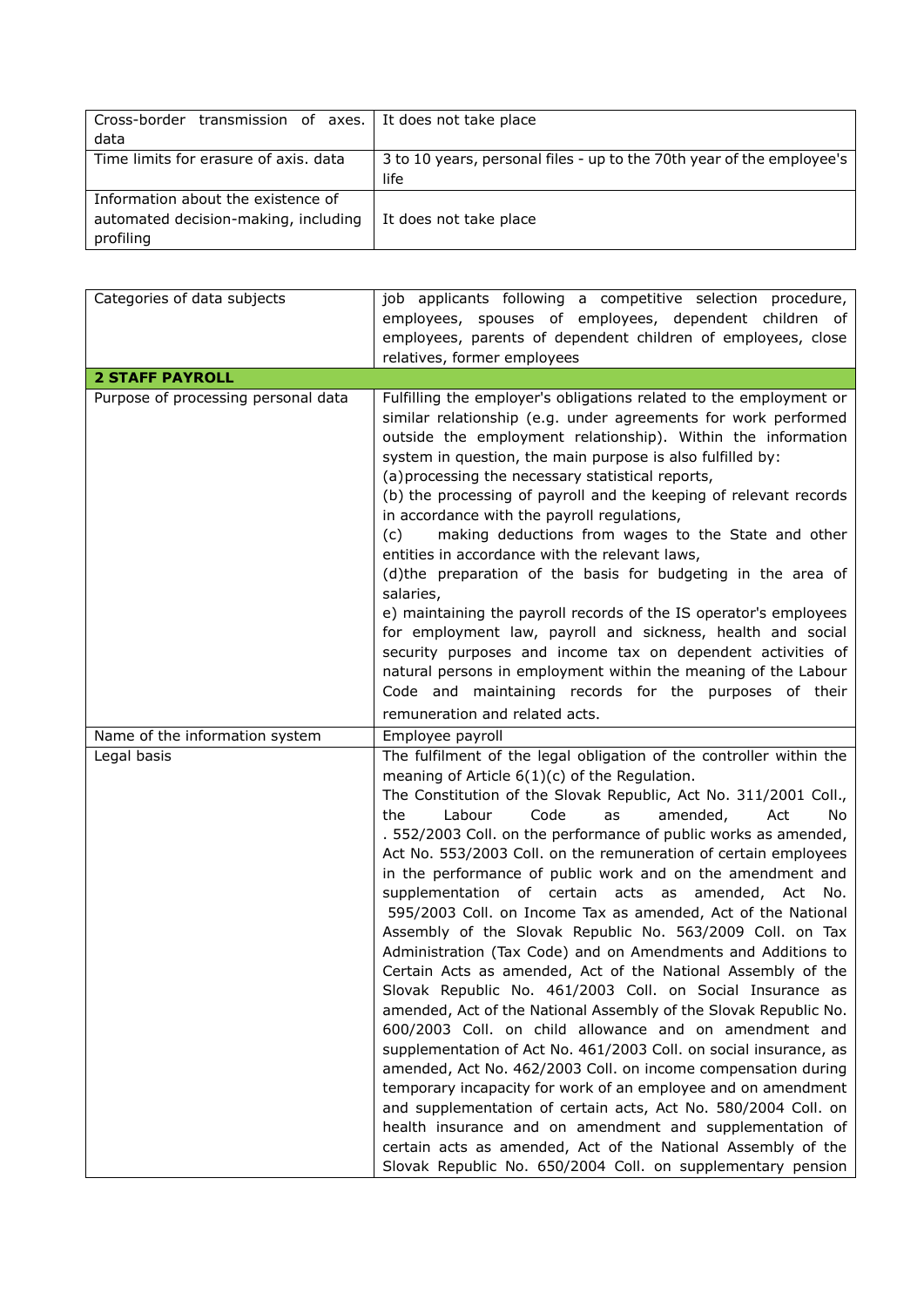|                                                                                         | savings as amended, Act of the National Assembly of the Slovak<br>Republic No. 448/2008 Coll. on social services as amended, Act of<br>the National Assembly of the Slovak Republic No. 5/2004 Coll. on<br>social services as amended, Act of the National Assembly of the<br>Slovak Republic No. No. 82/2005 Coll. on Illegal Work and Illegal<br>Employment, as amended, Act No. 152/1994 Coll. on the Social<br>Fund and on Amendments and Supplements to Act No. 286/1992<br>Coll. on Income Taxes as amended, Act No. 43/2004 Coll. on<br>Retirement Pension Savings, Act No. 355/2007 Coll. on the<br>Protection, Promotion and Development of Public Health and on<br>Amendments and Additions to Certain Acts as amended, Act No.<br>570/2005 Coll. on the Protection, Promotion and Development of<br>Public Health and on Amendments and Additions to Certain Acts as<br>amended, Act No. Act No. 283/2002 Coll. on travel<br>reimbursements and on amendment and supplementation of<br>certain acts, as amended, Act No. 233/1995 Coll. on bailiffs and<br>execution activities (Execution Code) and on amendment and<br>supplementation of other acts, Act No. 576/2004 Coll. on health<br>care, services related to the provision of health care and on the<br>amendment and supplementation of certain acts as amended, Act<br>No. 215/2004 Coll. on the protection of classified information and<br>on the amendment and supplementation of certain<br>acts<br>Coll.<br>amended,<br>Act<br>No.<br>125/2006<br>as |
|-----------------------------------------------------------------------------------------|---------------------------------------------------------------------------------------------------------------------------------------------------------------------------------------------------------------------------------------------------------------------------------------------------------------------------------------------------------------------------------------------------------------------------------------------------------------------------------------------------------------------------------------------------------------------------------------------------------------------------------------------------------------------------------------------------------------------------------------------------------------------------------------------------------------------------------------------------------------------------------------------------------------------------------------------------------------------------------------------------------------------------------------------------------------------------------------------------------------------------------------------------------------------------------------------------------------------------------------------------------------------------------------------------------------------------------------------------------------------------------------------------------------------------------------------------------------------------------------------------------------------------------|
| Categories of beneficiaries                                                             | on labour inspection<br>public authorities, state and public administration bodies under the                                                                                                                                                                                                                                                                                                                                                                                                                                                                                                                                                                                                                                                                                                                                                                                                                                                                                                                                                                                                                                                                                                                                                                                                                                                                                                                                                                                                                                    |
|                                                                                         | relevant legislation, health insurance companies, supplementary<br>pension savings banks, supplementary management companies.                                                                                                                                                                                                                                                                                                                                                                                                                                                                                                                                                                                                                                                                                                                                                                                                                                                                                                                                                                                                                                                                                                                                                                                                                                                                                                                                                                                                   |
| Cross-border transmission of axes.<br>data                                              | It does not take place                                                                                                                                                                                                                                                                                                                                                                                                                                                                                                                                                                                                                                                                                                                                                                                                                                                                                                                                                                                                                                                                                                                                                                                                                                                                                                                                                                                                                                                                                                          |
| Time limits for the deletion of axis.<br>data                                           | 3 -10 years, personal files - up to the 70th year of the<br>employee's life                                                                                                                                                                                                                                                                                                                                                                                                                                                                                                                                                                                                                                                                                                                                                                                                                                                                                                                                                                                                                                                                                                                                                                                                                                                                                                                                                                                                                                                     |
| Information about the existence of<br>automated decision-making, including<br>profiling | It does not take place                                                                                                                                                                                                                                                                                                                                                                                                                                                                                                                                                                                                                                                                                                                                                                                                                                                                                                                                                                                                                                                                                                                                                                                                                                                                                                                                                                                                                                                                                                          |
| Categories of data subjects                                                             | Employees, spouses of employees, dependent children<br>of                                                                                                                                                                                                                                                                                                                                                                                                                                                                                                                                                                                                                                                                                                                                                                                                                                                                                                                                                                                                                                                                                                                                                                                                                                                                                                                                                                                                                                                                       |
|                                                                                         | employees, parents of dependent children of employees, close<br>relatives, former employees.                                                                                                                                                                                                                                                                                                                                                                                                                                                                                                                                                                                                                                                                                                                                                                                                                                                                                                                                                                                                                                                                                                                                                                                                                                                                                                                                                                                                                                    |
| <b>3 THE AGENDA OF THE BOZP STAFF</b>                                                   |                                                                                                                                                                                                                                                                                                                                                                                                                                                                                                                                                                                                                                                                                                                                                                                                                                                                                                                                                                                                                                                                                                                                                                                                                                                                                                                                                                                                                                                                                                                                 |
| Purpose of processing personal data                                                     | Fulfilling the employer's obligations related to the employment or<br>similar relationship (for example, under agreements for work<br>performed outside the employment relationship), including the<br>occupational health and safety agenda. Within the information<br>system in question, the main purpose is also fulfilled by means of<br>comprehensive provision of OSH and related tasks such as keeping<br>records and registering accidents at work, as well as records of<br>inspections carried out to ensure compliance with OSH regulations,<br>training of employees and the like.                                                                                                                                                                                                                                                                                                                                                                                                                                                                                                                                                                                                                                                                                                                                                                                                                                                                                                                                 |
| Name of the information system                                                          | Occupational health and safety agenda                                                                                                                                                                                                                                                                                                                                                                                                                                                                                                                                                                                                                                                                                                                                                                                                                                                                                                                                                                                                                                                                                                                                                                                                                                                                                                                                                                                                                                                                                           |
| Legal basis                                                                             | The fulfilment of the legal obligation of the controller within the<br>meaning of Article $6(1)(c)$ of the Regulation.<br>Act No. 124/2006 Coll. on Health and Safety at Work and on<br>Amendments and Additions to Certain Acts, as amended, Decree<br>No. 500/2006 Coll. of the Ministry of Labour and Social Affairs of<br>the Republic of Slovenia, No. 314/2001 Coll. on Fire Protection, as<br>amended, and its implementing regulations, Act No. 355/2007                                                                                                                                                                                                                                                                                                                                                                                                                                                                                                                                                                                                                                                                                                                                                                                                                                                                                                                                                                                                                                                                |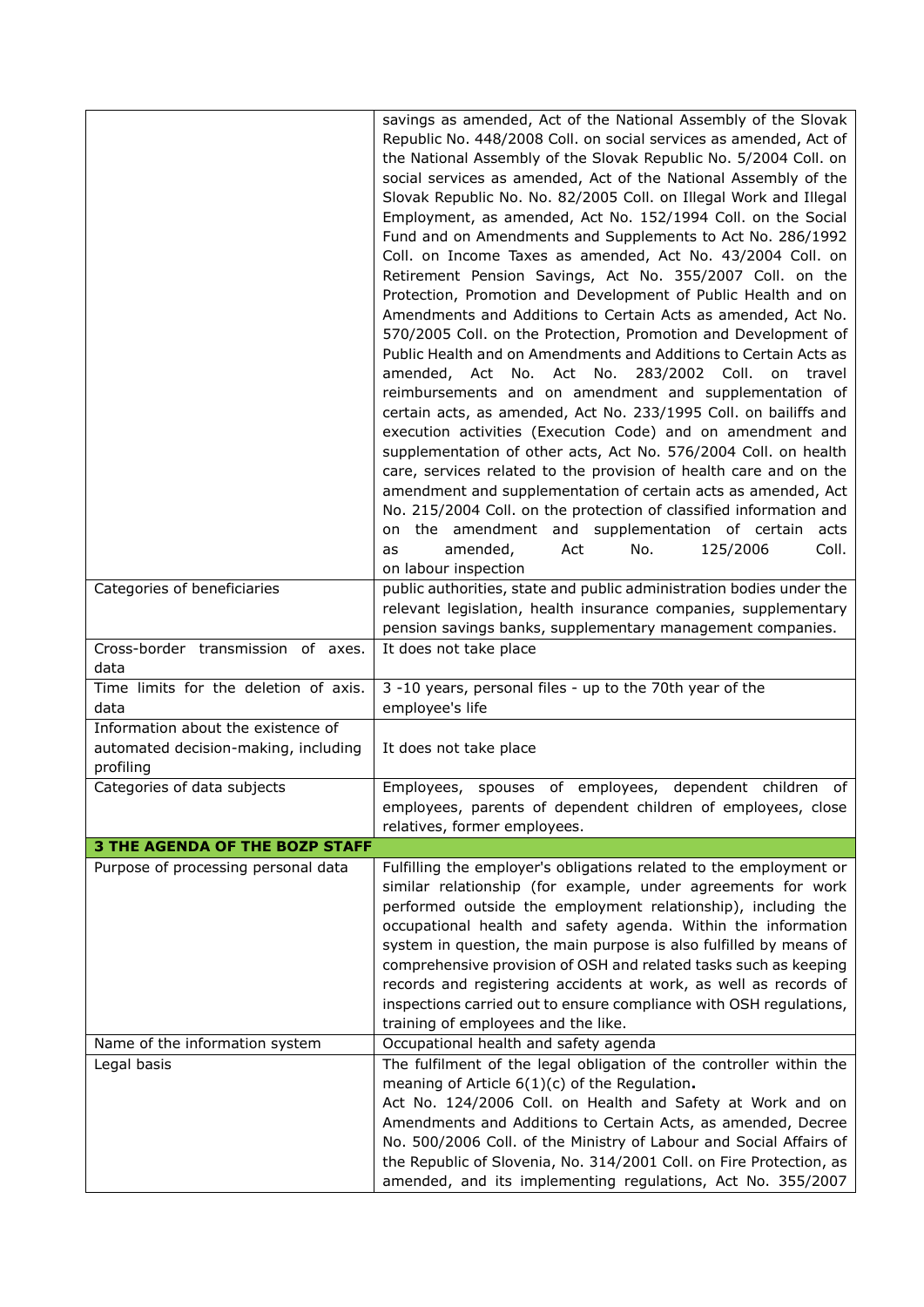|                                                                                         | Coll. on the Protection, Promotion and Development of Public<br>Health, as amended, Act No. 341/2001 Coll. on Fire Protection and<br>legislation,<br>Government<br>related<br>Regulation<br>No. 395/2006 Coll. on Fire Protection, as amended, and its<br>regulations,<br>Government<br>Regulation<br>implementing<br>No.<br>281/2006 Coll. on minimum safety and health requirements for<br>manual handling of loads, Slovak Government Regulation No.<br>387/2006 Coll. on requirements for ensuring safety and health<br>marking at work, Decree No. 59/1982 Coll. of the State Office for<br>Safety and Health at Work, Decree No. 454/1990 Coll. of the State<br>Office for Safety and Health at Work, and Decree No, No. 391/2006<br>Coll. on minimum safety and health requirements for the<br>of<br>workplace,<br>§20<br>Decree<br>No.<br>508/2009<br>Coll,<br><b>No</b><br>. 392/2006 Coll. on minimum requirements for the use of work<br>equipment, Government Regulation<br>No. 395/2006<br>Coll.<br>on minimum requirements for the provision and use of personal<br>equipment,<br>Government<br>Regulation<br>protective<br>No.<br>356/2006 Coll. on the protection of the health of employees<br>against risks related to the explosion of carcinogenic and<br>mutagenic factors at work, as amended, Act of the National Council<br>of the Slovak Republic No. 67/2010 Coll. on the conditions for<br>placing chemical substances and chemical mixtures on the market,<br>Slovak Government Regulation No. 416/2005 Coll. on minimum |
|-----------------------------------------------------------------------------------------|------------------------------------------------------------------------------------------------------------------------------------------------------------------------------------------------------------------------------------------------------------------------------------------------------------------------------------------------------------------------------------------------------------------------------------------------------------------------------------------------------------------------------------------------------------------------------------------------------------------------------------------------------------------------------------------------------------------------------------------------------------------------------------------------------------------------------------------------------------------------------------------------------------------------------------------------------------------------------------------------------------------------------------------------------------------------------------------------------------------------------------------------------------------------------------------------------------------------------------------------------------------------------------------------------------------------------------------------------------------------------------------------------------------------------------------------------------------------------------------------------------------------------------------------------|
|                                                                                         | health and safety requirements for the protection of employees                                                                                                                                                                                                                                                                                                                                                                                                                                                                                                                                                                                                                                                                                                                                                                                                                                                                                                                                                                                                                                                                                                                                                                                                                                                                                                                                                                                                                                                                                       |
| Categories of beneficiaries                                                             | against risks related to exposure to vibration, as amended<br>Intermediary on OSH, public authorities, state and public                                                                                                                                                                                                                                                                                                                                                                                                                                                                                                                                                                                                                                                                                                                                                                                                                                                                                                                                                                                                                                                                                                                                                                                                                                                                                                                                                                                                                              |
|                                                                                         | administration according to the relevant legislation.                                                                                                                                                                                                                                                                                                                                                                                                                                                                                                                                                                                                                                                                                                                                                                                                                                                                                                                                                                                                                                                                                                                                                                                                                                                                                                                                                                                                                                                                                                |
| Cross-border transmission of axes.<br>data                                              | It does not take place                                                                                                                                                                                                                                                                                                                                                                                                                                                                                                                                                                                                                                                                                                                                                                                                                                                                                                                                                                                                                                                                                                                                                                                                                                                                                                                                                                                                                                                                                                                               |
| Time limits for erasure of axis. data                                                   | $3 - 10$ years                                                                                                                                                                                                                                                                                                                                                                                                                                                                                                                                                                                                                                                                                                                                                                                                                                                                                                                                                                                                                                                                                                                                                                                                                                                                                                                                                                                                                                                                                                                                       |
| Information about the existence of<br>automated decision-making, including<br>profiling | It does not take place                                                                                                                                                                                                                                                                                                                                                                                                                                                                                                                                                                                                                                                                                                                                                                                                                                                                                                                                                                                                                                                                                                                                                                                                                                                                                                                                                                                                                                                                                                                               |
| Categories of data subjects                                                             | employees, former employees                                                                                                                                                                                                                                                                                                                                                                                                                                                                                                                                                                                                                                                                                                                                                                                                                                                                                                                                                                                                                                                                                                                                                                                                                                                                                                                                                                                                                                                                                                                          |
| <b>4 MONITORING OF EMPLOYEES</b>                                                        |                                                                                                                                                                                                                                                                                                                                                                                                                                                                                                                                                                                                                                                                                                                                                                                                                                                                                                                                                                                                                                                                                                                                                                                                                                                                                                                                                                                                                                                                                                                                                      |
| Purpose of the processing of personal                                                   | Monitoring of employees within the meaning of Section 13(4) of                                                                                                                                                                                                                                                                                                                                                                                                                                                                                                                                                                                                                                                                                                                                                                                                                                                                                                                                                                                                                                                                                                                                                                                                                                                                                                                                                                                                                                                                                       |
| data                                                                                    | the Labour Code, by means of scanning employees and their<br>property with a camera system, taking photographs of employees<br>and their property on company premises, monitoring the location<br>of company vehicles using a GPS system, monitoring employee<br>email communications made via a work email address, monitoring<br>computer activities, in particular websites visited from employees'<br>work computers that have approved access to the internet.                                                                                                                                                                                                                                                                                                                                                                                                                                                                                                                                                                                                                                                                                                                                                                                                                                                                                                                                                                                                                                                                                  |
| Name of the information system                                                          | IS Monitoring of employees                                                                                                                                                                                                                                                                                                                                                                                                                                                                                                                                                                                                                                                                                                                                                                                                                                                                                                                                                                                                                                                                                                                                                                                                                                                                                                                                                                                                                                                                                                                           |
| Legal basis                                                                             | The legal basis for the processing of personal data in the IS in<br>question is Legitimate Interest within the meaning of Article<br>$6(1)(f)$ of the Regulation in conjunction with Article 13(4) of the<br>Labour Code.                                                                                                                                                                                                                                                                                                                                                                                                                                                                                                                                                                                                                                                                                                                                                                                                                                                                                                                                                                                                                                                                                                                                                                                                                                                                                                                            |
| Categories of beneficiaries                                                             | Intermediary - SBS service<br>state authorities, public authorities and public administrations<br>according to the relevant legislation                                                                                                                                                                                                                                                                                                                                                                                                                                                                                                                                                                                                                                                                                                                                                                                                                                                                                                                                                                                                                                                                                                                                                                                                                                                                                                                                                                                                              |
| Cross-border transmission of axes.<br>data                                              | It does not take place                                                                                                                                                                                                                                                                                                                                                                                                                                                                                                                                                                                                                                                                                                                                                                                                                                                                                                                                                                                                                                                                                                                                                                                                                                                                                                                                                                                                                                                                                                                               |
| Time limits for erasure of axis. data                                                   | CCTV footage - 72 hours from the day after the day on which the<br>footage was taken                                                                                                                                                                                                                                                                                                                                                                                                                                                                                                                                                                                                                                                                                                                                                                                                                                                                                                                                                                                                                                                                                                                                                                                                                                                                                                                                                                                                                                                                 |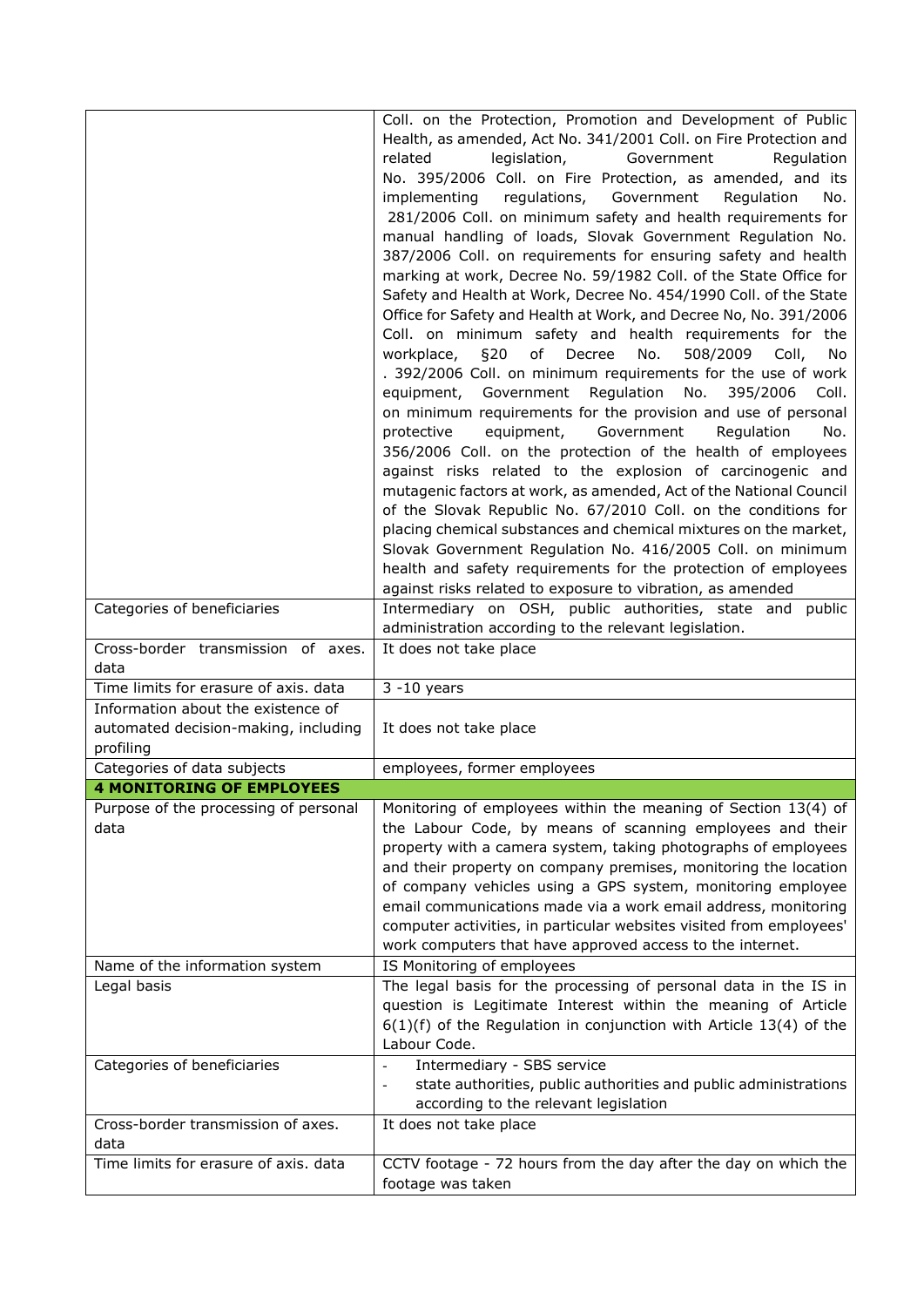|                                                                                         | CCTV footage of warehouse premises for the purpose of evidence<br>in the event of the discovery of missing goods or materials - 14<br>days from the day following the day on which the footage was<br>taken<br>Recording from the camera system in the dispatch area for the<br>purpose of proof in the event of a claim for goods or materials -<br>21 days from the day following the day on which the recording was<br>made<br>GPS - after archiving in GPS device<br>IP address - up to a maximum of 60 days after the end of the<br>employee's employment<br>Photograph - up to a maximum of 60 days after the end of the<br>employee's employment<br>If the above personal data becomes part of another file (e.g.<br>breach of work discipline, work injury compensation, etc.), it will<br>be kept as part of the file for a period of time in accordance with<br>the Company's Registry Plan.                                                                                                                                                                                                                                                                                                                                                                                                                                     |
|-----------------------------------------------------------------------------------------|--------------------------------------------------------------------------------------------------------------------------------------------------------------------------------------------------------------------------------------------------------------------------------------------------------------------------------------------------------------------------------------------------------------------------------------------------------------------------------------------------------------------------------------------------------------------------------------------------------------------------------------------------------------------------------------------------------------------------------------------------------------------------------------------------------------------------------------------------------------------------------------------------------------------------------------------------------------------------------------------------------------------------------------------------------------------------------------------------------------------------------------------------------------------------------------------------------------------------------------------------------------------------------------------------------------------------------------------|
| Information about the existence of<br>automated decision-making, including<br>profiling | It does not take place                                                                                                                                                                                                                                                                                                                                                                                                                                                                                                                                                                                                                                                                                                                                                                                                                                                                                                                                                                                                                                                                                                                                                                                                                                                                                                                     |
| Categories of data subjects                                                             | employees of the operator                                                                                                                                                                                                                                                                                                                                                                                                                                                                                                                                                                                                                                                                                                                                                                                                                                                                                                                                                                                                                                                                                                                                                                                                                                                                                                                  |
| <b>5 TEMPORARY AGENTS</b>                                                               |                                                                                                                                                                                                                                                                                                                                                                                                                                                                                                                                                                                                                                                                                                                                                                                                                                                                                                                                                                                                                                                                                                                                                                                                                                                                                                                                            |
| Purpose of processing personal data                                                     | Fulfilling the user employer's obligations related to the temporarily<br>assigned employees, including the occupational health and safety<br>agenda, occupational health service and the employee up-skilling<br>agenda.                                                                                                                                                                                                                                                                                                                                                                                                                                                                                                                                                                                                                                                                                                                                                                                                                                                                                                                                                                                                                                                                                                                   |
| Name of the information system<br>Legal basis                                           | Temporary staff on secondment<br><b>HR</b> and payroll:                                                                                                                                                                                                                                                                                                                                                                                                                                                                                                                                                                                                                                                                                                                                                                                                                                                                                                                                                                                                                                                                                                                                                                                                                                                                                    |
|                                                                                         | The fulfilment of the legal obligation of the controller within the<br>meaning of Article $6(1)(c)$ of the Regulation.<br>Constitution of the Slovak Republic, Act of the National Assembly<br>of the Slovak Republic No. 311/2001 Coll., the Labour Code as<br>amended.                                                                                                                                                                                                                                                                                                                                                                                                                                                                                                                                                                                                                                                                                                                                                                                                                                                                                                                                                                                                                                                                   |
|                                                                                         | OSH:<br>The fulfilment of the legal obligation of the controller within the<br>meaning of Article $6(1)(c)$ of the Regulation.<br>Act No. 124/2006 Coll. on Health and Safety at Work and on<br>Amendments and Additions to Certain Acts, as amended, Decree<br>No. 500/2006 Coll. of the Ministry of Labour and Social Affairs of<br>the Republic of Slovenia, No. 314/2001 Coll. on Fire Protection, as<br>amended, and its implementing regulations, Act No. 355/2007<br>Coll. on the Protection, Promotion and Development of Public<br>Health, as amended, Act No. 341/2001 Coll. on Fire Protection and<br>related<br>legislation,<br>Government<br>Regulation<br>No. 395/2006 Coll. on Fire Protection, as amended, and its<br>regulations,<br>Government<br>implementing<br>Regulation<br>No.<br>281/2006 Coll. on minimum safety and health requirements for<br>manual handling of loads, Slovak Government Regulation No.<br>387/2006 Coll. on requirements for ensuring safety and health<br>marking at work, Decree No. 59/1982 Coll. of the State Office for<br>Safety and Health at Work, Decree No. 454/1990 Coll. of the State<br>Office for Safety and Health at Work, and Decree No, No.<br>391/2006 Coll. on minimum safety and health requirements for<br>the workplace, §20 of Decree No. 508/2009 Coll, No. 392/2006 |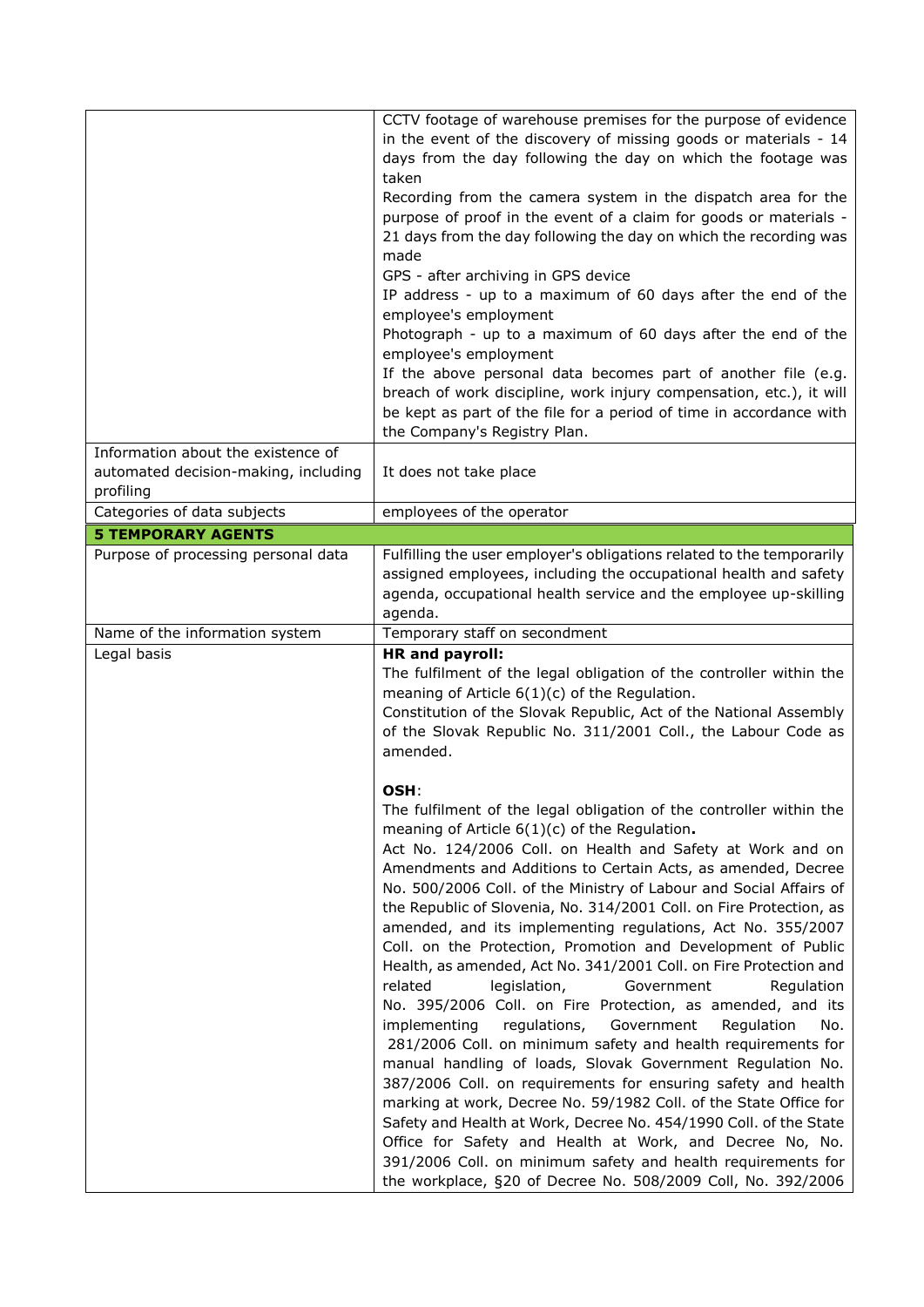|                                            | Coll. on minimum requirements for the use of work equipment,<br>Government Regulation No. 395/2006 Coll. on minimum<br>requirements for the provision and use of personal protective<br>equipment, Government Regulation No. 356/2006 Coll. on the<br>protection of the health of employees against risks related to the<br>explosion of carcinogenic and mutagenic factors at work, as<br>amended, Act of the National Council of the Slovak Republic No.<br>67/2010 Coll. on the conditions for placing chemical substances<br>and chemical mixtures on the market, Government Regulation No.<br>416/2005 Coll. on the minimum health and safety requirements<br>for the protection of employees against risks related to exposure<br>to vibration, as amended                                                                                                                                                                                                                                                                                                                                                                        |
|--------------------------------------------|-----------------------------------------------------------------------------------------------------------------------------------------------------------------------------------------------------------------------------------------------------------------------------------------------------------------------------------------------------------------------------------------------------------------------------------------------------------------------------------------------------------------------------------------------------------------------------------------------------------------------------------------------------------------------------------------------------------------------------------------------------------------------------------------------------------------------------------------------------------------------------------------------------------------------------------------------------------------------------------------------------------------------------------------------------------------------------------------------------------------------------------------|
|                                            | <b>Occupational Health Service:</b><br>The fulfilment of the legal obligation of the controller within the<br>meaning of Article $6(1)(c)$ of the Regulation.<br>Act No. 577/2004 Coll. on the scope of health care reimbursed on<br>the basis of public health insurance and on reimbursements for<br>services related to the provision of health care, as amended, Act<br>No. 578/2004 Coll. on health care providers, health care workers,<br>professional organisations in the health care sector and on<br>amendments and supplements to certain acts, as amended,<br>Decree of the Ministry of Health of the Slovak Republic No.<br>448/2007 Coll. on the details of work and work environment<br>factors in relation to the categorisation of work in terms of health<br>risks and on the details of the proposal for categorisation of work,<br>Decree of the Ministry of Health of the Slovak Republic No.<br>208/2014 Coll. on the details of the scope and content of the<br>occupational health service, the composition of the team of<br>experts who perform it and the requirements for their professional<br>competence |
|                                            | <b>Upskilling staff:</b><br>The fulfilment of the legal obligation of the controller within the<br>meaning of Article $6(1)(c)$ of the Regulation.<br>§ 153-155 of Act No. 311/2001 Coll., the Labour Code, as<br>amended.<br>Act No. 124/2006 Coll. on Health and Safety at Work and on<br>Amendments and Additions to Certain Acts, as amended, Decree<br>No. 500/2006 Coll. of the Ministry of Labour and Social Affairs of<br>the Republic of Slovenia, No. 314/2001 Coll. on Fire Protection, as<br>amended, and its implementing regulations, Act No. 355/2007<br>Coll. on the Protection, Promotion and Development of Public<br>Health and on Amendments and Additions to Certain Acts, as                                                                                                                                                                                                                                                                                                                                                                                                                                      |
| Categories of beneficiaries                | amended.<br>Intermediary for the processing of OSH, intermediary for the<br>processing of the occupational health service agenda, public<br>authorities, state and public administration according to the<br>relevant legislation, health insurance companies, supplementary<br>savings, supplementary management companies,<br>pension<br>intermediary for temporarily assigned employees.                                                                                                                                                                                                                                                                                                                                                                                                                                                                                                                                                                                                                                                                                                                                             |
| Cross-border transmission of axes.<br>data | It does not take place                                                                                                                                                                                                                                                                                                                                                                                                                                                                                                                                                                                                                                                                                                                                                                                                                                                                                                                                                                                                                                                                                                                  |
| Time limits for erasure of axis. data      | 2 years after the end of the secondment                                                                                                                                                                                                                                                                                                                                                                                                                                                                                                                                                                                                                                                                                                                                                                                                                                                                                                                                                                                                                                                                                                 |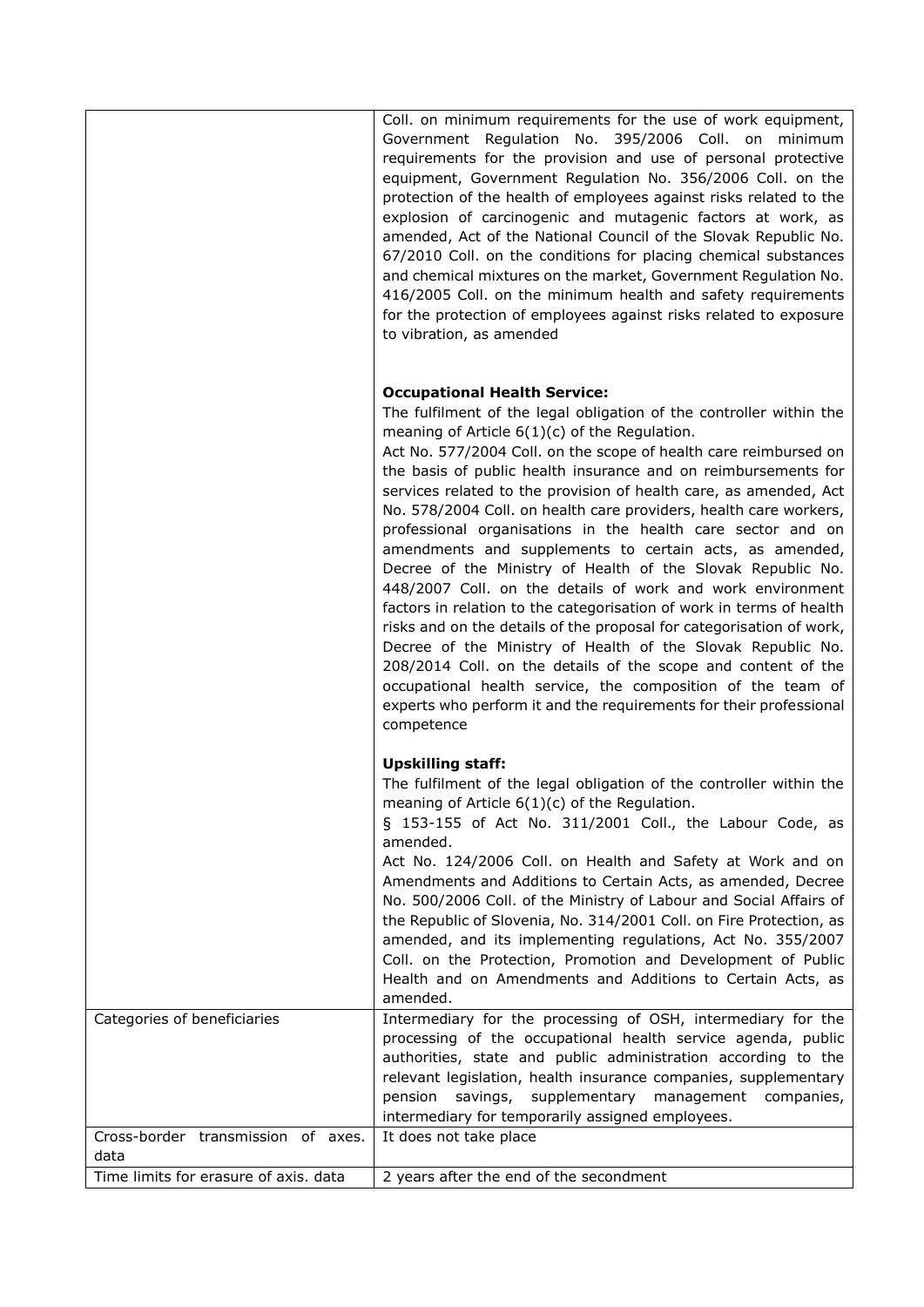| Information about the existence of<br>automated decision-making, including<br>profiling | l It does not take place      |
|-----------------------------------------------------------------------------------------|-------------------------------|
| Categories of data subjects                                                             | Temporary staff on secondment |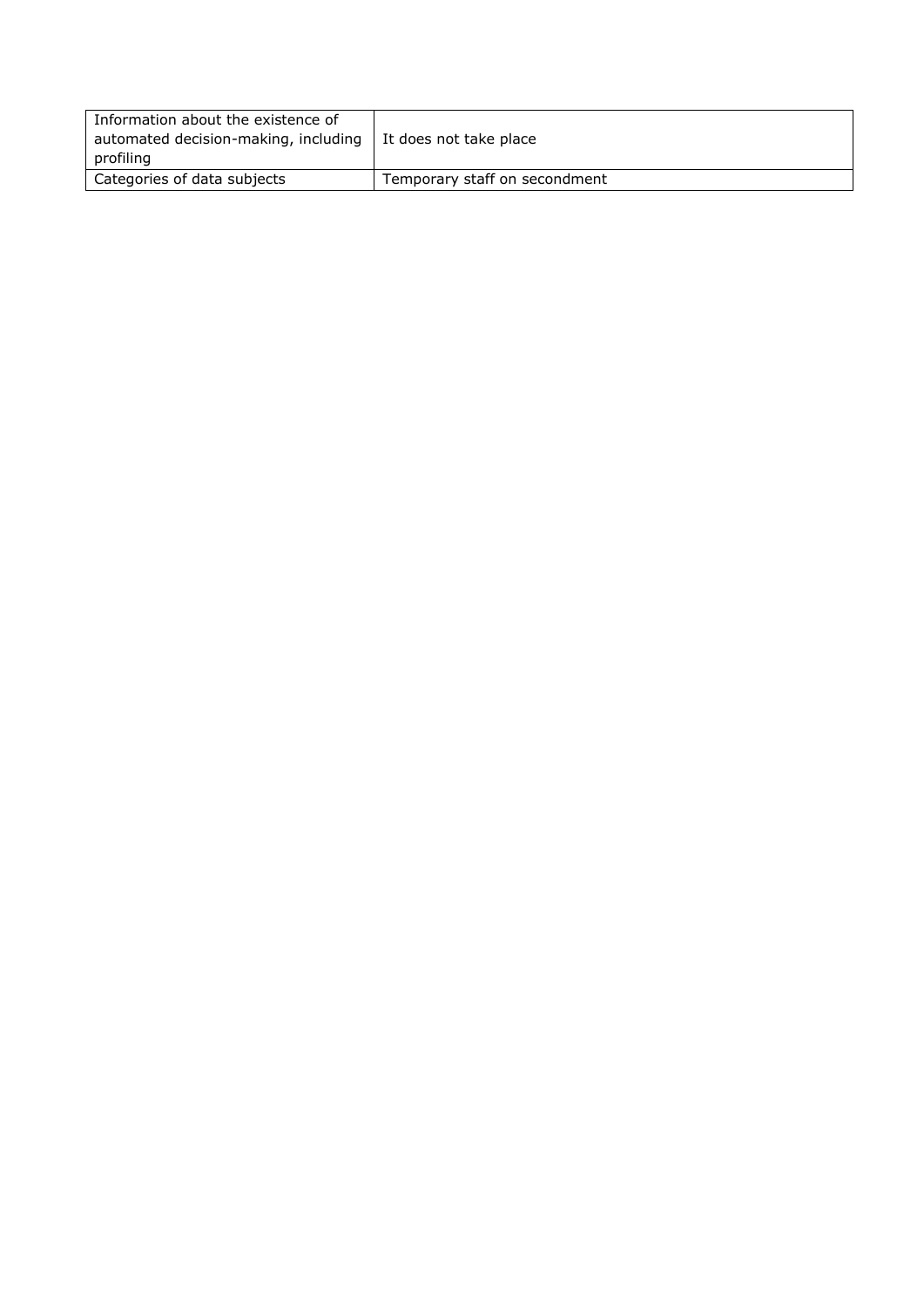| <b>6 REGISTRATION OF JOBSEEKERS</b>                                                     |                                                                                                                                                                                                                                                                                                                                                                                                                                                                                                                                                                                                                                                                                                                                                                                                                                                                                                                                                                                                                                                                                                                                                                                                                                                                                                                                                                                                                                                                                                    |
|-----------------------------------------------------------------------------------------|----------------------------------------------------------------------------------------------------------------------------------------------------------------------------------------------------------------------------------------------------------------------------------------------------------------------------------------------------------------------------------------------------------------------------------------------------------------------------------------------------------------------------------------------------------------------------------------------------------------------------------------------------------------------------------------------------------------------------------------------------------------------------------------------------------------------------------------------------------------------------------------------------------------------------------------------------------------------------------------------------------------------------------------------------------------------------------------------------------------------------------------------------------------------------------------------------------------------------------------------------------------------------------------------------------------------------------------------------------------------------------------------------------------------------------------------------------------------------------------------------|
| Purpose of the processing of personal<br>data                                           | The purpose of the processing of personal data within the scope of<br>the agenda is to maintain a database of job seekers who have sent<br>applications for employment to the IS operator, voluntarily, without<br>a selection procedure.                                                                                                                                                                                                                                                                                                                                                                                                                                                                                                                                                                                                                                                                                                                                                                                                                                                                                                                                                                                                                                                                                                                                                                                                                                                          |
| Name of the information system                                                          | IS Register of jobseekers                                                                                                                                                                                                                                                                                                                                                                                                                                                                                                                                                                                                                                                                                                                                                                                                                                                                                                                                                                                                                                                                                                                                                                                                                                                                                                                                                                                                                                                                          |
| Legal basis                                                                             | Consent of the data subject pursuant to Article $6(1)(a)$ of the<br>Regulation and the Personal Data Protection Act, whereby the data<br>subject has the right to withdraw his or her consent at any time.<br>Withdrawal of consent shall not affect the lawfulness of processing<br>based on consent prior to its withdrawal.                                                                                                                                                                                                                                                                                                                                                                                                                                                                                                                                                                                                                                                                                                                                                                                                                                                                                                                                                                                                                                                                                                                                                                     |
| Categories of beneficiaries                                                             | They are not                                                                                                                                                                                                                                                                                                                                                                                                                                                                                                                                                                                                                                                                                                                                                                                                                                                                                                                                                                                                                                                                                                                                                                                                                                                                                                                                                                                                                                                                                       |
| Cross-border transmission of axes.<br>data                                              | It does not take place                                                                                                                                                                                                                                                                                                                                                                                                                                                                                                                                                                                                                                                                                                                                                                                                                                                                                                                                                                                                                                                                                                                                                                                                                                                                                                                                                                                                                                                                             |
| Time limits for erasure of axis. data                                                   | 1 year from the end of the year in which the application is<br>received                                                                                                                                                                                                                                                                                                                                                                                                                                                                                                                                                                                                                                                                                                                                                                                                                                                                                                                                                                                                                                                                                                                                                                                                                                                                                                                                                                                                                            |
| Information about the existence of<br>automated decision-making, including<br>profiling | It does not take place                                                                                                                                                                                                                                                                                                                                                                                                                                                                                                                                                                                                                                                                                                                                                                                                                                                                                                                                                                                                                                                                                                                                                                                                                                                                                                                                                                                                                                                                             |
| Categories of data subjects                                                             | Jobseekers                                                                                                                                                                                                                                                                                                                                                                                                                                                                                                                                                                                                                                                                                                                                                                                                                                                                                                                                                                                                                                                                                                                                                                                                                                                                                                                                                                                                                                                                                         |
| <b>7 PERSONNEL AND PAYROLL OF CLIENTS' EMPLOYEES</b>                                    |                                                                                                                                                                                                                                                                                                                                                                                                                                                                                                                                                                                                                                                                                                                                                                                                                                                                                                                                                                                                                                                                                                                                                                                                                                                                                                                                                                                                                                                                                                    |
| Purpose of the processing of personal<br>data                                           | The purpose of the processing of personal data is the management<br>of the personnel and payroll records of the client's employees, i.e.<br>records related to their employment relationship, civil servant<br>relationship or similar relationship (for example, based on<br>agreements on work performed outside the employment<br>relationship), including pre-contractual relationships. This agenda<br>is provided by the Controller as an Intermediary on the basis of a<br>Commercial and Intermediary Agreement with its client in<br>accordance with the GDPR Regulation.                                                                                                                                                                                                                                                                                                                                                                                                                                                                                                                                                                                                                                                                                                                                                                                                                                                                                                                 |
| Name of the information system                                                          | Personnel and payroll of clients' employees                                                                                                                                                                                                                                                                                                                                                                                                                                                                                                                                                                                                                                                                                                                                                                                                                                                                                                                                                                                                                                                                                                                                                                                                                                                                                                                                                                                                                                                        |
| Legal basis                                                                             | <b>HR</b> and payroll:<br>The fulfilment of the legal obligation of the controller within the<br>meaning of Article $6(1)(c)$ of the Regulation.<br>The Constitution of the Slovak Republic, Act No. 311/2001 Coll. on<br>the<br>Labour<br>Code<br>as<br>amended,<br>Act<br>No<br>. 552/2003 Coll. on the performance of public works as amended,<br>Act No. 553/2003 Coll. on the remuneration of certain employees<br>in the performance of public work and on the amendment and<br>supplementation of certain acts as amended, Act No. 595/2003<br>Coll. on the remuneration of certain employees in the performance<br>of public work as amended, Act No. 595/2003 Coll. 563/2009 Coll.<br>on Tax Administration (Tax Code) and on Amendments and<br>Additions to Certain Acts, as amended, Act of the National<br>Assembly of the Slovak Republic No. 461/2003 Coll. No. 600/2003<br>Coll. on child benefit and on amendment and supplementation of<br>Act No. 461/2003 Coll. on social insurance, as amended, Act No.<br>462/2003 Coll. on social insurance, as amended, Act No. 462/2003<br>Coll. Act No. 580/2004 Coll. on health insurance and on<br>amendment and supplementation of certain acts as amended, Act<br>No. 650/2004 Coll. on supplementary pension savings as<br>amended, Act No. 448/2008 Coll. on social services as amended,<br>Act No. 5/2004 Coll. on social services as amended, Act No. No.<br>82/2005 Coll. on Illegal Work and Illegal Employment, as<br>amended, |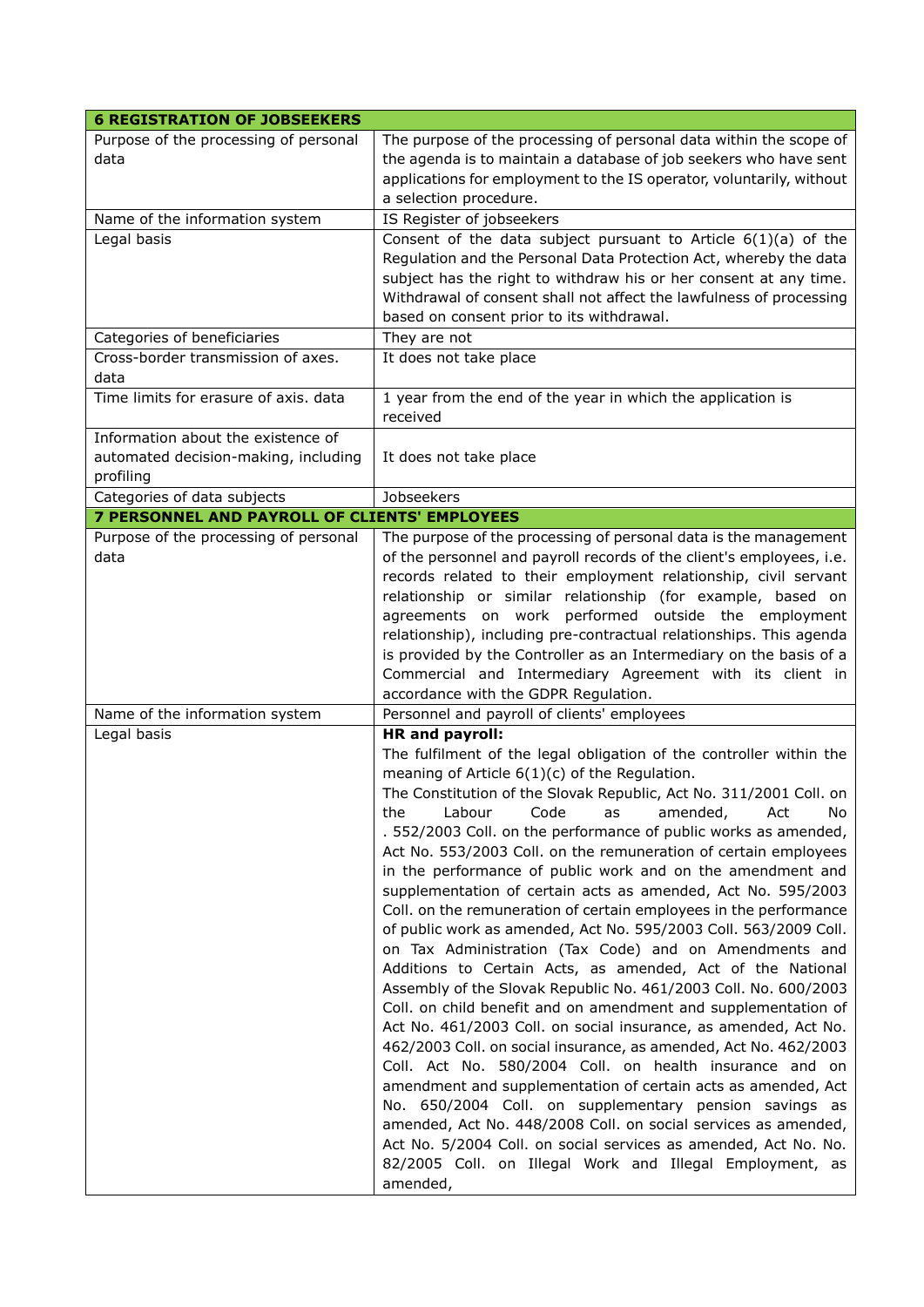|                                                                                         | Act No. 152/1994 Coll. on the Social Fund and on Amendments<br>and Supplements to Act No. 286/1992 Coll. on Income Taxes, as<br>amended, Act No. 43/2004 Coll. on Retirement Pension Savings,<br>Act No. 43/2004 Coll. on Retirement Pension Savings.                                                                                                                                                                                                                                                                                                                                                                                                                                                                                                                                                                                                                                                                                                                                                                                                                                                                                                                                                                                                                                                                                                                                                                                                                                                     |
|-----------------------------------------------------------------------------------------|-----------------------------------------------------------------------------------------------------------------------------------------------------------------------------------------------------------------------------------------------------------------------------------------------------------------------------------------------------------------------------------------------------------------------------------------------------------------------------------------------------------------------------------------------------------------------------------------------------------------------------------------------------------------------------------------------------------------------------------------------------------------------------------------------------------------------------------------------------------------------------------------------------------------------------------------------------------------------------------------------------------------------------------------------------------------------------------------------------------------------------------------------------------------------------------------------------------------------------------------------------------------------------------------------------------------------------------------------------------------------------------------------------------------------------------------------------------------------------------------------------------|
| Categories of beneficiaries                                                             | government bodies, public authorities and public administrations<br>according to the relevant legislation, health insurance companies,<br>supplementary<br>pension<br>banks,<br>supplementary<br>savings<br>management companies.                                                                                                                                                                                                                                                                                                                                                                                                                                                                                                                                                                                                                                                                                                                                                                                                                                                                                                                                                                                                                                                                                                                                                                                                                                                                         |
| Cross-border transmission of axes.<br>data                                              | It does not take place                                                                                                                                                                                                                                                                                                                                                                                                                                                                                                                                                                                                                                                                                                                                                                                                                                                                                                                                                                                                                                                                                                                                                                                                                                                                                                                                                                                                                                                                                    |
| Time limits for erasure of axis. data                                                   | 3 - 10 years, personal files - up to the 70th year of the employee's<br>life                                                                                                                                                                                                                                                                                                                                                                                                                                                                                                                                                                                                                                                                                                                                                                                                                                                                                                                                                                                                                                                                                                                                                                                                                                                                                                                                                                                                                              |
| Information about the existence of<br>automated decision-making, including<br>profiling | It does not take place                                                                                                                                                                                                                                                                                                                                                                                                                                                                                                                                                                                                                                                                                                                                                                                                                                                                                                                                                                                                                                                                                                                                                                                                                                                                                                                                                                                                                                                                                    |
| Categories of data subjects                                                             | job applicants based on the client's selection procedure, client's<br>employees, spouses of client's employees, dependent children of<br>client's employees, parents of dependent children of client's<br>employees, relatives of client's employees, former employees of<br>client's employees                                                                                                                                                                                                                                                                                                                                                                                                                                                                                                                                                                                                                                                                                                                                                                                                                                                                                                                                                                                                                                                                                                                                                                                                           |
| <b>8 ECONOMIC AND ACCOUNTING AGENDA</b>                                                 |                                                                                                                                                                                                                                                                                                                                                                                                                                                                                                                                                                                                                                                                                                                                                                                                                                                                                                                                                                                                                                                                                                                                                                                                                                                                                                                                                                                                                                                                                                           |
| Purpose of the processing of personal<br>data                                           | Processing of personal data of natural persons who enter into a<br>payment relationship with the controller. The information system<br>in question also includes the processing of orders, incoming<br>invoices and invoicing to customers, liaison with the bank, cash<br>management, cash receipts and expenditures, warehouse<br>management, registration of fixed assets (including automatic<br>depreciation) and small assets, keeping simple/dual accounting of<br>the organisation, auditing.                                                                                                                                                                                                                                                                                                                                                                                                                                                                                                                                                                                                                                                                                                                                                                                                                                                                                                                                                                                                     |
| Name of the information system                                                          | Economic and accounting agenda                                                                                                                                                                                                                                                                                                                                                                                                                                                                                                                                                                                                                                                                                                                                                                                                                                                                                                                                                                                                                                                                                                                                                                                                                                                                                                                                                                                                                                                                            |
| Legal basis                                                                             | The fulfilment of the legal obligation of the controller within the<br>meaning of Article 6(1)(c) of the Regulation.<br>513/1991 Coll., the Commercial Code as amended, Act No.<br>431/2002 Coll. on Accounting as amended, Act No. 222/2004 Coll.<br>on Value Added Tax as amended, Act No. 18/2018 Coll. on Personal<br>Data Protection and related legislation as amended, Act No.<br>145/1995 Coll. on administrative fees as amended, Act No.<br>595/2003 Coll. on income tax as amended, Act No. 461/2003 Coll.<br>on social insurance as amended, Act No. 563/2009 Coll. on tax<br>administration (Tax Code) as amended, Act No. 40/1964 Coll., the<br>Civil Code, as amended, Act No. 152/1994 Coll. on the Social Fund<br>and on the amendment and supplementation of Act No. 286/1992<br>Coll. on Income Taxes, as amended, Act No. 311/2001 Coll. on the<br>Labour Code, as amended, Act No. 461/2003 Coll. on Social<br>Insurance, as amended, Act No. 43/2004 Coll. on old-age pension<br>savings and on amendments and supplements to certain acts as<br>amended, Act of the National Assembly of the Slovak Republic No.<br>580/2004 Coll. on health insurance on amendments and<br>supplements to Act of the National Assembly of the Slovak Republic<br>No. 95/2002 Coll. on insurance and on amendments and<br>supplements to certain acts as amended, Act No. 283 of the<br>National Assembly of the Slovak Republic No. 283 Coll./2002 Coll.<br>on travel reimbursements, as amended. |
| Categories of beneficiaries                                                             | authorities<br>government<br>bodies,<br>public<br>public<br>and<br>$\overline{\phantom{a}}$<br>administrations according to the relevant legislation.                                                                                                                                                                                                                                                                                                                                                                                                                                                                                                                                                                                                                                                                                                                                                                                                                                                                                                                                                                                                                                                                                                                                                                                                                                                                                                                                                     |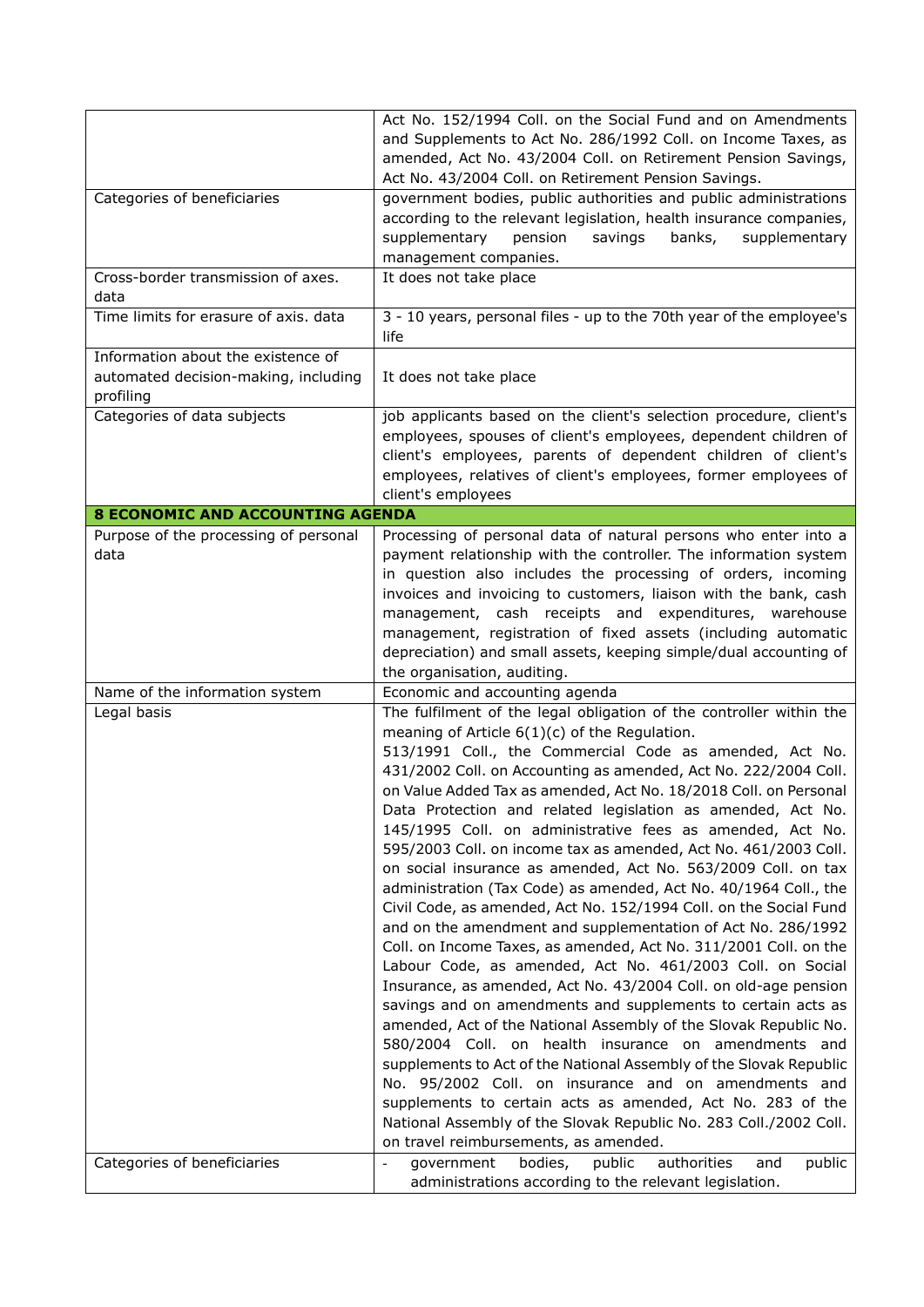| Cross-border transmission of axes.                                          | It does not take place                                                                                                                                                                                                                                                                                                                                                                                                                                                                                                                                                                                                                                                                                                                                                                                                                                                                                                                                                                                                                                                                                                                                                                                                                                                                                                                                                                                                                                                                                             |
|-----------------------------------------------------------------------------|--------------------------------------------------------------------------------------------------------------------------------------------------------------------------------------------------------------------------------------------------------------------------------------------------------------------------------------------------------------------------------------------------------------------------------------------------------------------------------------------------------------------------------------------------------------------------------------------------------------------------------------------------------------------------------------------------------------------------------------------------------------------------------------------------------------------------------------------------------------------------------------------------------------------------------------------------------------------------------------------------------------------------------------------------------------------------------------------------------------------------------------------------------------------------------------------------------------------------------------------------------------------------------------------------------------------------------------------------------------------------------------------------------------------------------------------------------------------------------------------------------------------|
| data                                                                        |                                                                                                                                                                                                                                                                                                                                                                                                                                                                                                                                                                                                                                                                                                                                                                                                                                                                                                                                                                                                                                                                                                                                                                                                                                                                                                                                                                                                                                                                                                                    |
| Time limits for erasure of axis. data                                       | 5 to 10 years                                                                                                                                                                                                                                                                                                                                                                                                                                                                                                                                                                                                                                                                                                                                                                                                                                                                                                                                                                                                                                                                                                                                                                                                                                                                                                                                                                                                                                                                                                      |
| Information about the existence of                                          |                                                                                                                                                                                                                                                                                                                                                                                                                                                                                                                                                                                                                                                                                                                                                                                                                                                                                                                                                                                                                                                                                                                                                                                                                                                                                                                                                                                                                                                                                                                    |
| automated decision-making, including                                        | It does not take place                                                                                                                                                                                                                                                                                                                                                                                                                                                                                                                                                                                                                                                                                                                                                                                                                                                                                                                                                                                                                                                                                                                                                                                                                                                                                                                                                                                                                                                                                             |
| profiling                                                                   |                                                                                                                                                                                                                                                                                                                                                                                                                                                                                                                                                                                                                                                                                                                                                                                                                                                                                                                                                                                                                                                                                                                                                                                                                                                                                                                                                                                                                                                                                                                    |
| Categories of data subjects                                                 | natural persons - employees of the controller, suppliers and                                                                                                                                                                                                                                                                                                                                                                                                                                                                                                                                                                                                                                                                                                                                                                                                                                                                                                                                                                                                                                                                                                                                                                                                                                                                                                                                                                                                                                                       |
|                                                                             | customers - natural persons, employees of suppliers and                                                                                                                                                                                                                                                                                                                                                                                                                                                                                                                                                                                                                                                                                                                                                                                                                                                                                                                                                                                                                                                                                                                                                                                                                                                                                                                                                                                                                                                            |
|                                                                             | customers, representatives of suppliers and customers                                                                                                                                                                                                                                                                                                                                                                                                                                                                                                                                                                                                                                                                                                                                                                                                                                                                                                                                                                                                                                                                                                                                                                                                                                                                                                                                                                                                                                                              |
| <b>9 LEGAL RELATIONS AND DEBT RECOVERY</b>                                  |                                                                                                                                                                                                                                                                                                                                                                                                                                                                                                                                                                                                                                                                                                                                                                                                                                                                                                                                                                                                                                                                                                                                                                                                                                                                                                                                                                                                                                                                                                                    |
| Purpose of processing personal data                                         | Ensuring the management of the legal agenda (e.g. contractual<br>agenda, corporate agenda, commercial register agenda, trade<br>register agenda, agenda of the register of public sector partners,<br>agenda of notarial registers, land registry agenda, litigation and<br>enforcement proceedings, representation in legal matters,<br>proposing measures with organisational and legal impact, etc.                                                                                                                                                                                                                                                                                                                                                                                                                                                                                                                                                                                                                                                                                                                                                                                                                                                                                                                                                                                                                                                                                                             |
| Name of the information system                                              | IS Legal relations                                                                                                                                                                                                                                                                                                                                                                                                                                                                                                                                                                                                                                                                                                                                                                                                                                                                                                                                                                                                                                                                                                                                                                                                                                                                                                                                                                                                                                                                                                 |
| Legal basis                                                                 | The fulfilment of the legal obligation of the controller within the<br>meaning of Article $6(1)(c)$ of the Regulation.<br>40/1964 Coll., the Civil Code as amended, Act No. 513/1991 Coll.,<br>the Commercial Code as amended, Act No. 455/1991 Coll., the<br>Trade Business Act as amended, Act No. 530/2003 Coll., the<br>Commercial Register Act as amended, Act No. 315/2016 Coll. on<br>the Register of Public Sector Partners, as amended, Act No.<br>160/2015 Coll. on the Civil Procedure Code, as amended, Act No.<br>161/2015 Coll. on the Civil Procedure Code, Act No. 162/2015 Coll.<br>on the Administrative Procedure Code, as amended, Act No.<br>300/2005 Coll. on the Criminal Act, Act No. 301/2005 Coll., the<br>Criminal Procedure Code, Act No. 71/1967 Coll., the Administrative<br>Procedure Code, Act No. 233/1995 Coll., on Bailiffs and<br>Enforcement Activity (the Enforcement Procedure Code) and on<br>Amendments and Additions to Certain Acts, as amended, Act No.<br>7/2005 Coll., on Bankruptcy and Restructuring and on<br>Amendments and Additions to Certain Acts, as amended, Act No.<br>153/2001 Coll. on the Public Prosecutor's Office, as amended, Act<br>No. 372/1990 Coll. on Misdemeanours, as amended, Act No.<br>586/2003 Coll. on Advocacy and on Amendments and Additions to<br>Act No. 455/1991 Coll. on Trade Enterprise (Trade Licensing Act),<br>as amended, Act No. 18/2018 Coll. on the Protection of Personal<br>Data and related legislation, as amended |
| Categories of beneficiaries                                                 | judicial authorities                                                                                                                                                                                                                                                                                                                                                                                                                                                                                                                                                                                                                                                                                                                                                                                                                                                                                                                                                                                                                                                                                                                                                                                                                                                                                                                                                                                                                                                                                               |
|                                                                             | notarial offices                                                                                                                                                                                                                                                                                                                                                                                                                                                                                                                                                                                                                                                                                                                                                                                                                                                                                                                                                                                                                                                                                                                                                                                                                                                                                                                                                                                                                                                                                                   |
|                                                                             | Lawyers                                                                                                                                                                                                                                                                                                                                                                                                                                                                                                                                                                                                                                                                                                                                                                                                                                                                                                                                                                                                                                                                                                                                                                                                                                                                                                                                                                                                                                                                                                            |
|                                                                             | bailiff offices                                                                                                                                                                                                                                                                                                                                                                                                                                                                                                                                                                                                                                                                                                                                                                                                                                                                                                                                                                                                                                                                                                                                                                                                                                                                                                                                                                                                                                                                                                    |
|                                                                             | state authorities, public authorities and public administrations                                                                                                                                                                                                                                                                                                                                                                                                                                                                                                                                                                                                                                                                                                                                                                                                                                                                                                                                                                                                                                                                                                                                                                                                                                                                                                                                                                                                                                                   |
|                                                                             | according to the relevant legislation.                                                                                                                                                                                                                                                                                                                                                                                                                                                                                                                                                                                                                                                                                                                                                                                                                                                                                                                                                                                                                                                                                                                                                                                                                                                                                                                                                                                                                                                                             |
| Cross-border transmission of axes.                                          | It does not take place                                                                                                                                                                                                                                                                                                                                                                                                                                                                                                                                                                                                                                                                                                                                                                                                                                                                                                                                                                                                                                                                                                                                                                                                                                                                                                                                                                                                                                                                                             |
| data                                                                        |                                                                                                                                                                                                                                                                                                                                                                                                                                                                                                                                                                                                                                                                                                                                                                                                                                                                                                                                                                                                                                                                                                                                                                                                                                                                                                                                                                                                                                                                                                                    |
| Time limits for erasure of axis. data<br>Information about the existence of | 5 to 10 years                                                                                                                                                                                                                                                                                                                                                                                                                                                                                                                                                                                                                                                                                                                                                                                                                                                                                                                                                                                                                                                                                                                                                                                                                                                                                                                                                                                                                                                                                                      |
| automated decision-making, including<br>profiling                           | It does not take place                                                                                                                                                                                                                                                                                                                                                                                                                                                                                                                                                                                                                                                                                                                                                                                                                                                                                                                                                                                                                                                                                                                                                                                                                                                                                                                                                                                                                                                                                             |
| Categories of data subjects                                                 | employees of the IS operator,<br>$\overline{\phantom{a}}$                                                                                                                                                                                                                                                                                                                                                                                                                                                                                                                                                                                                                                                                                                                                                                                                                                                                                                                                                                                                                                                                                                                                                                                                                                                                                                                                                                                                                                                          |
|                                                                             | counterparties in disputes,                                                                                                                                                                                                                                                                                                                                                                                                                                                                                                                                                                                                                                                                                                                                                                                                                                                                                                                                                                                                                                                                                                                                                                                                                                                                                                                                                                                                                                                                                        |
|                                                                             | other natural persons as parties to the proceedings,                                                                                                                                                                                                                                                                                                                                                                                                                                                                                                                                                                                                                                                                                                                                                                                                                                                                                                                                                                                                                                                                                                                                                                                                                                                                                                                                                                                                                                                               |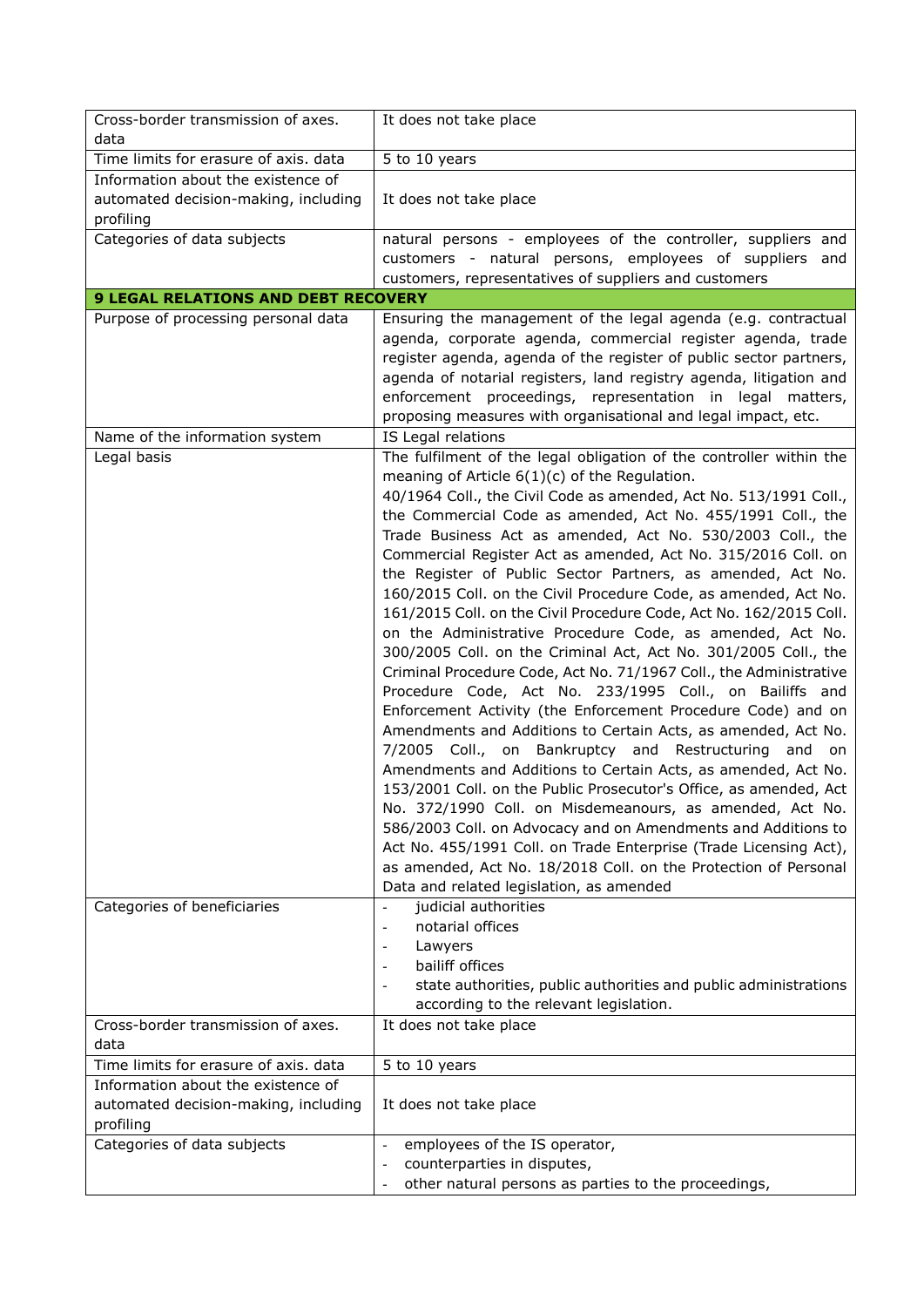| the operator's employees - debtors,                            |
|----------------------------------------------------------------|
| clients/customers of the operator - debtors,                   |
| statutory representatives of the company, members of the       |
| supervisory board and other bodies of the company, partners,   |
| representatives of partners, end-users of benefits, members of |
| the management of the company, authorized and authorized       |
| representatives of the company, close persons of the           |
| aforementioned persons,                                        |
| contracting parties - natural persons                          |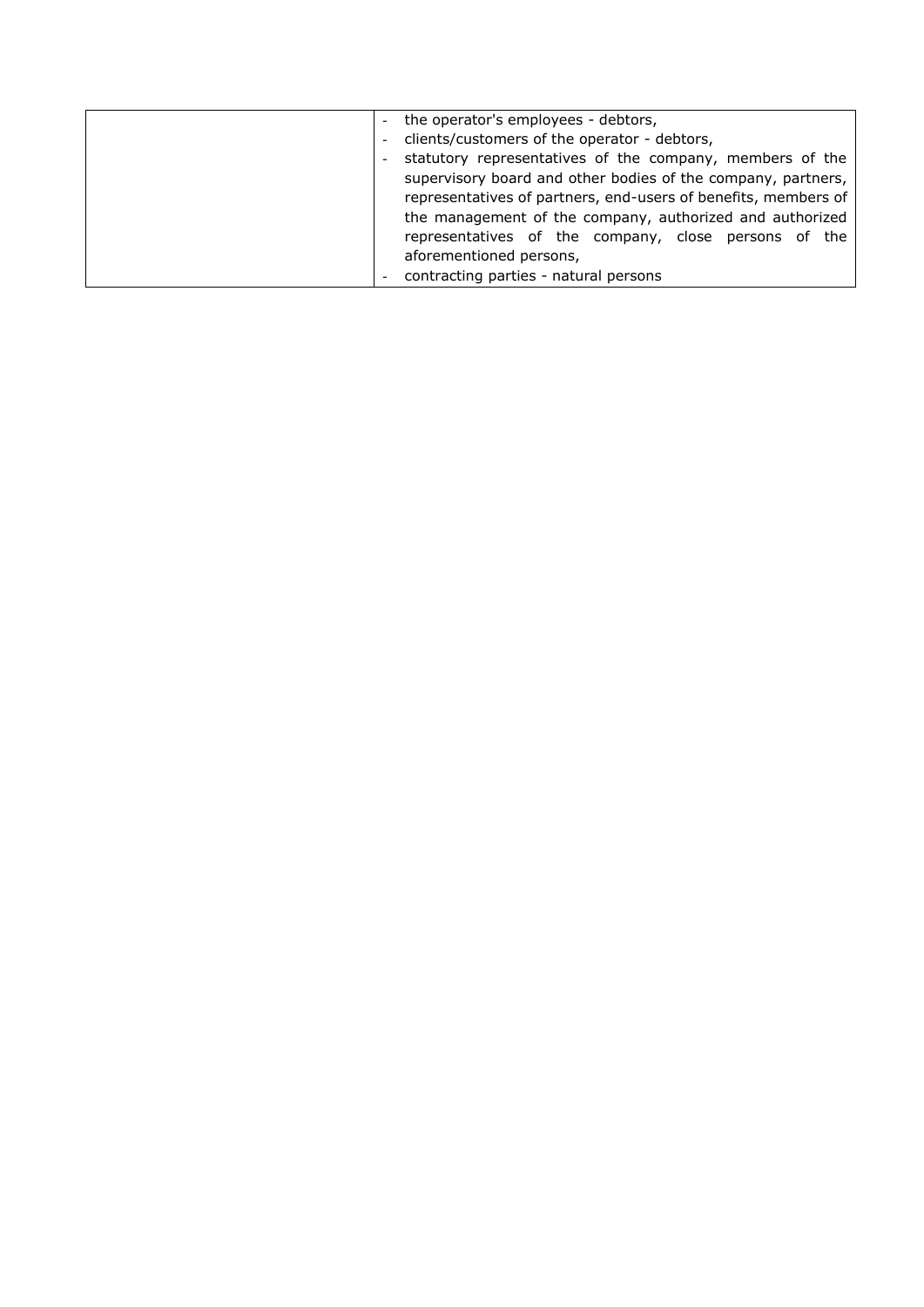| <b>10 RECORDS OF VISITS/ENTRIES</b>                                                     |                                                                                                                                                                                                                                                                                                                                                                                                                                           |
|-----------------------------------------------------------------------------------------|-------------------------------------------------------------------------------------------------------------------------------------------------------------------------------------------------------------------------------------------------------------------------------------------------------------------------------------------------------------------------------------------------------------------------------------------|
| Purpose of the processing of personal<br>data                                           | The purpose of the processing of personal data is to identify the<br>natural person at his one-time entry into the premises of the<br>operator in order to ensure the protection of property, security in<br>the conditions of the operator.                                                                                                                                                                                              |
| Name of the information system                                                          | IS Record of visits/entries                                                                                                                                                                                                                                                                                                                                                                                                               |
| Legal basis                                                                             | Legitimate interest within the meaning of Article $6(1)(f)$ of the<br>Regulation. The main legitimate interest is the identification of a<br>natural person when he/she enters the premises of the controller<br>on a one-off basis in order to ensure the protection of property,<br>safety and health in the conditions of the controller.                                                                                              |
| Categories of beneficiaries                                                             | Law enforcement authorities, intermediary - SBS service                                                                                                                                                                                                                                                                                                                                                                                   |
| Cross-border transmission of axes.<br>data                                              | It does not take place                                                                                                                                                                                                                                                                                                                                                                                                                    |
| Time limits for erasure of axis. data                                                   | 30 days after the end of the calendar month in which the<br>registration was entered                                                                                                                                                                                                                                                                                                                                                      |
| Information about the existence of<br>automated decision-making, including<br>profiling | It does not take place                                                                                                                                                                                                                                                                                                                                                                                                                    |
| Categories of data subjects                                                             | natural persons who enter the premises of the controller                                                                                                                                                                                                                                                                                                                                                                                  |
| <b>11 ENTRY AND EXIT OF MOTOR VEHICLES</b>                                              |                                                                                                                                                                                                                                                                                                                                                                                                                                           |
| Purpose of processing personal data                                                     | The basic purpose is the registration of motor vehicles entering<br>and leaving the premises of the operator.<br>For the entry and<br>exit of motor vehicles there is an entrance gate to the operator's<br>premises with a gatehouse and an electrically operated ramp, while<br>allowing entry is subject to checking the documents authorising<br>entry and checking the transported material, cab and loading area<br>of the vehicle. |
| Name of the information system                                                          | IS Entry and exit of motor vehicles                                                                                                                                                                                                                                                                                                                                                                                                       |
| Legal basis                                                                             | Legitimate interest within the meaning of Article $6(1)(f)$ of the<br>Regulation. The main legitimate interest is the registration of<br>motor vehicles entering and leaving the premises of the operator.                                                                                                                                                                                                                                |
| Categories of beneficiaries                                                             | Law enforcement authorities, intermediary - SBS service                                                                                                                                                                                                                                                                                                                                                                                   |
| Cross-border transmission of axes.<br>data                                              | It does not take place                                                                                                                                                                                                                                                                                                                                                                                                                    |
| Time limits for erasure of axis. data                                                   | 6 months following the calendar month in which the registration<br>was made                                                                                                                                                                                                                                                                                                                                                               |
| Information about the existence of<br>automated decision-making, including<br>profiling | It does not take place                                                                                                                                                                                                                                                                                                                                                                                                                    |
| Categories of data subjects                                                             | external individuals, visits                                                                                                                                                                                                                                                                                                                                                                                                              |
| <b>12 REGISTRY MANAGEMENT</b>                                                           |                                                                                                                                                                                                                                                                                                                                                                                                                                           |
| Purpose of the processing of personal<br>data                                           | Administration of the registry as proper record keeping (keeping<br>complete and accurate records in the registry log, keeping<br>registers and indexes of records), proper disposal of files (records),<br>ensuring the planned disposal of files (records) that are not needed<br>for further activities and their storage periods have expired,<br>registration of incoming and outgoing mail, registration of<br>electronic mail.     |
| Name of the information system                                                          | IS Registry management                                                                                                                                                                                                                                                                                                                                                                                                                    |
| Legal basis                                                                             | The fulfilment of the legal obligation of the controller within the<br>meaning of Article $6(1)(c)$ of the Regulation.<br>Act No. 395/2002 Coll. on archives and registers, Act No.<br>305/2013 Coll. on the electronic form of exercising the powers of                                                                                                                                                                                  |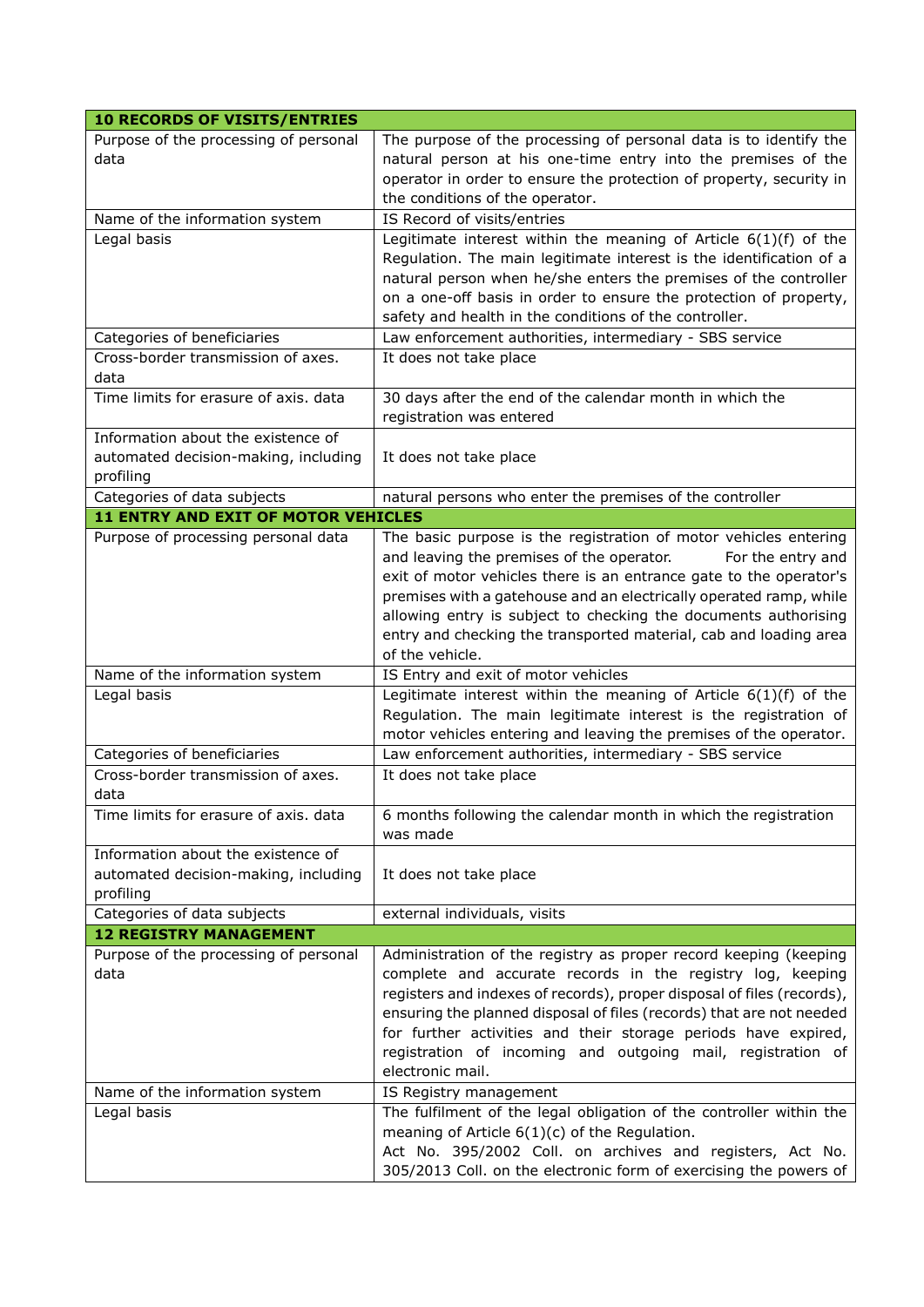|                                       | public authorities and on amending and supplementing certain acts |
|---------------------------------------|-------------------------------------------------------------------|
|                                       | (Act on e-Government)                                             |
| Categories of beneficiaries           | state authorities, public authorities and public administrations  |
|                                       | according to the relevant legislation                             |
| Cross-border transmission of axes.    | It does not take place                                            |
| data                                  |                                                                   |
| Time limits for erasure of axis, data | Pursuant to the Register Regulations and the Operator's Register  |
|                                       | Plan                                                              |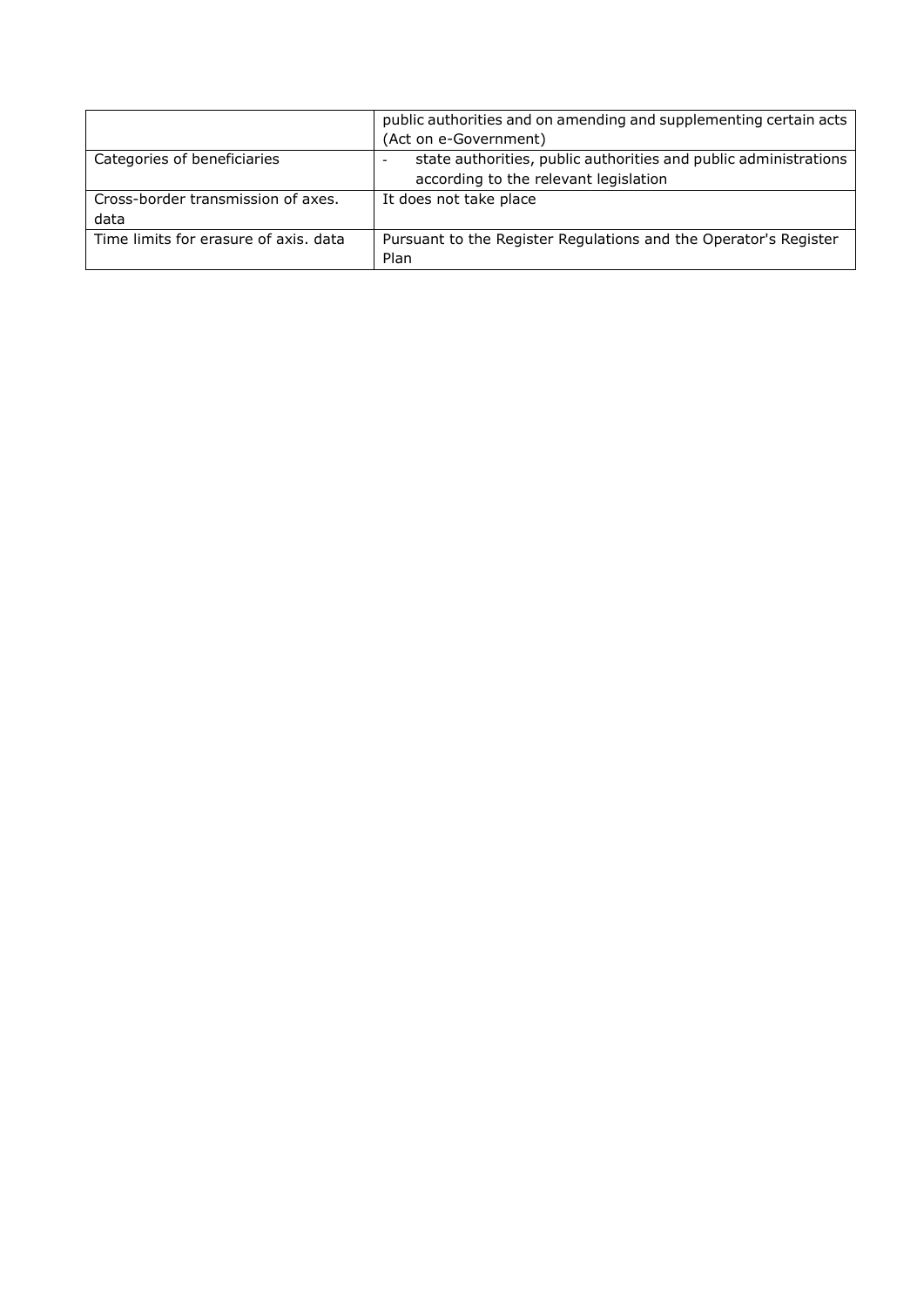| Information about the existence of                |                                                                                                                                         |
|---------------------------------------------------|-----------------------------------------------------------------------------------------------------------------------------------------|
| automated decision-making, including              | It does not take place                                                                                                                  |
| profiling                                         |                                                                                                                                         |
| Categories of data subjects                       | data subjects for all the purposes of processing personal data as                                                                       |
|                                                   | defined by the controller                                                                                                               |
|                                                   | 13 NOTIFICATIONS PURSUANT TO ACT NO 54/2019 COLL. Z. ON THE PROTECTION OF                                                               |
|                                                   | WHISTLEBLOWERS OF ANTISOCIAL ACTIVITIES AND ON AMENDING AND SUPPLEMENTING                                                               |
| <b>CERTAIN ACTS</b>                               |                                                                                                                                         |
| Purpose of processing personal data               | The purpose of the processing of personal data of whistleblowers<br>is the investigation of submitted notifications pursuant to the Act |
|                                                   | of the National Assembly of the Slovak Republic No. 54/2019 Coll.                                                                       |
|                                                   | on the Protection of Whistleblowers of Anti-Social Activities and on                                                                    |
|                                                   | Amendments and Supplements to Certain Acts.                                                                                             |
| Name of the information system                    | IS Notifications pursuant to Act of the National Assembly of the                                                                        |
|                                                   | Slovak Republic No. 54/2019 Coll. on the Protection of                                                                                  |
|                                                   | Whistleblowers of Anti-Social Activity and on Amendments and                                                                            |
|                                                   | <b>Additions to Certain Acts</b>                                                                                                        |
| Legal basis                                       | The fulfilment of the legal obligation of the controller within the                                                                     |
|                                                   | meaning of Article $6(1)(c)$ of the Regulation.                                                                                         |
|                                                   | Act of the National Assembly of the Slovak Republic No. 54/2019<br>Coll. on the Protection of Whistleblowers of Anti-Social Activities  |
|                                                   | and on Amendments and Additions to Certain Acts.                                                                                        |
| Categories of beneficiaries                       | Public authorities under the relevant legislation                                                                                       |
| Cross-border transmission of axes.                | It does not take place                                                                                                                  |
| data                                              |                                                                                                                                         |
| Time limits for erasure of axis. data             | 3 years from the date of receipt of the notification                                                                                    |
| Information about the existence of                |                                                                                                                                         |
| automated decision-making, including              | It does not take place                                                                                                                  |
| profiling<br>Categories of data subjects          | Whistleblower,                                                                                                                          |
|                                                   | the person against whom the notification is directed                                                                                    |
| <b>14 REGISTRATION OF SZČO</b>                    |                                                                                                                                         |
| Purpose of processing personal data               | Preparation and management of supplier-customer relations with                                                                          |
|                                                   | self-employed persons. The agenda includes contractual relations,                                                                       |
|                                                   | invoices and orders, records of deliveries and collections of goods,                                                                    |
|                                                   | services, etc.                                                                                                                          |
| Name of the information system                    | Registration of the self-employed person                                                                                                |
| Legal basis                                       | The fulfilment of the legal obligation of the controller within the                                                                     |
|                                                   | meaning of Article $6(1)(c)$ of the Regulation.                                                                                         |
|                                                   | Contract between the operator and the CSO permitted by the<br>Constitution of the Slovak Republic, the Civil Code, the Commercial       |
|                                                   | Code, Act No. 455/1991 Coll. on Trade Business (Trade Licensing                                                                         |
|                                                   | Act) and related legislation.                                                                                                           |
| Categories of beneficiaries                       | state authorities, public authorities and public administrations                                                                        |
|                                                   | according to the relevant legislation                                                                                                   |
| Cross-border transmission of axes.                | It does not take place                                                                                                                  |
| data                                              |                                                                                                                                         |
| Time limits for erasure of axis. data             | 10 years after the end of the contractual relationship for the                                                                          |
|                                                   | purpose of accounting records                                                                                                           |
| Information about the existence of                |                                                                                                                                         |
| automated decision-making, including<br>profiling | It does not take place                                                                                                                  |
| Categories of data subjects                       | customer/supplier - self-employed person                                                                                                |
|                                                   | <b>15 REGISTRATION OF REPRESENTATIVES OF SUPPLIERS AND CUSTOMERS</b>                                                                    |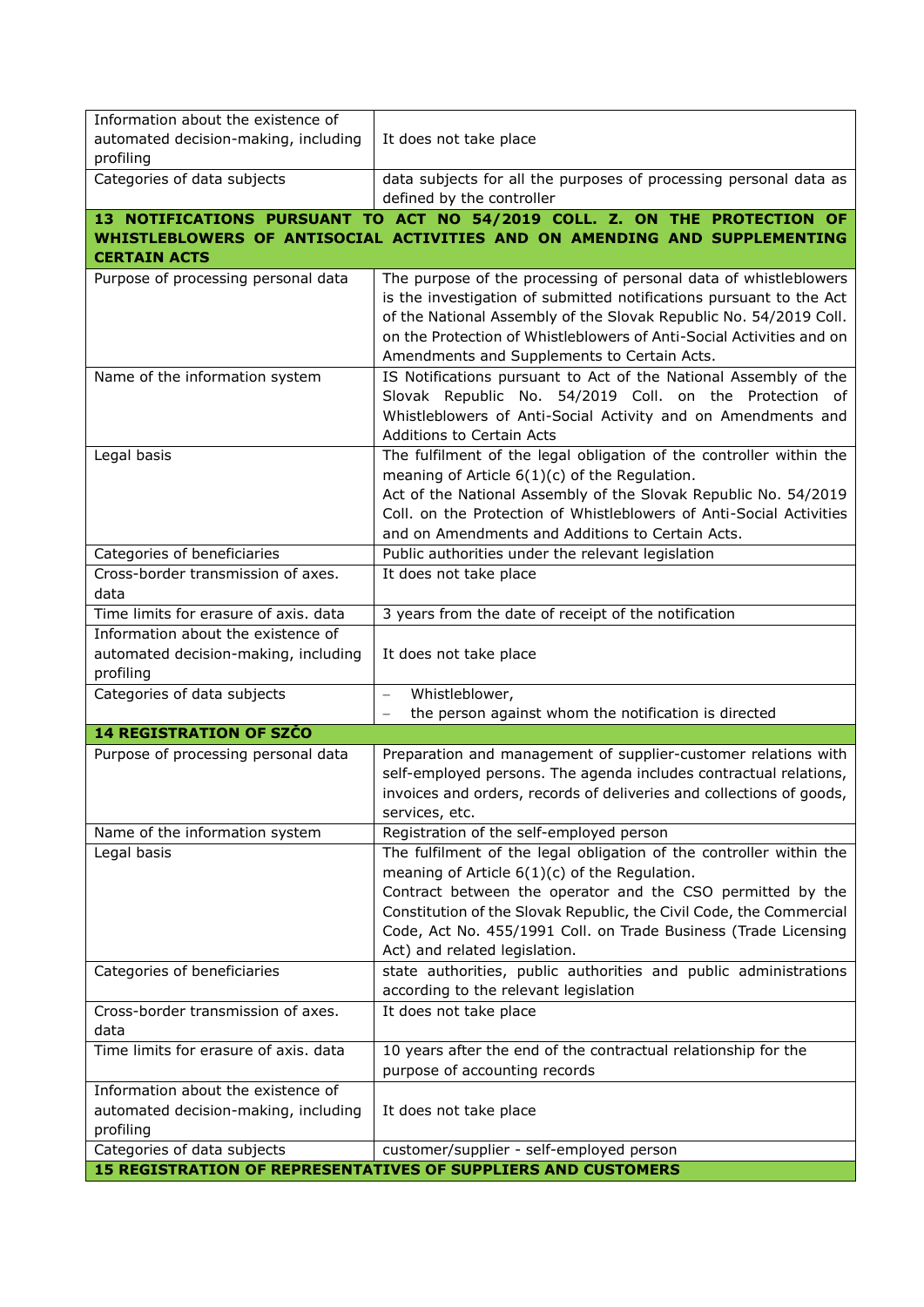| Purpose of processing personal data        | Maintaining a database of representatives or employees of<br>suppliers and customers for the purpose of fulfilling their work,<br>professional and functional duties and ensuring smooth supplier-<br>customer relations. |
|--------------------------------------------|---------------------------------------------------------------------------------------------------------------------------------------------------------------------------------------------------------------------------|
| Name of the information system             | Register of representatives of suppliers and customers                                                                                                                                                                    |
| Legal basis                                | Legitimate interest within the meaning of Article $6(1)(f)$ of the<br>Regulation. The main legitimate interest is to ensure continuous<br>and effective communication with representatives of suppliers and<br>customers. |
| Categories of beneficiaries                | They are not                                                                                                                                                                                                              |
| Cross-border transmission of axes.<br>data | It does not take place                                                                                                                                                                                                    |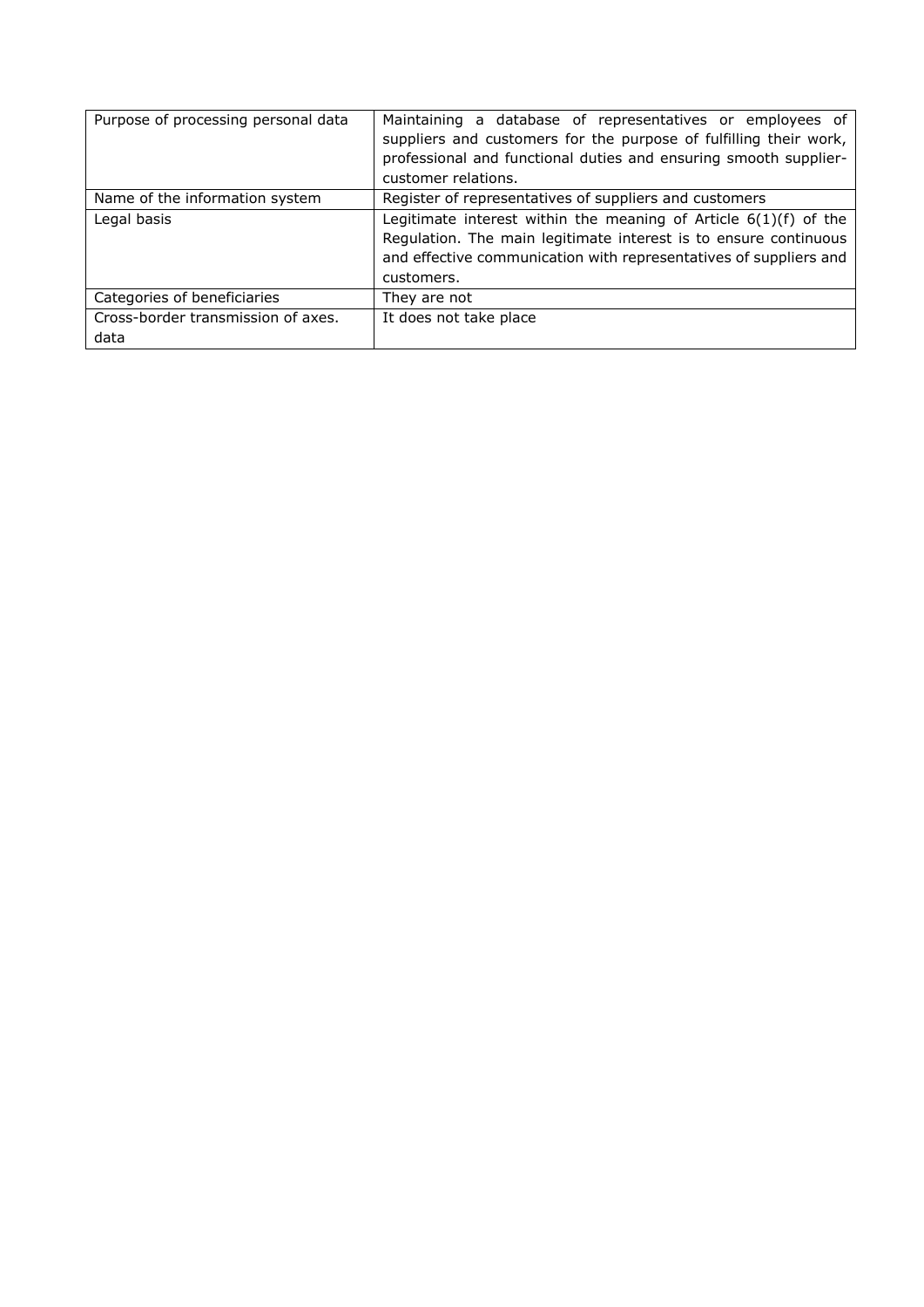| Time limits for erasure of axis. data                                                   | Within 30 days from the date of termination of the supplier-<br>subscriber relationship                                                                                                                                                                                                                                                                                                                                                                                                                                                                                                                                                                                                                                                                                                                                                                                                                                       |
|-----------------------------------------------------------------------------------------|-------------------------------------------------------------------------------------------------------------------------------------------------------------------------------------------------------------------------------------------------------------------------------------------------------------------------------------------------------------------------------------------------------------------------------------------------------------------------------------------------------------------------------------------------------------------------------------------------------------------------------------------------------------------------------------------------------------------------------------------------------------------------------------------------------------------------------------------------------------------------------------------------------------------------------|
| Information about the existence of<br>automated decision-making, including<br>profiling | It does not take place                                                                                                                                                                                                                                                                                                                                                                                                                                                                                                                                                                                                                                                                                                                                                                                                                                                                                                        |
| Categories of data subjects                                                             | natural person - representative (employee) of the supplier,<br>customer                                                                                                                                                                                                                                                                                                                                                                                                                                                                                                                                                                                                                                                                                                                                                                                                                                                       |
| <b>16 EXERCISING THE RIGHTS OF DATA SUBJECTS</b>                                        |                                                                                                                                                                                                                                                                                                                                                                                                                                                                                                                                                                                                                                                                                                                                                                                                                                                                                                                               |
| Purpose of the processing of personal                                                   | The purpose of the processing of personal data within the scope of                                                                                                                                                                                                                                                                                                                                                                                                                                                                                                                                                                                                                                                                                                                                                                                                                                                            |
| data                                                                                    | the agenda is to process requests from natural persons aimed at<br>exercising their rights as data subjects within the meaning of<br>Regulation (EU) 2016/679 of the European Parliament and of the<br>Council on the protection of natural persons with regard to the<br>processing of personal data and on the free movement of such<br>data.                                                                                                                                                                                                                                                                                                                                                                                                                                                                                                                                                                               |
| Name of the information system                                                          | IS Exercise of data subjects' rights                                                                                                                                                                                                                                                                                                                                                                                                                                                                                                                                                                                                                                                                                                                                                                                                                                                                                          |
| Legal basis                                                                             | Fulfillment of the legal obligation of the controller within the<br>meaning of Article $6(1)(c)$ of the Regulation in accordance with<br>Articles 15 to 22 and 34 of Regulation (EU) 2016/679 of the<br>European Parliament and of the Council on the protection of<br>natural persons with regard to the processing of personal data and<br>on the free movement of such data, Act No. 18/2018 Coll. on the<br>protection of personal data and on amending and supplementing<br>certain acts.                                                                                                                                                                                                                                                                                                                                                                                                                                |
| Categories of beneficiaries                                                             | state authorities, public authorities and public administrations<br>$\overline{\phantom{a}}$<br>according to the relevant legislation                                                                                                                                                                                                                                                                                                                                                                                                                                                                                                                                                                                                                                                                                                                                                                                         |
| Cross-border transmission of axes.<br>data                                              | It does not take place                                                                                                                                                                                                                                                                                                                                                                                                                                                                                                                                                                                                                                                                                                                                                                                                                                                                                                        |
| Time limits for the deletion of axis.<br>data                                           | 1 year from the date of processing of the application                                                                                                                                                                                                                                                                                                                                                                                                                                                                                                                                                                                                                                                                                                                                                                                                                                                                         |
| Information about the existence of<br>automated decision-making, including<br>profiling | It does not take place                                                                                                                                                                                                                                                                                                                                                                                                                                                                                                                                                                                                                                                                                                                                                                                                                                                                                                        |
| Categories of data subjects                                                             | a natural person who, as a data subject within the purposes<br>defined by the controller, requests the controller to exercise his or<br>her rights                                                                                                                                                                                                                                                                                                                                                                                                                                                                                                                                                                                                                                                                                                                                                                            |
| <b>PASSWORD GENERATION)</b>                                                             | 17 INFORMATION AND COMMUNICATION TECHNOLOGY ADMINISTRATION (LOGIN AND                                                                                                                                                                                                                                                                                                                                                                                                                                                                                                                                                                                                                                                                                                                                                                                                                                                         |
| Purpose of processing personal data<br>Name of the information system                   | The purpose of the processing of personal data about employees<br>is to keep them necessary for the introduction of users to the<br>individual servers. Information and communication technology<br>management (generation of logins and passwords) is an<br>information system that enables the generation of accounts<br>(logins) for employees of the IS operator. It is based on the IS<br>Personnel and payroll of employees. The system provides an<br>overview of the computers on which a person is logged in. The<br>system serves the internal needs of computer administrators (IT<br>specialists) within the network. The computer scientist is<br>responsible for supporting computer users and building a<br>comprehensive IS. He takes care of the computer network,<br>electronic mail, Internet, intranet, data protection and data<br>management.<br>IS Information and Communication Technology Management |
|                                                                                         | (generation of logins and passwords)                                                                                                                                                                                                                                                                                                                                                                                                                                                                                                                                                                                                                                                                                                                                                                                                                                                                                          |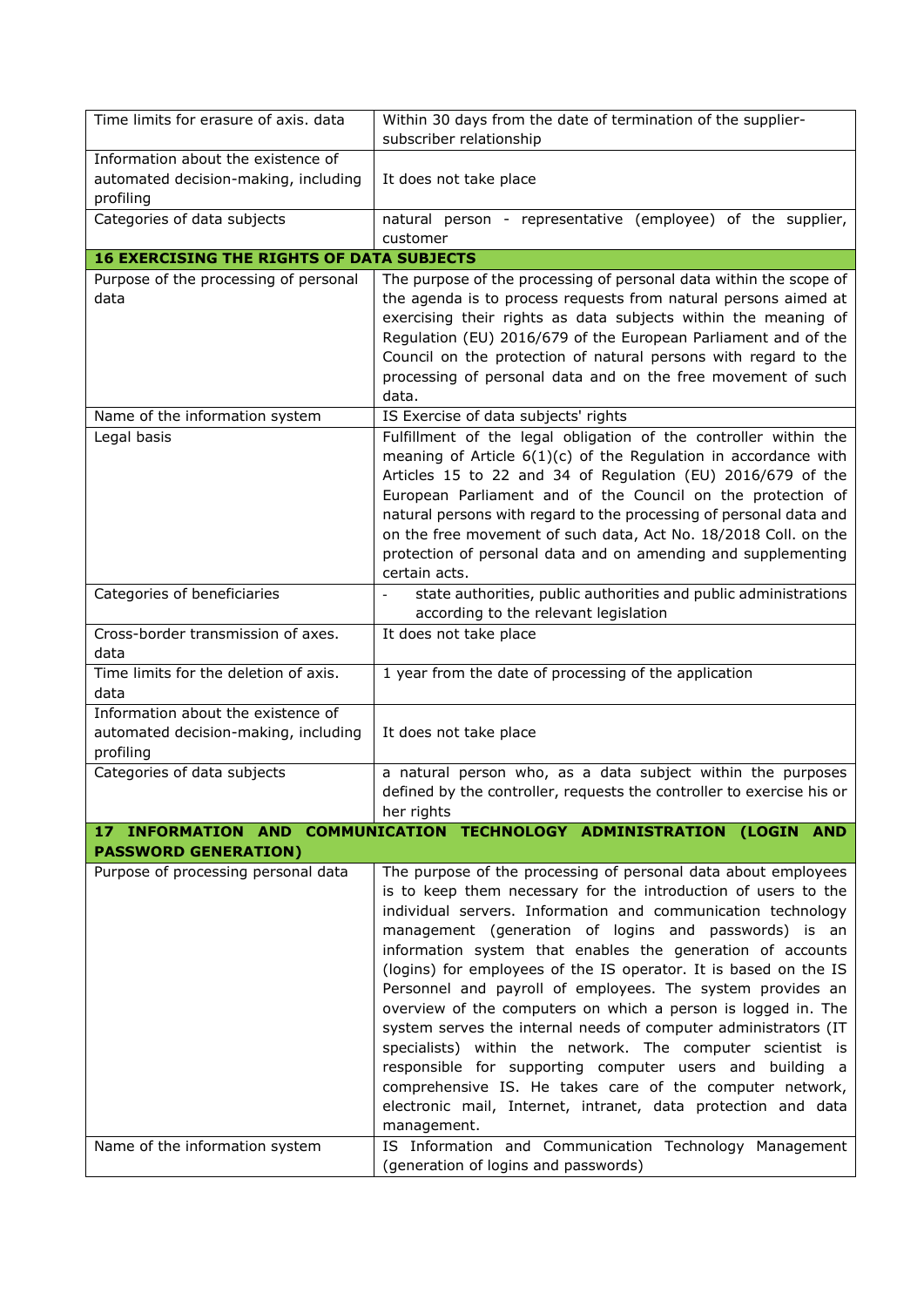| Legal basis                           | The IS in question is linked to the IS Personnel and payroll of |
|---------------------------------------|-----------------------------------------------------------------|
|                                       | employees.                                                      |
| Categories of beneficiaries           | They are not                                                    |
| Cross-border transmission of axes.    | It does not take place                                          |
| data                                  |                                                                 |
| Time limits for erasure of axis, data | the date of termination of the employee's employment            |
| Information about the existence of    |                                                                 |
| automated decision-making, including  | It does not take place                                          |
| profiling                             |                                                                 |
| Categories of data subjects           | natural persons - employees                                     |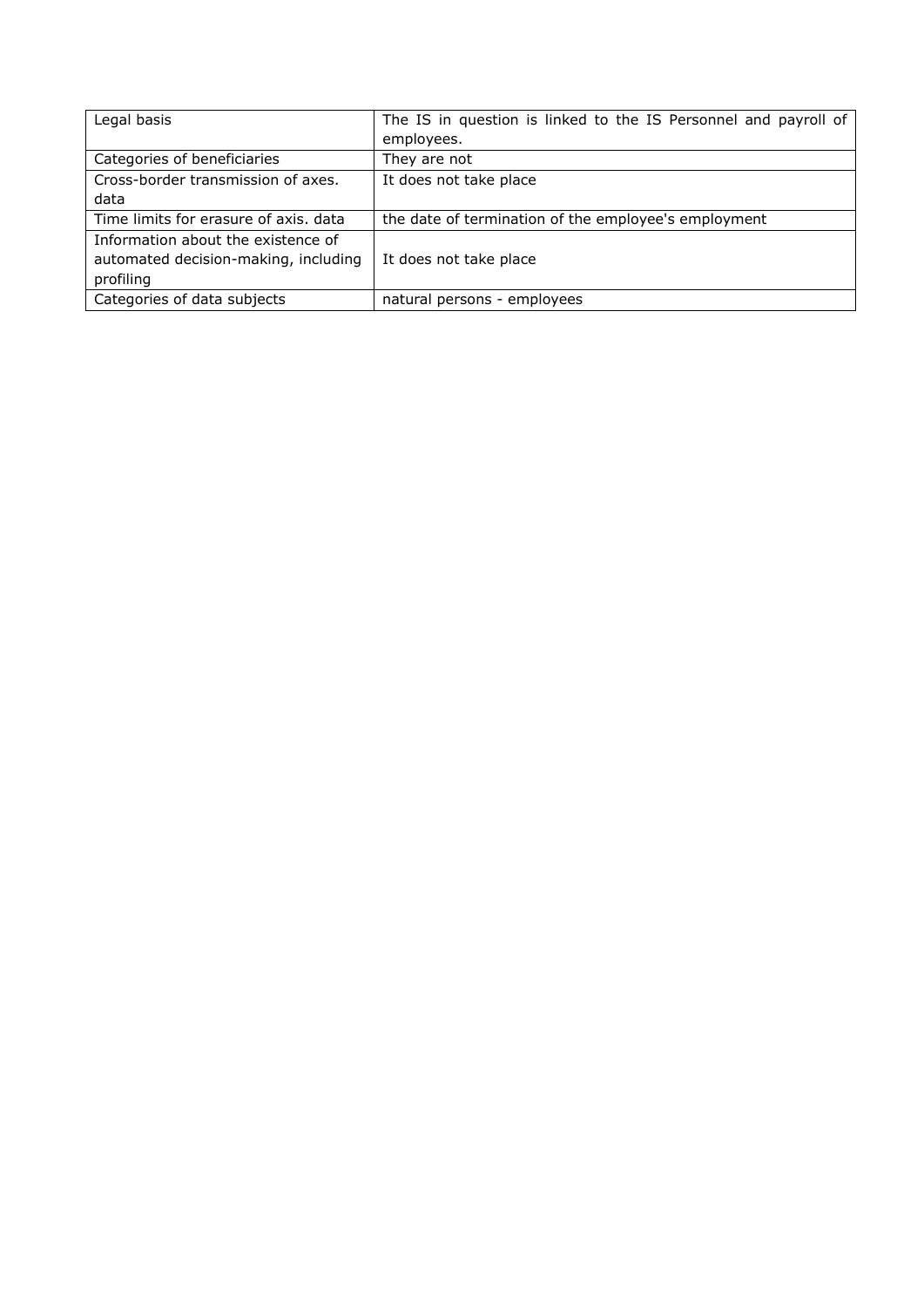| <b>18 PROMOTION OF THE OPERATOR</b>                                                     |                                                                                                                                                                                                                                                                                                                                                                                                                                                                                                                                                           |
|-----------------------------------------------------------------------------------------|-----------------------------------------------------------------------------------------------------------------------------------------------------------------------------------------------------------------------------------------------------------------------------------------------------------------------------------------------------------------------------------------------------------------------------------------------------------------------------------------------------------------------------------------------------------|
| Purpose of the processing of personal<br>data                                           | Processing of personal data for the purpose of promoting the<br>photographs, video<br>operator,<br>publishing<br>recordings<br>and<br>information about employees and other data subjects with the<br>intention of building its reputation, promoting the operator<br>on its website, in its internal administrative premises, on social<br>networks, or on its intranet.                                                                                                                                                                                 |
| Name of the information system                                                          | IS Promotion of the operator                                                                                                                                                                                                                                                                                                                                                                                                                                                                                                                              |
| Legal basis                                                                             | Consent of the data subject pursuant to Article $6(1)(a)$ of the<br>Regulation and the Personal Data Protection Act, whereby the data<br>subject has the right to withdraw his or her consent at any time.<br>Withdrawal of consent shall not affect the lawfulness of processing<br>based on consent prior to its withdrawal.                                                                                                                                                                                                                            |
| Categories of beneficiaries                                                             | They are not                                                                                                                                                                                                                                                                                                                                                                                                                                                                                                                                              |
| Cross-border transmission of axes.<br>data                                              | It does not take place                                                                                                                                                                                                                                                                                                                                                                                                                                                                                                                                    |
| Time limits for erasure of axis. data                                                   | 2 years after the purpose of the processing has been fulfilled, or<br>30 days after withdrawal of consent                                                                                                                                                                                                                                                                                                                                                                                                                                                 |
| Information about the existence of<br>automated decision-making, including<br>profiling | It does not take place                                                                                                                                                                                                                                                                                                                                                                                                                                                                                                                                    |
| Categories of data subjects                                                             | the operator's employees,<br>$\overline{a}$                                                                                                                                                                                                                                                                                                                                                                                                                                                                                                               |
| <b>19 PRINT MEDIA</b>                                                                   | other data subjects who have consented to the processing                                                                                                                                                                                                                                                                                                                                                                                                                                                                                                  |
| Purpose of the processing of personal                                                   | Processing of personal data of the data subject (performing a set                                                                                                                                                                                                                                                                                                                                                                                                                                                                                         |
| data                                                                                    | of operations with personal data such as - obtaining, making,<br>collecting, disseminating, combining, storing, storing on data<br>carriers of personal data and disclosing, making available and<br>providing to third parties) for the purpose of informing the public<br>or clients about the controller, its activities and activities through<br>the presentation of various information (including personal data)<br>in print media (magazines, newspapers, leaflets, etc.), the purpose<br>of which is to build the reputation of this controller. |
| Name of the information system                                                          | Print media                                                                                                                                                                                                                                                                                                                                                                                                                                                                                                                                               |
| Legal basis                                                                             | Consent of the data subject pursuant to Article $6(1)(a)$ of the<br>Regulation and the Personal Data Protection Act, whereby the data<br>subject has the right to withdraw his or her consent at any time.<br>Withdrawal of consent shall not affect the lawfulness of processing<br>based on consent prior to its withdrawal.                                                                                                                                                                                                                            |
| Categories of beneficiaries                                                             | They are not                                                                                                                                                                                                                                                                                                                                                                                                                                                                                                                                              |
| Cross-border transmission of axes.<br>data                                              | It does not take place                                                                                                                                                                                                                                                                                                                                                                                                                                                                                                                                    |
| Time limits for archiving personal                                                      | 2 years after the purpose of the processing has been fulfilled, or                                                                                                                                                                                                                                                                                                                                                                                                                                                                                        |
| data. data<br>Information about the existence of                                        | 30 days after withdrawal of consent (if technically possible)                                                                                                                                                                                                                                                                                                                                                                                                                                                                                             |
| automated decision-making, including<br>profiling                                       | It does not take place                                                                                                                                                                                                                                                                                                                                                                                                                                                                                                                                    |
| Categories of data subjects                                                             | employees of the operator,<br>other persons who have consented to the processing of their<br>personal data for a specified purpose                                                                                                                                                                                                                                                                                                                                                                                                                        |
| <b>20 PROJECTS AND STRUCTURAL FUND PROJECTS</b>                                         |                                                                                                                                                                                                                                                                                                                                                                                                                                                                                                                                                           |
| Purpose of the processing of personal<br>data                                           | The purpose of the processing of personal data within the scope of<br>the agenda in question is the processing of documentation                                                                                                                                                                                                                                                                                                                                                                                                                           |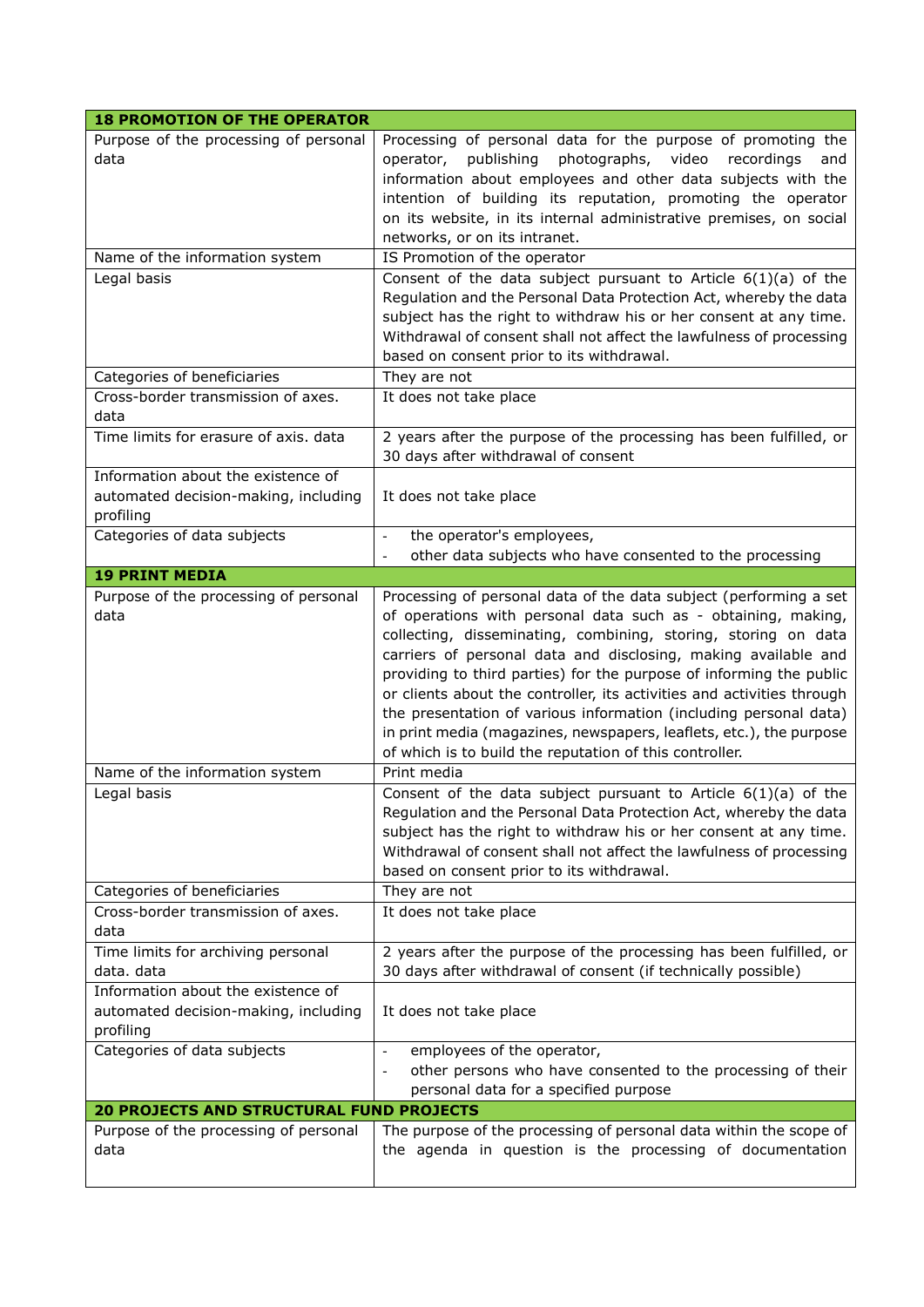|                                                                             | necessary for the settlement of personnel expenses of internal                                                                         |
|-----------------------------------------------------------------------------|----------------------------------------------------------------------------------------------------------------------------------------|
|                                                                             | employees of the organisation as well as non-employees.                                                                                |
|                                                                             |                                                                                                                                        |
| Name of the information system                                              | IS Projects and Structural Funds projects                                                                                              |
| Legal basis                                                                 | Performance of the contract within the meaning of Article $6(1)(b)$                                                                    |
|                                                                             | of the Regulation.                                                                                                                     |
|                                                                             | The processing and storage of personal data is based on the                                                                            |
|                                                                             | general terms and conditions of the financial contribution contracts                                                                   |
|                                                                             | under the individual grant schemes and operational programmes<br>of the EU Structural Funds.                                           |
| Categories of beneficiaries                                                 | European Commission and<br>its authorised representatives,                                                                             |
|                                                                             | Managing and Control Authorities of each Operational Programme                                                                         |
|                                                                             | and their delegated persons, Project Partners (in particular lead                                                                      |
|                                                                             | partners/beneficiaries representing the project vis-à-vis the                                                                          |
|                                                                             | managing authorities of the programme), Financial Control Units,                                                                       |
|                                                                             | SAIs, Certification Bodies, Audit Authorities and their delegated                                                                      |
|                                                                             | persons, Public Authorities according to the relevant legislation                                                                      |
| Cross-border transmission of axes.                                          | It takes place                                                                                                                         |
| data                                                                        |                                                                                                                                        |
| Time limits for erasure of axis. data<br>Information about the existence of | 10 years                                                                                                                               |
| automated decision-making, including                                        | It does not take place                                                                                                                 |
| profiling                                                                   |                                                                                                                                        |
| Categories of data subjects                                                 | All individuals involved in the project:                                                                                               |
|                                                                             | members of company bodies, partners, their close persons,                                                                              |
|                                                                             | internal employees of the operator,                                                                                                    |
|                                                                             | persons outside employment                                                                                                             |
|                                                                             |                                                                                                                                        |
| 21 PHOTOS AND VIDEOS OF PUBLIC EVENTS                                       |                                                                                                                                        |
| Purpose of the processing of personal                                       | Processing of personal data for the purpose of promoting the                                                                           |
| data                                                                        | operator, in particular by publishing photographs and video                                                                            |
|                                                                             | recordings with the intention of building its reputation, promoting                                                                    |
|                                                                             | the operator on its website, in its internal premises, on social                                                                       |
|                                                                             | networks, or on its intranet.                                                                                                          |
| Name of the information system                                              | IS Photos and videos of public events                                                                                                  |
| Legal basis                                                                 | Legitimate interest within the meaning of Article $6(1)(f)$ of the<br>Regulation. The main legitimate interest is the promotion of the |
|                                                                             | controller.                                                                                                                            |
| Categories of beneficiaries                                                 | They are not                                                                                                                           |
| Cross-border transmission of axes.                                          | It does not take place                                                                                                                 |
| data                                                                        |                                                                                                                                        |
| Time limits for archiving personal                                          | 2 years after fulfilment of the purpose of the processing                                                                              |
| data. data                                                                  |                                                                                                                                        |
| Information about the existence of                                          |                                                                                                                                        |
| automated decision-making, including                                        | It does not take place                                                                                                                 |
| profiling                                                                   |                                                                                                                                        |
| Categories of data subjects<br><b>22 MARKETING</b>                          | participants in public events                                                                                                          |
| Purpose of the processing of personal                                       | The purpose of processing personal data of natural persons is the                                                                      |
| data                                                                        | processing of data for the provision of information related to the                                                                     |
|                                                                             | offer of goods and services of the operator, including the sending                                                                     |
|                                                                             | of information about discounted offers, products and other                                                                             |
|                                                                             | activities, as well as the sending of commercial notifications by                                                                      |
|                                                                             | electronic means - by mail/email/ or telephone contact to the<br>contact details provided by the data subject.                         |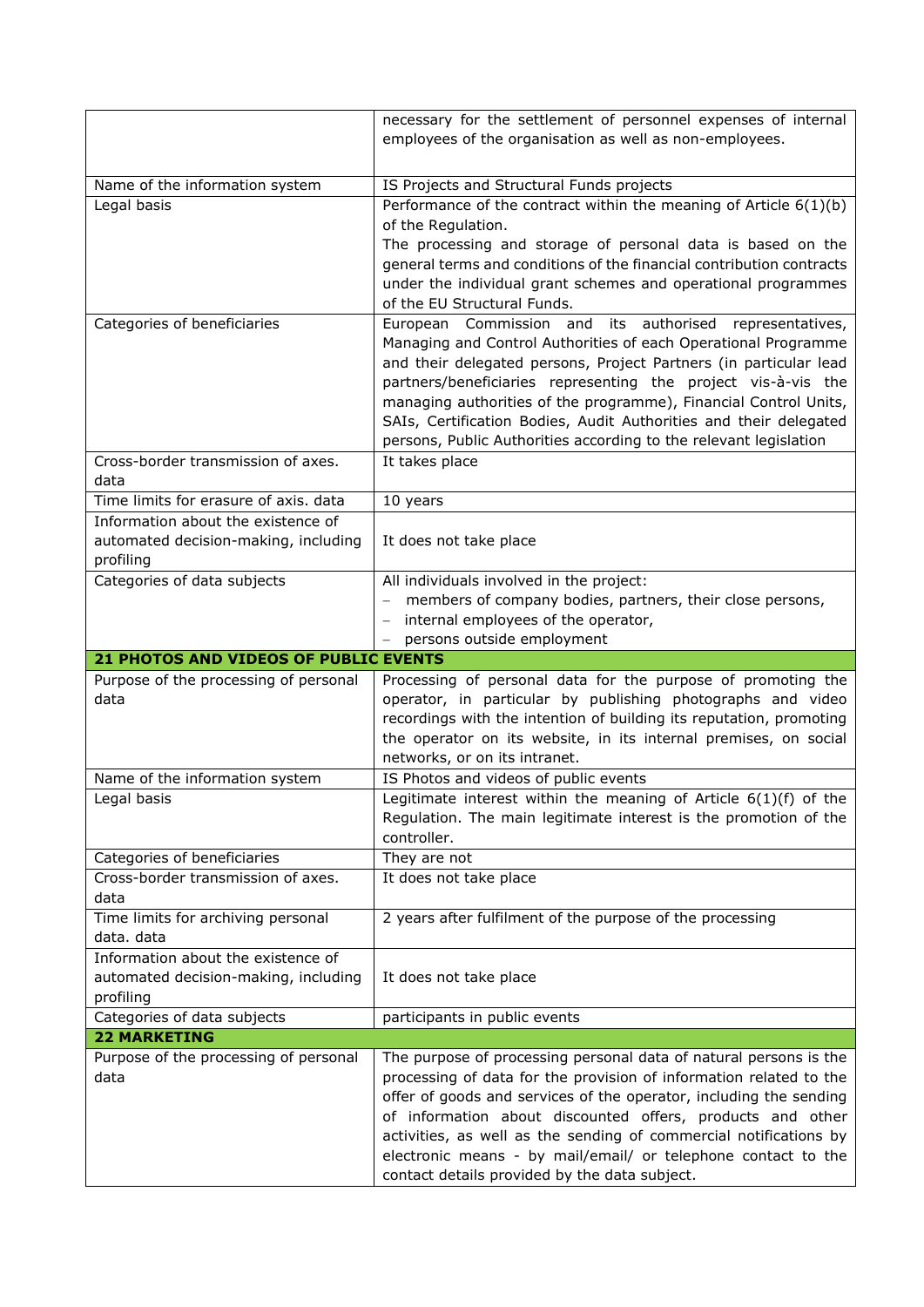| Name of the information system        | IS Marketing                                                        |
|---------------------------------------|---------------------------------------------------------------------|
| Legal basis                           | Consent of the data subject pursuant to Article $6(1)(a)$ of the    |
|                                       | Regulation and the Personal Data Protection Act, whereby the data   |
|                                       | subject has the right to withdraw his or her consent at any time.   |
|                                       | Withdrawal of consent shall not affect the lawfulness of processing |
|                                       | based on consent prior to its withdrawal.                           |
| Categories of beneficiaries           | They are not                                                        |
| Cross-border transmission of axes.    | It does not take place                                              |
| data                                  |                                                                     |
| Time limits for erasure of axis, data | 3 years from the end of the year in which the consent was           |
|                                       | granted                                                             |
| Information about the existence of    |                                                                     |
| automated decision-making, including  | It does not take place                                              |
| profiling                             |                                                                     |
| Categories of data subjects           | a natural person - a prospective customer who has expressed an      |
|                                       | interest in marketing information                                   |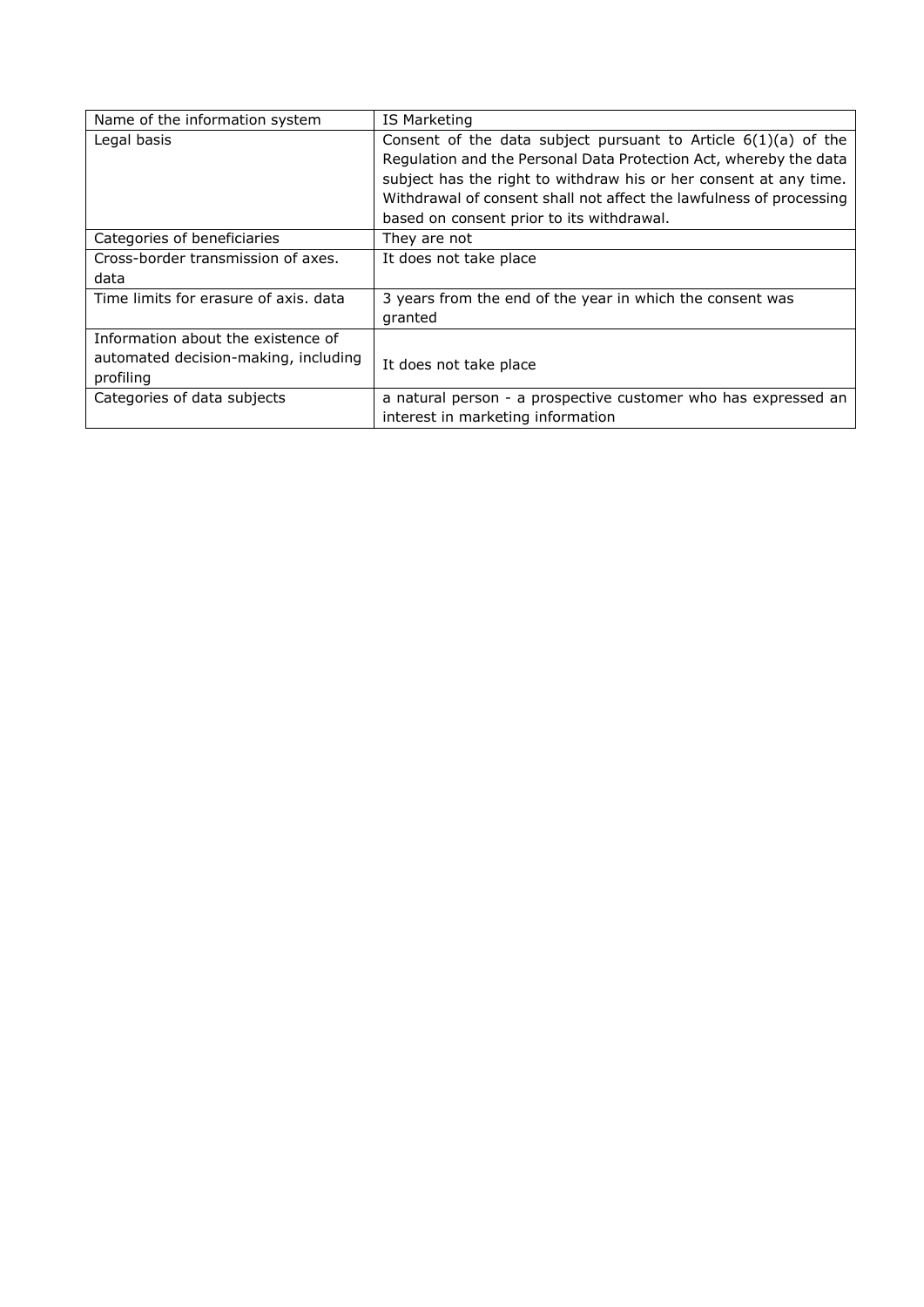| Purpose of processing personal data                                                     | The purpose of processing of personal data of natural persons is<br>the processing of data in the provision of information related to the<br>offer of similar goods and services of the operator, including the<br>sending of information about discounted offers, products and other<br>activities of the operator by electronic means - by mail/email<br>and/or telephone contact. In the context of direct marketing, there<br>is a relevant and appropriate relationship between the controller<br>and the data subject, i.e. the data subject is in the position of a<br>client or at the service of a client vis-à-vis the controller. |
|-----------------------------------------------------------------------------------------|----------------------------------------------------------------------------------------------------------------------------------------------------------------------------------------------------------------------------------------------------------------------------------------------------------------------------------------------------------------------------------------------------------------------------------------------------------------------------------------------------------------------------------------------------------------------------------------------------------------------------------------------|
| Name of the information system                                                          | IS Direct marketing                                                                                                                                                                                                                                                                                                                                                                                                                                                                                                                                                                                                                          |
| Legal basis                                                                             | Legitimate interest within the meaning of Article $6(1)(f)$ of the<br>Regulation. The main legitimate interest is the sending of<br>information in the context of direct marketing, where there is a<br>relevant and proportionate relationship between the data subject<br>and the controller, i.e. the data subject is in the position of a client<br>or at the service of a client vis-à-vis the controller.                                                                                                                                                                                                                              |
| Categories of beneficiaries                                                             | They are not                                                                                                                                                                                                                                                                                                                                                                                                                                                                                                                                                                                                                                 |
| Cross-border transmission of axes.<br>data                                              | It does not take place                                                                                                                                                                                                                                                                                                                                                                                                                                                                                                                                                                                                                       |
| Time limits for the deletion of axis.<br>data                                           | after the end of the contractual relationship                                                                                                                                                                                                                                                                                                                                                                                                                                                                                                                                                                                                |
| Information about the existence of<br>automated decision-making, including<br>profiling | It does not take place                                                                                                                                                                                                                                                                                                                                                                                                                                                                                                                                                                                                                       |
| Categories of data subjects                                                             | natural person - customer                                                                                                                                                                                                                                                                                                                                                                                                                                                                                                                                                                                                                    |
| <b>24 STAFF LEASING (SECONDED STAFF)</b>                                                |                                                                                                                                                                                                                                                                                                                                                                                                                                                                                                                                                                                                                                              |
| Purpose of processing personal data                                                     | The purpose of the processing of personal data within the scope of                                                                                                                                                                                                                                                                                                                                                                                                                                                                                                                                                                           |
|                                                                                         | the agenda in question is to keep records of natural persons<br>(employees of the operator) who are temporarily assigned to work<br>for another operator (user employer).                                                                                                                                                                                                                                                                                                                                                                                                                                                                    |
| Name of the information system<br>Legal basis                                           | IS Staff leasing (temporary agents)<br><b>HR</b> and payroll:                                                                                                                                                                                                                                                                                                                                                                                                                                                                                                                                                                                |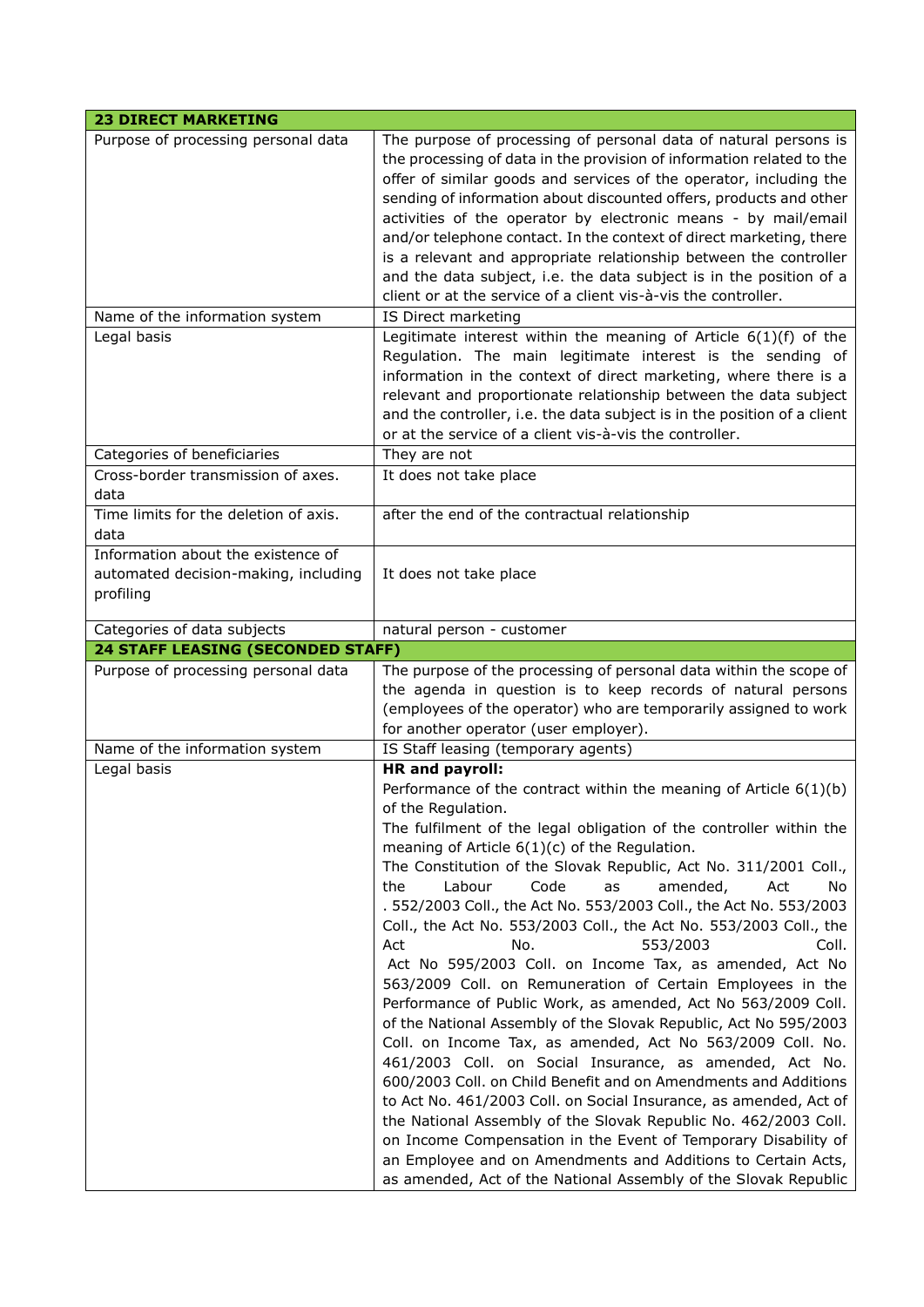No. 580/2004 Coll. on health insurance and on amendment and supplementation of certain acts, as amended, Act No. 650/2004 Coll. on supplementary pension savings, as amended, Act No. 448/2008 Coll. on social services, as amended, Act No. 5/2004 Coll. on employment services, as amended, Act No. 82/2005 Coll. on employment services, as amended, Act No. No. 152/1994 Coll. on the Social Fund and on the Amendment and Supplementation of Act No. 286/1992 Coll. on Income Taxes, as amended, Act No. 43/2004 Coll. on Retirement Pension Savings, Section 78 of Act No. 18/2018 Coll. on the Protection of Personal Data and on Amendments and Supplements to Certain Acts of the National Assembly of the Slovak Republic, Act No.

## **OSH:**

The fulfilment of the legal obligation of the controller within the meaning of Article 6(1)(c) of the Regulation.

Act No. 124/2006 Coll. on Occupational Health and Safety and on Amendments and Supplements to Certain Acts, as amended, Decree No. 500/2006 Coll. of the Ministry of Labour and Social Affairs of the Slovak Republic, which establishes a model record of a registered occupational accident, Act No. 314/2001 Coll. on Fire Protection, as amended, and its implementing regulations

## **Occupational Health Service:**

The fulfilment of the legal obligation of the controller within the meaning of Article 6(1)(c) of the Regulation.

Act No. 577/2004 Coll. on the scope of health care reimbursed on the basis of public health insurance and on reimbursement for services related to the provision of health care, as amended, Act No. 578/2004 Coll. on health care providers, health care workers, professional organisations in the health care sector and on amendments and supplements to certain acts, Decree No. 448/2007 Coll. of the Ministry of Health and Social Welfare of the Republic of Slovenia No. 448/2007 Coll. No 208/2014 Coll. on details on the scope and scope of occupational health services, on the composition of the team of experts who perform them and on the requirements for their professional competence, Act No 355/2007 Coll. on the protection, promotion and development of public health and on amendments and supplements to certain acts, as amended by later regulations

## **Upskilling staff:**

The fulfilment of the legal obligation of the controller within the meaning of Article 6(1)(c) of the Regulation.

§ 153-155 of Act No. 311/2001 Coll., the Labour Code, as amended.

Act No. 124/2006 Coll. on Health and Safety at Work and on Amendments and Additions to Certain Acts, as amended, Decree No. 500/2006 Coll. of the Ministry of Labour and Social Affairs of the Republic of Slovenia, No. 314/2001 Coll. on Fire Protection, as amended, and its implementing regulations, Act No. 355/2007 Coll. on the Protection, Promotion and Development of Public Health and on Amendments and Additions to Certain Acts, as amended.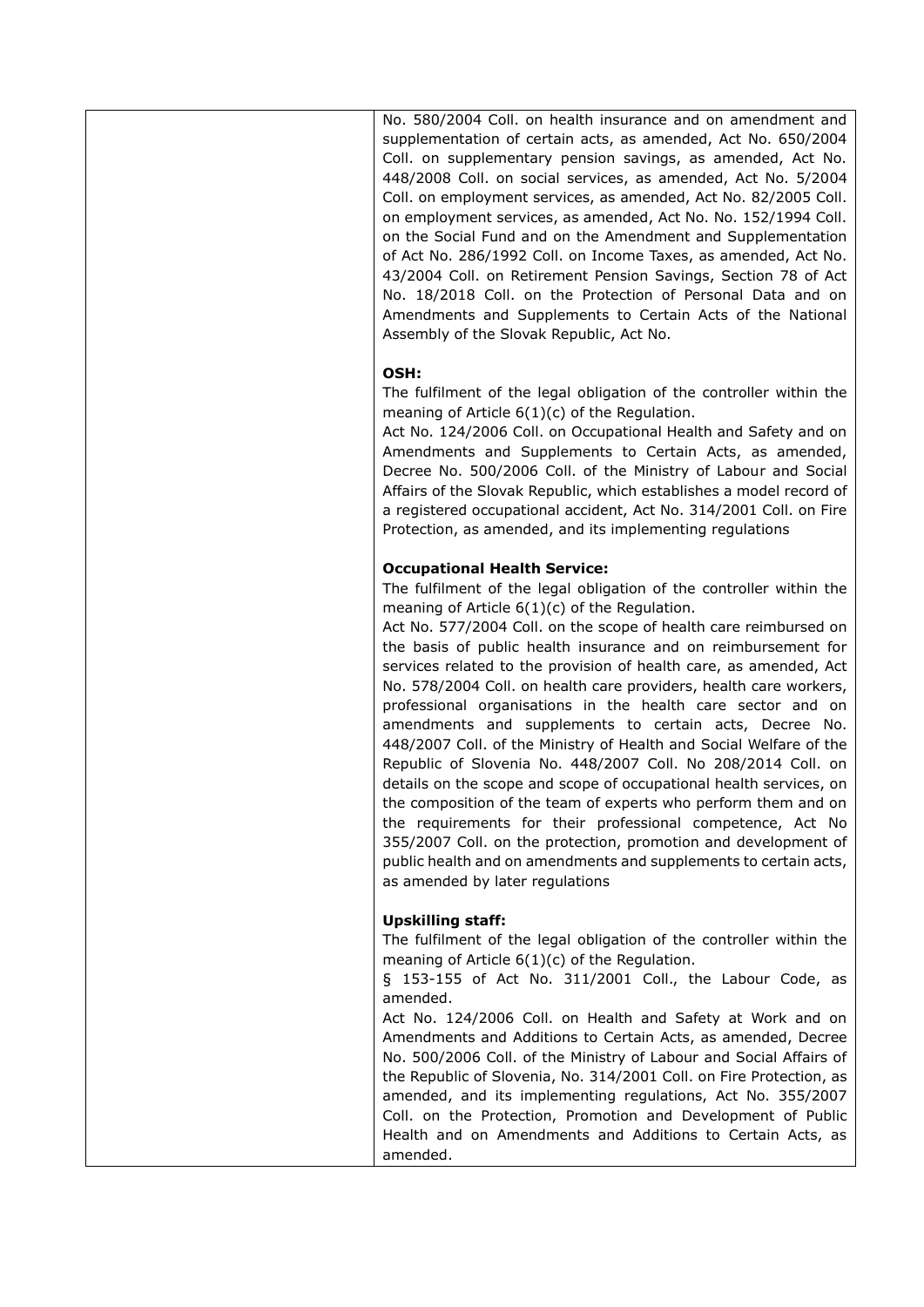| Categories of beneficiaries                                                             | Intermediary for the processing of OSH, intermediary for the<br>processing of the occupational health service agenda, public<br>authorities, state and public administration according to the<br>relevant legislation, health insurance companies, supplementary<br>pension savings banks, supplementary management companies.                                                                                   |
|-----------------------------------------------------------------------------------------|------------------------------------------------------------------------------------------------------------------------------------------------------------------------------------------------------------------------------------------------------------------------------------------------------------------------------------------------------------------------------------------------------------------|
| Cross-border transmission of axes.<br>data                                              | It does not take place                                                                                                                                                                                                                                                                                                                                                                                           |
| Time limits for erasure of axis. data                                                   | 5 -10 years, personal files - up to the 70th year of the<br>employee's life                                                                                                                                                                                                                                                                                                                                      |
| Information about the existence of<br>automated decision-making, including<br>profiling | It does not take place                                                                                                                                                                                                                                                                                                                                                                                           |
| Categories of data subjects<br><b>25 CONTACT FORM</b>                                   | temporary staff on secondment                                                                                                                                                                                                                                                                                                                                                                                    |
| Purpose of processing personal data                                                     | Processing of personal data necessary for the processing of                                                                                                                                                                                                                                                                                                                                                      |
|                                                                                         | (answering<br>questions,<br>providing<br>information)<br>requests<br>at the request of a natural person via the contact form on the<br>website of the controller.                                                                                                                                                                                                                                                |
| Name of the information system                                                          | IS Contact form                                                                                                                                                                                                                                                                                                                                                                                                  |
| Legal basis                                                                             | Consent of the data subject pursuant to Article $6(1)(a)$ of the<br>Regulation and the Personal Data Protection Act, whereby the data<br>subject has the right to withdraw his or her consent at any time.<br>Withdrawal of consent shall not affect the lawfulness of processing<br>based<br>consent<br>on<br>prior to its withdrawal.                                                                          |
| Categories of beneficiaries                                                             | They are not                                                                                                                                                                                                                                                                                                                                                                                                     |
| Cross-border transmission of axes.<br>data                                              | It does not take place                                                                                                                                                                                                                                                                                                                                                                                           |
| Time limits for the deletion of axis.<br>data                                           | 6 months from the date of processing of the application                                                                                                                                                                                                                                                                                                                                                          |
| Information about the existence of<br>automated decision-making, including<br>profiling | It does not take place                                                                                                                                                                                                                                                                                                                                                                                           |
| Categories of data subjects                                                             | Natural person - applicant                                                                                                                                                                                                                                                                                                                                                                                       |
| <b>26 PROFESSIONAL PRACTICE</b>                                                         |                                                                                                                                                                                                                                                                                                                                                                                                                  |
| Purpose of processing personal data                                                     | The purpose of processing personal data within the scope of the<br>agenda is to keep records of natural persons - students/pupils who<br>take part in professional practice (practical training) at the IS<br>operator lasting a predefined period of time.                                                                                                                                                      |
| Name of the information system                                                          | IS Professional practice                                                                                                                                                                                                                                                                                                                                                                                         |
| Legal basis                                                                             | The fulfilment of the legal obligation of the controller within the<br>meaning of Article $6(1)(c)$ of the Regulation.<br>Act of the National Assembly of the Slovak Republic No. 245/2008<br>Coll. on Education and Training (School Act) and on Amendments<br>and Supplements to Certain Acts, as amended, Act No. 131/2002<br>Coll. on Higher Education and on Amendments and Supplements<br>to Certain Acts. |
| Categories of beneficiaries                                                             | Public authorities under the relevant legislation                                                                                                                                                                                                                                                                                                                                                                |
| Cross-border transmission of axes.<br>data                                              | It does not take place                                                                                                                                                                                                                                                                                                                                                                                           |
| Time limits for erasure of axis. data                                                   | 6 months after the end of the traineeship                                                                                                                                                                                                                                                                                                                                                                        |
| Information about the existence of<br>automated decision-making, including<br>profiling | It does not take place                                                                                                                                                                                                                                                                                                                                                                                           |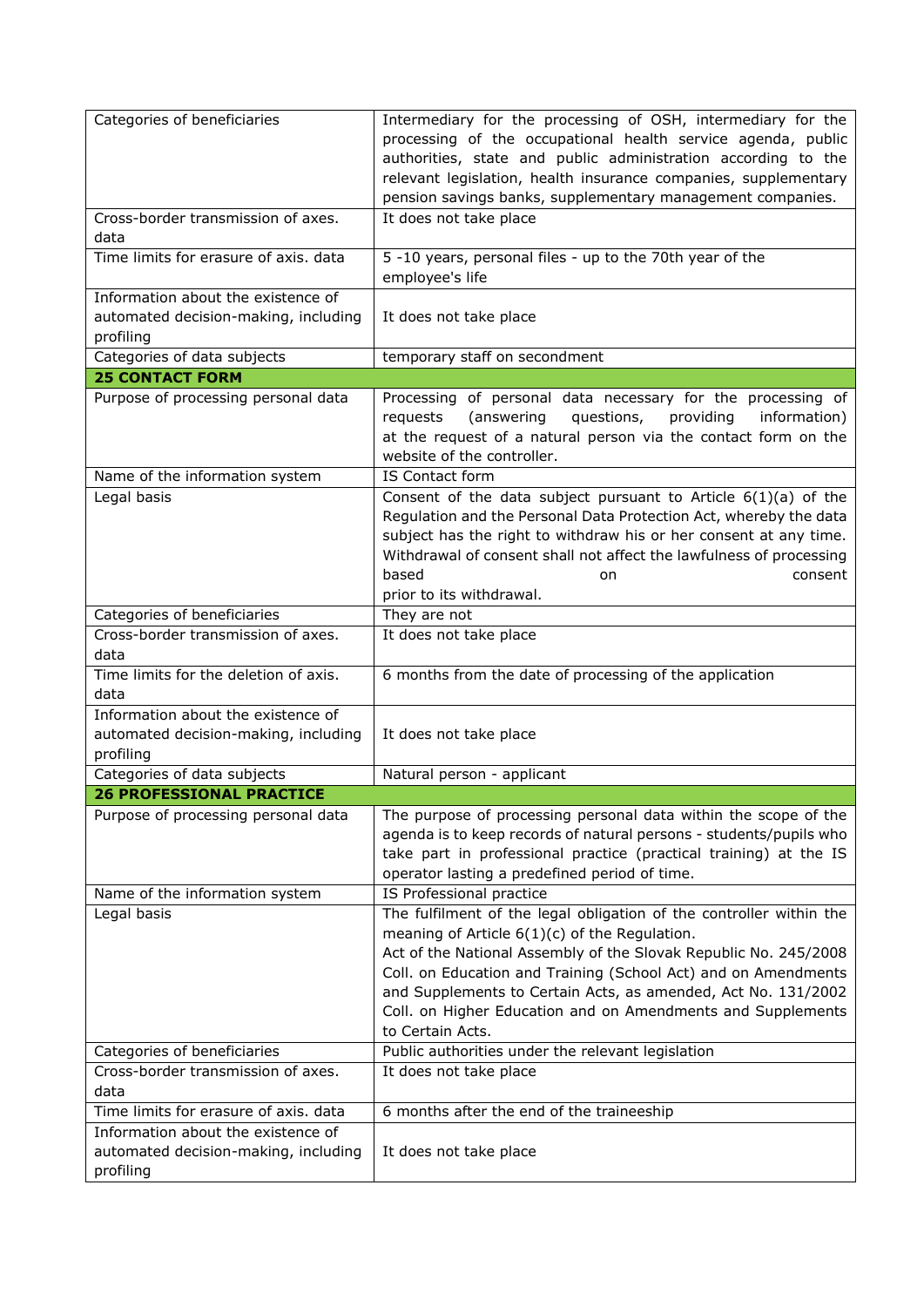| Categories of data subjects                                                             | pupils/students - participants in practical training in the conditions                                                                                                                                                                                                                                                                                                                                                                                                                                                                                                                                                                                                                                                                                                                                                                                                                                                                                                                                                                                                                                                                                                                                                                                                                                                                                                                                                                                                       |
|-----------------------------------------------------------------------------------------|------------------------------------------------------------------------------------------------------------------------------------------------------------------------------------------------------------------------------------------------------------------------------------------------------------------------------------------------------------------------------------------------------------------------------------------------------------------------------------------------------------------------------------------------------------------------------------------------------------------------------------------------------------------------------------------------------------------------------------------------------------------------------------------------------------------------------------------------------------------------------------------------------------------------------------------------------------------------------------------------------------------------------------------------------------------------------------------------------------------------------------------------------------------------------------------------------------------------------------------------------------------------------------------------------------------------------------------------------------------------------------------------------------------------------------------------------------------------------|
|                                                                                         | of the operator                                                                                                                                                                                                                                                                                                                                                                                                                                                                                                                                                                                                                                                                                                                                                                                                                                                                                                                                                                                                                                                                                                                                                                                                                                                                                                                                                                                                                                                              |
| <b>27 DUAL EDUCATION</b><br>Purpose of the processing of personal                       | The purpose of the processing of personal data is to keep records                                                                                                                                                                                                                                                                                                                                                                                                                                                                                                                                                                                                                                                                                                                                                                                                                                                                                                                                                                                                                                                                                                                                                                                                                                                                                                                                                                                                            |
| data                                                                                    | of participants in dual training at the operator. The implementation<br>of the dual education system in all suitable teaching and study<br>fields, the deepening of the employer-secondary school-pupil<br>relationship within the dual education system, the creation of a<br>unified information environment for the dual education system and                                                                                                                                                                                                                                                                                                                                                                                                                                                                                                                                                                                                                                                                                                                                                                                                                                                                                                                                                                                                                                                                                                                             |
|                                                                                         | the computerisation of the implementation processes, the increase<br>of the attractiveness and quality of VET (vocational training and<br>education) and the training of instructors, masters and teachers to<br>perform the above tasks.                                                                                                                                                                                                                                                                                                                                                                                                                                                                                                                                                                                                                                                                                                                                                                                                                                                                                                                                                                                                                                                                                                                                                                                                                                    |
| Name of the information system                                                          | <b>IS Dual Education</b>                                                                                                                                                                                                                                                                                                                                                                                                                                                                                                                                                                                                                                                                                                                                                                                                                                                                                                                                                                                                                                                                                                                                                                                                                                                                                                                                                                                                                                                     |
| Legal basis                                                                             | The fulfilment of the legal obligation of the controller within the<br>meaning of Article $6(1)(c)$ of the Regulation.<br>Performance of the contract within the meaning of Article $6(1)(b)$<br>of the Regulation.<br>Contract on dual education concluded pursuant to Section 16 of<br>Act No. 61/2015 Coll. on Vocational Education and Training and on<br>Amendments to Certain Acts, as amended, Learning Contract<br>concluded pursuant to Section 19 of Act No. 61/2015 Coll. on<br>Vocational Education and Training and on Amendments to Certain<br>Acts, as amended, Act No. 61/2015 Coll. No. 65/2015 Coll. on<br>secondary schools, Decree No. 251/2018 on the system of<br>branches of education for secondary schools and on the subject<br>matter competence of the branches of education, Decree No.<br>252/2018 establishing criteria for determining the highest number<br>of pupils in the first year of secondary schools.<br>OSH: Compliance with the legal obligation of the controller under<br>Article $6(1)(c)$ of the Regulation.<br>Act No. 124/2006 Coll. on Occupational Health and Safety and on<br>Amendments and Supplements to Certain Acts, as amended,<br>Decree No. 500/2006 Coll. of the Ministry of Labour and Social<br>Affairs of the Slovak Republic, which establishes the model of the<br>Record of a Registered Occupational Injury, Act No. 314/2001 Coll.<br>on Fire Protection, as amended, and its implementing regulations. |
| Categories of beneficiaries                                                             | Public authorities under the relevant legislation                                                                                                                                                                                                                                                                                                                                                                                                                                                                                                                                                                                                                                                                                                                                                                                                                                                                                                                                                                                                                                                                                                                                                                                                                                                                                                                                                                                                                            |
| Cross-border transmission of axes.<br>data                                              | It does not take place                                                                                                                                                                                                                                                                                                                                                                                                                                                                                                                                                                                                                                                                                                                                                                                                                                                                                                                                                                                                                                                                                                                                                                                                                                                                                                                                                                                                                                                       |
| Time limits for erasure of axis. data                                                   | 10 years after the end of the student's dual education                                                                                                                                                                                                                                                                                                                                                                                                                                                                                                                                                                                                                                                                                                                                                                                                                                                                                                                                                                                                                                                                                                                                                                                                                                                                                                                                                                                                                       |
| Information about the existence of<br>automated decision-making, including<br>profiling | It does not take place                                                                                                                                                                                                                                                                                                                                                                                                                                                                                                                                                                                                                                                                                                                                                                                                                                                                                                                                                                                                                                                                                                                                                                                                                                                                                                                                                                                                                                                       |
| Categories of data subjects                                                             | students and legal guardians of students in dual training with the<br>operator                                                                                                                                                                                                                                                                                                                                                                                                                                                                                                                                                                                                                                                                                                                                                                                                                                                                                                                                                                                                                                                                                                                                                                                                                                                                                                                                                                                               |
| <b>28 INTERNAL COMMUNICATION</b>                                                        |                                                                                                                                                                                                                                                                                                                                                                                                                                                                                                                                                                                                                                                                                                                                                                                                                                                                                                                                                                                                                                                                                                                                                                                                                                                                                                                                                                                                                                                                              |
| Purpose of processing personal data                                                     | The purpose of processing employees' personal data is to contact<br>employees due to changes or other circumstances related to their<br>employment or in the performance of their work tasks and duties<br>(e.g. illness, substitution, shift change).                                                                                                                                                                                                                                                                                                                                                                                                                                                                                                                                                                                                                                                                                                                                                                                                                                                                                                                                                                                                                                                                                                                                                                                                                       |
| Name of the information system                                                          | IS Internal communication                                                                                                                                                                                                                                                                                                                                                                                                                                                                                                                                                                                                                                                                                                                                                                                                                                                                                                                                                                                                                                                                                                                                                                                                                                                                                                                                                                                                                                                    |
| Legal basis                                                                             | Legitimate interest within the meaning of Article $6(1)(f)$ of the<br>Regulation. The main legitimate interest is to ensure the smooth<br>performance of the business of the controller and its employees.                                                                                                                                                                                                                                                                                                                                                                                                                                                                                                                                                                                                                                                                                                                                                                                                                                                                                                                                                                                                                                                                                                                                                                                                                                                                   |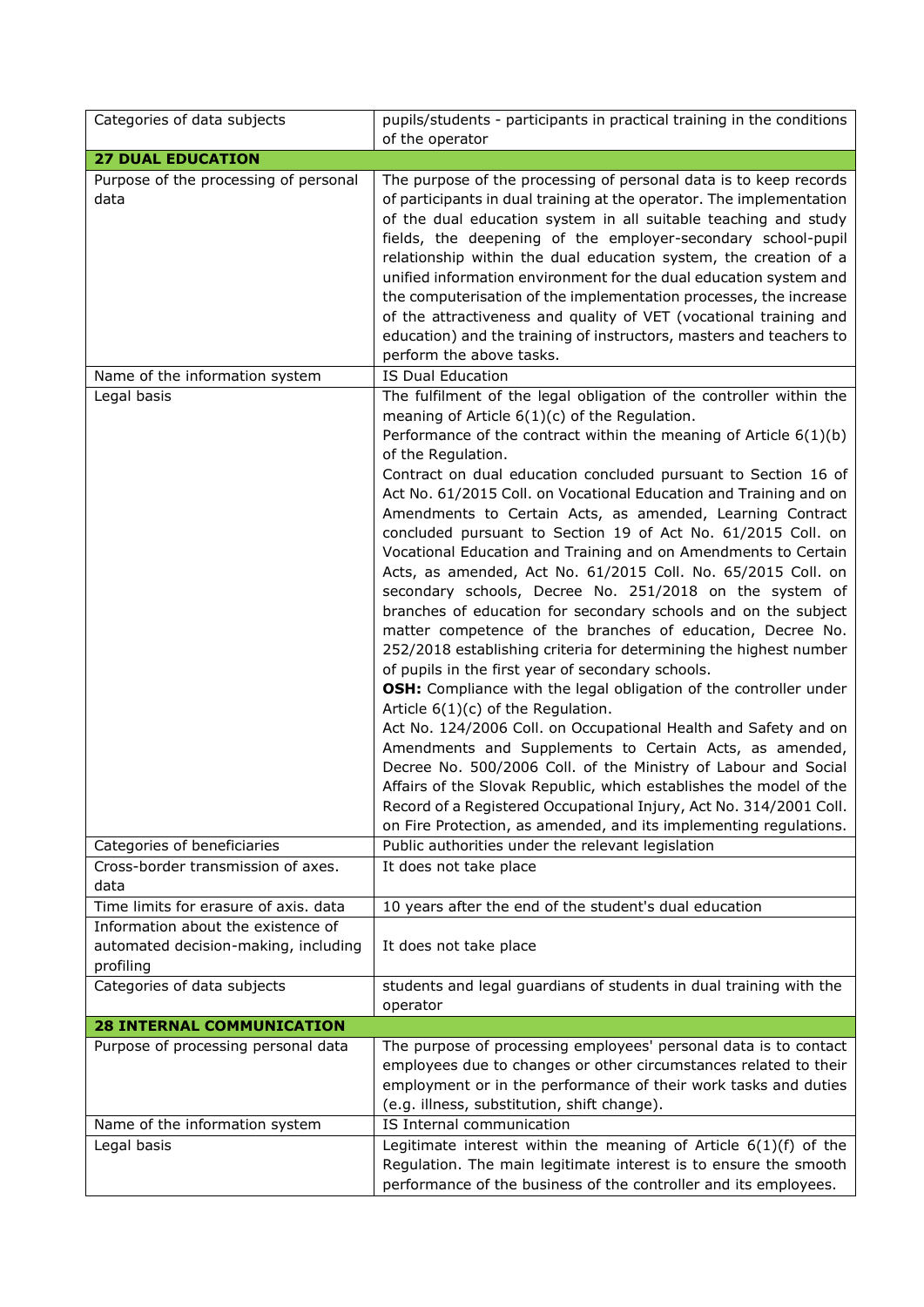| Categories of beneficiaries                            | They are not                                                                                                                            |
|--------------------------------------------------------|-----------------------------------------------------------------------------------------------------------------------------------------|
| Cross-border transmission of axes.                     | It does not take place                                                                                                                  |
| data                                                   |                                                                                                                                         |
| Time limits for the deletion of axis.                  | On the date of termination of employment                                                                                                |
| data                                                   |                                                                                                                                         |
| Information about the existence of                     |                                                                                                                                         |
| automated decision-making, including                   | It does not take place                                                                                                                  |
| profiling                                              |                                                                                                                                         |
| Categories of data subjects                            | natural persons - employees of the controller                                                                                           |
| <b>29 BENEFITS</b>                                     |                                                                                                                                         |
| Purpose of the processing of personal                  | The purpose of the processing of personal data is the provision of                                                                      |
| data                                                   | benefits within the employment relationship, which do not result                                                                        |
|                                                        | from the Labour Code and related legislation.                                                                                           |
| Name of the information system                         | <b>IS Benefits</b>                                                                                                                      |
| Legal basis                                            | Performance of the contract within the meaning of Article $6(1)(b)$                                                                     |
|                                                        | of the Regulation in accordance with the Labour Code.                                                                                   |
| Categories of beneficiaries                            | They are not                                                                                                                            |
| Cross-border transmission of axes.                     | It does not take place                                                                                                                  |
| data                                                   |                                                                                                                                         |
| Time limits for archiving personal                     | On the date of termination of employment                                                                                                |
| data, data                                             |                                                                                                                                         |
| Information about the existence of                     |                                                                                                                                         |
| automated decision-making, including                   | It does not take place                                                                                                                  |
| profiling                                              |                                                                                                                                         |
| Categories of data subjects                            | employees of the controller, close persons of employees                                                                                 |
| <b>30 PROVISION OF BOZP FOR EXTERNAL PERSONS</b>       |                                                                                                                                         |
| Purpose of processing personal data                    | The purpose of processing personal data within the scope of the                                                                         |
|                                                        |                                                                                                                                         |
|                                                        | agenda is to ensure health and safety at work - organization of                                                                         |
|                                                        | initial training, investigation of accidents at the workplace,                                                                          |
|                                                        | registration and registration of external persons who have entered                                                                      |
|                                                        | the premises of the operator.                                                                                                           |
| Name of the information system                         | IS Health and safety at work for external persons                                                                                       |
| Legal basis                                            | The fulfilment of the legal obligation of the controller within the                                                                     |
|                                                        | meaning of Article $6(1)(c)$ of the Regulation.                                                                                         |
|                                                        | Act of the National Assembly of the Slovak Republic No. 124/2006                                                                        |
|                                                        | Coll. on Occupational Safety and Health Protection and on                                                                               |
|                                                        | Amendments and Supplements to Certain Acts, Act of the National                                                                         |
|                                                        | Assembly of the Slovak Republic No. 314/2001 Coll. on Fire                                                                              |
|                                                        | Protection, as amended, and its implementing regulations.                                                                               |
| Categories of beneficiaries                            | Operator of the OSH agenda, public authorities according to the                                                                         |
|                                                        | relevant legislation                                                                                                                    |
| Cross-border transmission of axes.                     | It does not take place                                                                                                                  |
| data                                                   |                                                                                                                                         |
| Time limits for erasure of axis. data                  | 3 to 10 years                                                                                                                           |
| Information about the existence of                     |                                                                                                                                         |
| automated decision-making, including                   | It does not take place                                                                                                                  |
| profiling                                              |                                                                                                                                         |
| Categories of data subjects<br><b>31 CAMERA SYSTEM</b> | all external persons entering the premises of the controller                                                                            |
| Purpose of the processing of personal                  | The purpose of the processing of personal data within the scope of                                                                      |
| data                                                   | this agenda is the monitoring of premises by CCTV                                                                                       |
|                                                        |                                                                                                                                         |
|                                                        | a) to protect the property of the operator from theft, burglary,<br>robbery, or other vandalism, as well as to ensure the safety of the |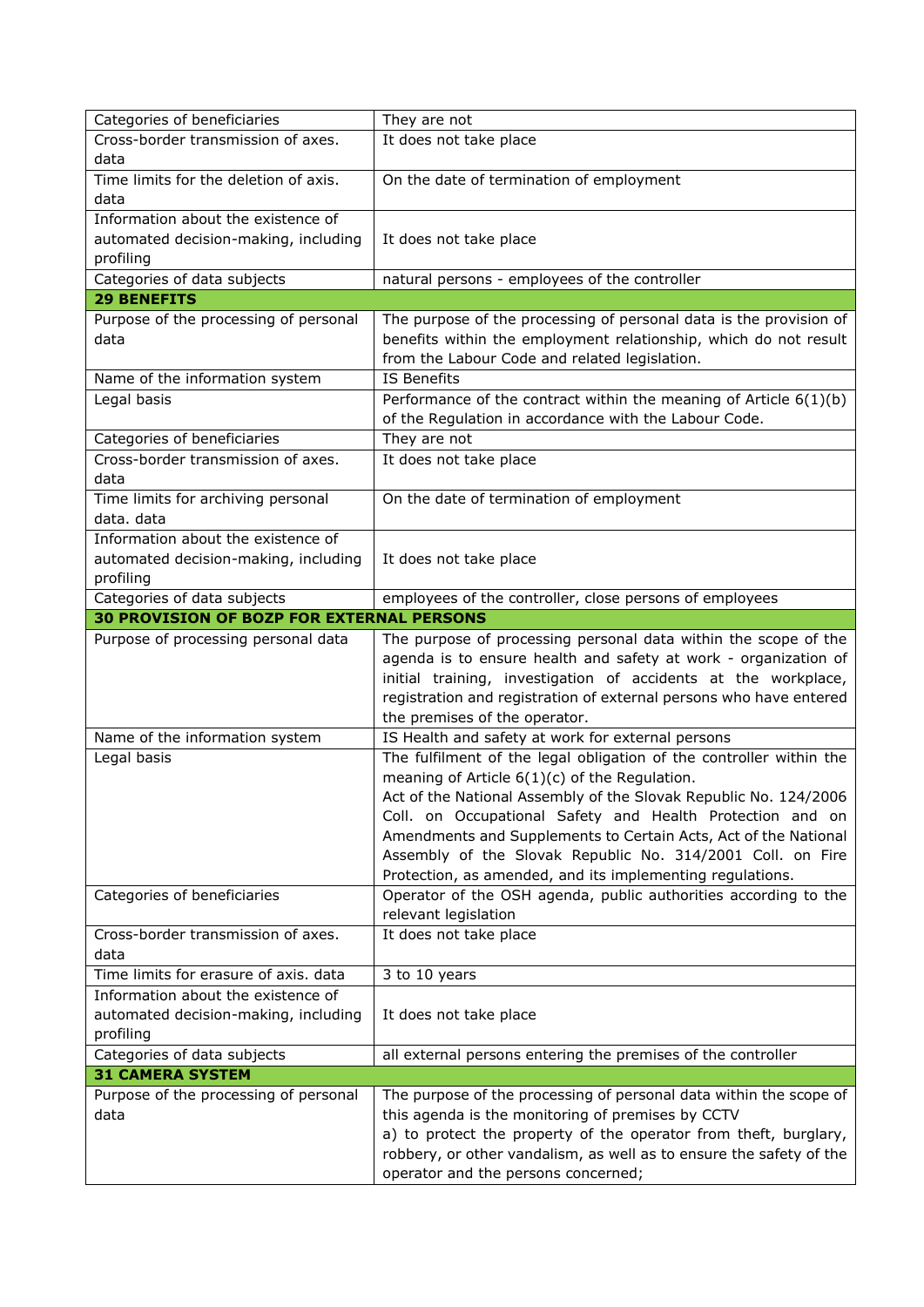|                                                                   | (b) for the purpose of proof in the event of a claim for goods or<br>materials |
|-------------------------------------------------------------------|--------------------------------------------------------------------------------|
|                                                                   |                                                                                |
| Name of the information system                                    | IS Camera system                                                               |
| Legal basis                                                       | Legitimate interest within the meaning of Article $6(1)(f)$ of the             |
|                                                                   | Regulation. The main legitimate interest is the protection of the              |
|                                                                   | controller's property against theft, burglary, robbery or other                |
|                                                                   | vandalism (in order to detect crime) as well as ensuring the safety            |
|                                                                   | and health of the controller and the data subjects.                            |
| Categories of beneficiaries<br>Cross-border transmission of axes. | Law enforcement authorities<br>It does not take place                          |
| data                                                              |                                                                                |
| Time limits for erasure of axis. data                             | CCTV footage - 72 hours from the day after the day on which the                |
|                                                                   | footage was taken                                                              |
|                                                                   | CCTV footage of warehouse premises for the purpose of evidence                 |
|                                                                   | in the event of the discovery of missing goods or materials - 14               |
|                                                                   | days from the day following the day on which the footage was<br>taken          |
|                                                                   | Recording from the camera system in the dispatch area for the                  |
|                                                                   | purpose of proof in the event of a claim for goods or materials -              |
|                                                                   | 21 days from the day following the day on which the recording was              |
|                                                                   | made                                                                           |
|                                                                   |                                                                                |
| Information about the existence of                                |                                                                                |
| automated decision-making, including                              | It does not take place                                                         |
| profiling<br>Categories of data subjects                          | natural persons who have entered the premises of the controller                |
|                                                                   | which are monitored by the CCTV system                                         |
|                                                                   |                                                                                |
| <b>32 PROVISION OF CCTV FOOTAGE TO LAW ENFORCEMENT</b>            |                                                                                |
| Purpose of processing personal data                               | The purpose of the processing of personal data within the scope of             |
|                                                                   | this agenda is the provision of CCTV images to law enforcement                 |
|                                                                   | authorities in the event of an investigation.                                  |
| Name of the information system                                    | IS Provision of CCTV footage to law enforcement                                |
| Legal basis                                                       | The fulfilment of the legal obligation of the controller within the            |
|                                                                   | meaning of Article $6(1)(c)$ of the Regulation.                                |
|                                                                   | Act No. 172/1993 Coll. on the Police Force.                                    |
| Categories of beneficiaries                                       | Law enforcement authorities under the relevant legislation                     |
| Cross-border transmission of axes.<br>data                        | It does not take place                                                         |
| Time limits for erasure of axis. data                             | CCTV footage - 72 hours from the day after the day on which the                |
|                                                                   | footage was taken                                                              |
|                                                                   | CCTV footage of warehouse premises for the purpose of evidence                 |
|                                                                   | in the event of the discovery of missing goods or materials - 14               |
|                                                                   | days from the day following the day on which the footage was                   |
|                                                                   | taken                                                                          |
|                                                                   | Recording from the camera system in the dispatch area for the                  |
|                                                                   | purpose of proof in the event of a claim for goods or materials -              |
|                                                                   | 21 days from the day following the day on which the recording was<br>made      |
|                                                                   |                                                                                |
| Information about the existence of                                |                                                                                |
| automated decision-making, including                              | It does not take place                                                         |
| profiling<br>Categories of data subjects                          | natural persons who are part of the image record                               |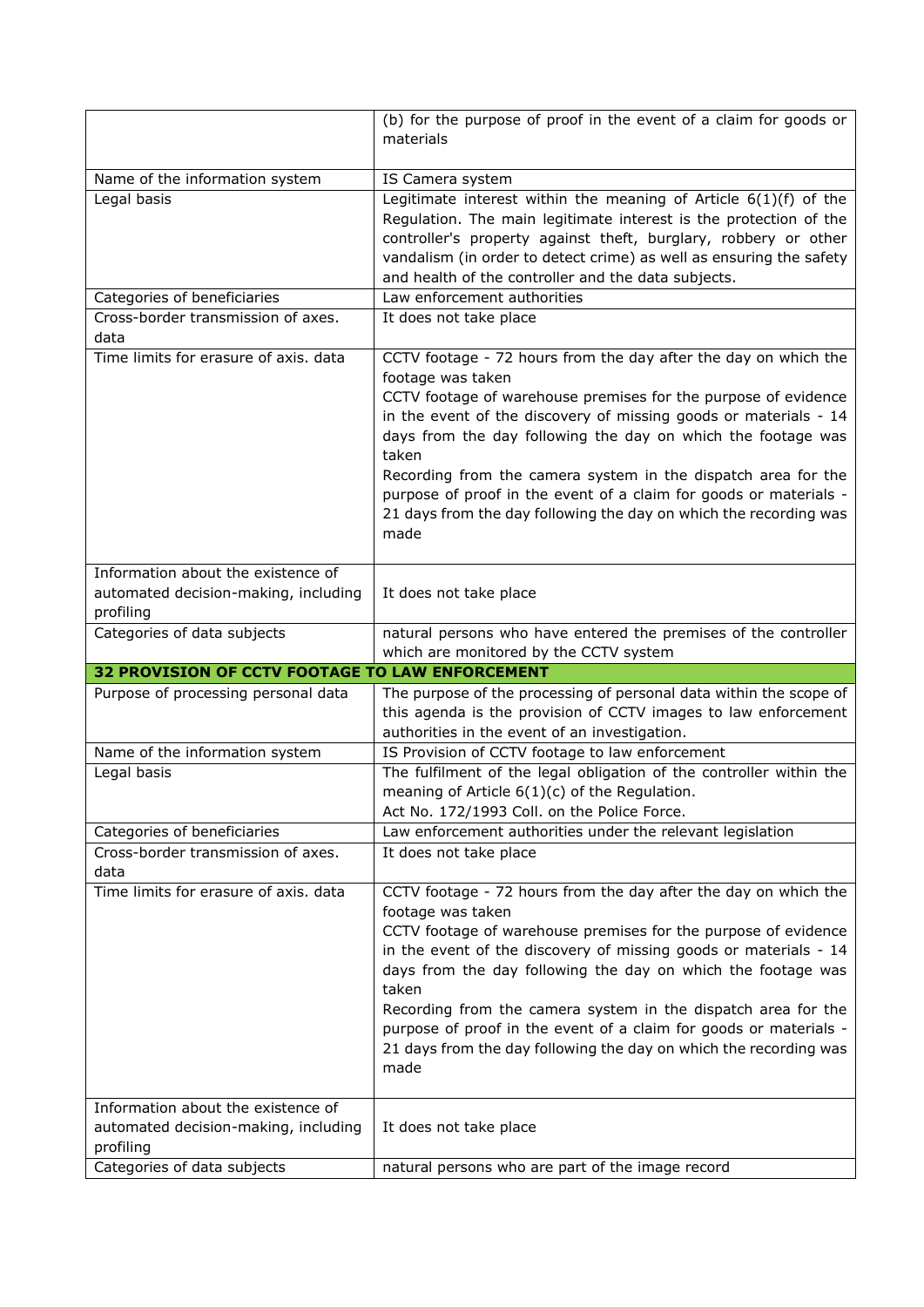| 33 PROVISION OF DOCUMENTS TO PUBLIC AUTHORITIES                                         |                                                                                                                                                                                                                                                                                                                                                                                                                                                                                                                                                                                                                                                                        |
|-----------------------------------------------------------------------------------------|------------------------------------------------------------------------------------------------------------------------------------------------------------------------------------------------------------------------------------------------------------------------------------------------------------------------------------------------------------------------------------------------------------------------------------------------------------------------------------------------------------------------------------------------------------------------------------------------------------------------------------------------------------------------|
| Purpose of the processing of personal<br>data                                           | The purpose of the processing of personal data within the<br>framework of the agenda in question is the provision of documents<br>to public authorities which may contain personal data of the data<br>subjects.                                                                                                                                                                                                                                                                                                                                                                                                                                                       |
| Name of the information system                                                          | IS Provision of documents to public authorities                                                                                                                                                                                                                                                                                                                                                                                                                                                                                                                                                                                                                        |
| Legal basis                                                                             | The fulfilment of the legal obligation of the controller within the<br>meaning of Article $6(1)(c)$ of the Regulation. In the context of all<br>legal bases operated by the controller, the public authority may<br>require, on the basis of cooperation.                                                                                                                                                                                                                                                                                                                                                                                                              |
| Categories of beneficiaries                                                             | The public authorities of the administration according to the<br>relevant legislation                                                                                                                                                                                                                                                                                                                                                                                                                                                                                                                                                                                  |
| Cross-border transmission of axes.<br>data                                              | It does not take place                                                                                                                                                                                                                                                                                                                                                                                                                                                                                                                                                                                                                                                 |
| Time limits for erasure of axis. data                                                   | Pursuant to the Rules of the Registry                                                                                                                                                                                                                                                                                                                                                                                                                                                                                                                                                                                                                                  |
| Information about the existence of<br>automated decision-making, including<br>profiling | It does not take place                                                                                                                                                                                                                                                                                                                                                                                                                                                                                                                                                                                                                                                 |
| Categories of data subjects                                                             | natural persons whose personal data are processed in the<br>controller's documentation                                                                                                                                                                                                                                                                                                                                                                                                                                                                                                                                                                                 |
| <b>34 EMERGENCIES</b>                                                                   |                                                                                                                                                                                                                                                                                                                                                                                                                                                                                                                                                                                                                                                                        |
| Purpose of the processing of personal<br>data                                           | The purpose of the processing of personal data is to record the<br>personal data of natural persons - employees and other external<br>persons when entering the premises of the operator during an<br>emergency situation in order to ensure the protection of the health<br>of the persons concerned.                                                                                                                                                                                                                                                                                                                                                                 |
| Name of the information system                                                          | IS Emergencies                                                                                                                                                                                                                                                                                                                                                                                                                                                                                                                                                                                                                                                         |
| Legal basis                                                                             | The fulfilment of the legal obligation of the controller within the<br>meaning of Article $6(1)(c)$ of the Regulation.<br>Act No 355/2007 on the protection, promotion and development<br>of public health and on amending and supplementing certain acts                                                                                                                                                                                                                                                                                                                                                                                                              |
| Categories of beneficiaries                                                             | Public authorities under the relevant legislation                                                                                                                                                                                                                                                                                                                                                                                                                                                                                                                                                                                                                      |
| Cross-border transmission of axes.<br>data                                              | It does not take place                                                                                                                                                                                                                                                                                                                                                                                                                                                                                                                                                                                                                                                 |
| Time limits for erasure of axis. data                                                   | 1 month after the end of the emergency                                                                                                                                                                                                                                                                                                                                                                                                                                                                                                                                                                                                                                 |
| Information about the existence of<br>automated decision-making, including<br>profiling | It does not take place                                                                                                                                                                                                                                                                                                                                                                                                                                                                                                                                                                                                                                                 |
| Categories of data subjects                                                             | - employees of the operator,<br>- other external natural persons                                                                                                                                                                                                                                                                                                                                                                                                                                                                                                                                                                                                       |
| <b>35 ESSENTIAL COOKIES</b>                                                             |                                                                                                                                                                                                                                                                                                                                                                                                                                                                                                                                                                                                                                                                        |
| Purpose of the processing of personal<br>data                                           | The purpose of the processing of personal data is the processing<br>of personal data of natural persons - visitors to the website of the<br>operator for the purpose of technical storage of data or access to<br>them, for the purpose of transmitting or facilitating the<br>transmission of a message via the network, or, if it is strictly<br>necessary for the operator as a provider of information society<br>services, for the provision of an information society service that is<br>expressly requested by the data subject as a user. It is about<br>adapting the operation of the website of the operator to the needs<br>of the visitors to the website. |
| Name of the information system                                                          | IS Necessary cookies                                                                                                                                                                                                                                                                                                                                                                                                                                                                                                                                                                                                                                                   |
| Legal basis                                                                             | The fulfilment of the legal obligation of the controller within the<br>meaning of Article $6(1)(c)$ of the Regulation.                                                                                                                                                                                                                                                                                                                                                                                                                                                                                                                                                 |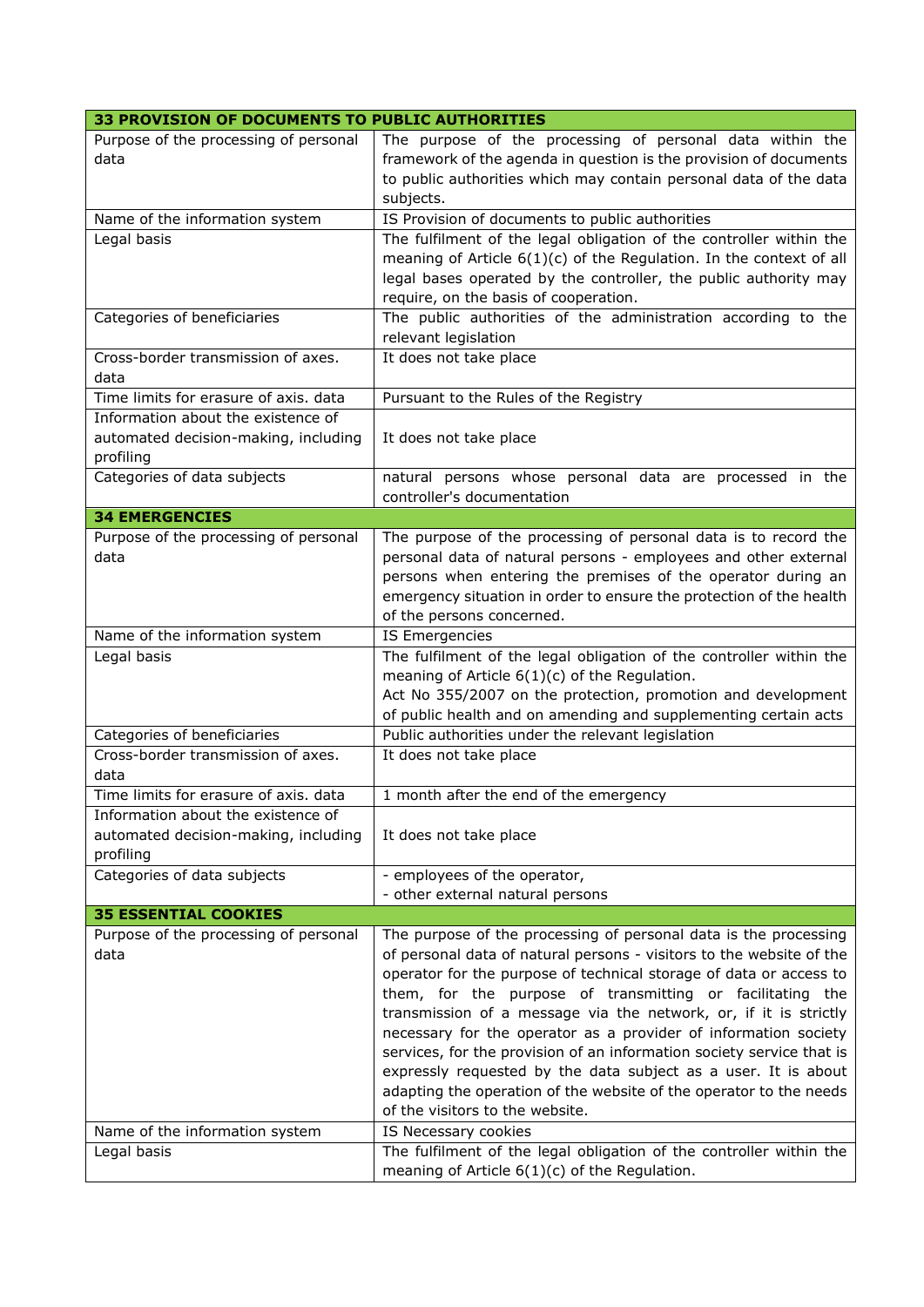|                                                                                                | Act 351/2011 Coll. on electronic communications as amended, §                                                                                                                                                                                                                                                                                                                                                                                                                                                                                                                                                                                                                                                                                                                                                                                                                                                                                                                                                                                                                                                                                                                                                                                                                                                                                                                                                                                                                                                                                                                                                                                                                                                                                                                                                                                                                                                                                                                                                                                                                                       |
|------------------------------------------------------------------------------------------------|-----------------------------------------------------------------------------------------------------------------------------------------------------------------------------------------------------------------------------------------------------------------------------------------------------------------------------------------------------------------------------------------------------------------------------------------------------------------------------------------------------------------------------------------------------------------------------------------------------------------------------------------------------------------------------------------------------------------------------------------------------------------------------------------------------------------------------------------------------------------------------------------------------------------------------------------------------------------------------------------------------------------------------------------------------------------------------------------------------------------------------------------------------------------------------------------------------------------------------------------------------------------------------------------------------------------------------------------------------------------------------------------------------------------------------------------------------------------------------------------------------------------------------------------------------------------------------------------------------------------------------------------------------------------------------------------------------------------------------------------------------------------------------------------------------------------------------------------------------------------------------------------------------------------------------------------------------------------------------------------------------------------------------------------------------------------------------------------------------|
| Categories of beneficiaries                                                                    | 55(5)<br>They aren't.                                                                                                                                                                                                                                                                                                                                                                                                                                                                                                                                                                                                                                                                                                                                                                                                                                                                                                                                                                                                                                                                                                                                                                                                                                                                                                                                                                                                                                                                                                                                                                                                                                                                                                                                                                                                                                                                                                                                                                                                                                                                               |
| Cross-border transmission of axes.                                                             | It does not take place                                                                                                                                                                                                                                                                                                                                                                                                                                                                                                                                                                                                                                                                                                                                                                                                                                                                                                                                                                                                                                                                                                                                                                                                                                                                                                                                                                                                                                                                                                                                                                                                                                                                                                                                                                                                                                                                                                                                                                                                                                                                              |
| data                                                                                           |                                                                                                                                                                                                                                                                                                                                                                                                                                                                                                                                                                                                                                                                                                                                                                                                                                                                                                                                                                                                                                                                                                                                                                                                                                                                                                                                                                                                                                                                                                                                                                                                                                                                                                                                                                                                                                                                                                                                                                                                                                                                                                     |
| Time limits for erasure of axis. data                                                          | When you have finished browsing the website                                                                                                                                                                                                                                                                                                                                                                                                                                                                                                                                                                                                                                                                                                                                                                                                                                                                                                                                                                                                                                                                                                                                                                                                                                                                                                                                                                                                                                                                                                                                                                                                                                                                                                                                                                                                                                                                                                                                                                                                                                                         |
| Information about the existence of                                                             |                                                                                                                                                                                                                                                                                                                                                                                                                                                                                                                                                                                                                                                                                                                                                                                                                                                                                                                                                                                                                                                                                                                                                                                                                                                                                                                                                                                                                                                                                                                                                                                                                                                                                                                                                                                                                                                                                                                                                                                                                                                                                                     |
| automated decision-making, including<br>profiling                                              | It does not take place                                                                                                                                                                                                                                                                                                                                                                                                                                                                                                                                                                                                                                                                                                                                                                                                                                                                                                                                                                                                                                                                                                                                                                                                                                                                                                                                                                                                                                                                                                                                                                                                                                                                                                                                                                                                                                                                                                                                                                                                                                                                              |
| Categories of data subjects                                                                    | data subjects who have visited the website of the controller                                                                                                                                                                                                                                                                                                                                                                                                                                                                                                                                                                                                                                                                                                                                                                                                                                                                                                                                                                                                                                                                                                                                                                                                                                                                                                                                                                                                                                                                                                                                                                                                                                                                                                                                                                                                                                                                                                                                                                                                                                        |
| <b>36 OPTIONAL COOKIES</b>                                                                     |                                                                                                                                                                                                                                                                                                                                                                                                                                                                                                                                                                                                                                                                                                                                                                                                                                                                                                                                                                                                                                                                                                                                                                                                                                                                                                                                                                                                                                                                                                                                                                                                                                                                                                                                                                                                                                                                                                                                                                                                                                                                                                     |
| Purpose of the processing of personal<br>data<br>Name of the information system<br>Legal basis | The purpose of the processing of personal data is the processing<br>of personal data of natural persons - visitors to the website of the<br>operator within the framework of different types of cookies, which<br>are:<br>a) Functional - they allow the visitor to be recognized when they<br>return to the website and allow them to be offered enhanced and<br>more personalized features of the website itself, such as<br>remembering their preferences. Increase the functionality of the<br>websites themselves.<br>b) Analytical and statistical - tracking statistics and website<br>traffic aimed at performance evaluation. The main function is, for<br>example, to evaluate the performance of content, use market<br>research to generate data on the target audience, develop and<br>improve products, etc. The purpose of cookies is to analyze the<br>use of the website by users in order to optimize and improve<br>services, statistical surveys.<br>c) Marketing - marketing cookies of the operator as well as third-<br>party marketing cookies used for the purposes of personalization<br>of advertising and direct marketing and personalization of<br>displayed content. The main function is e.g. selection of<br>advertisements and content targeted to a group of customers,<br>selection of personalised advertisements and content, evaluation<br>of the performance of advertisements and/or content, use of<br>market research to generate data on the target group for the<br>purposes<br>direct<br>marketing<br>and<br>personalisation<br>οf<br>of<br>advertisements, product development, etc. The purpose of the<br>cookies is to select basic advertisements, selection of personalised<br>advertisements, creation of a profile of personalised content,<br>of personalised content, technical<br>selection<br>delivery of<br>advertisements or content, collation and combination of offline<br>data sources for the purpose of delivering a marketing message.<br>IS Optional cookies<br>Consent of the data subject pursuant to Article $6(1)(a)$ of the |
|                                                                                                | Regulation and the Personal Data Protection Act, whereby the data<br>subject has the right to withdraw his or her consent at any time.                                                                                                                                                                                                                                                                                                                                                                                                                                                                                                                                                                                                                                                                                                                                                                                                                                                                                                                                                                                                                                                                                                                                                                                                                                                                                                                                                                                                                                                                                                                                                                                                                                                                                                                                                                                                                                                                                                                                                              |
|                                                                                                | Withdrawal of consent shall not affect the lawfulness of processing                                                                                                                                                                                                                                                                                                                                                                                                                                                                                                                                                                                                                                                                                                                                                                                                                                                                                                                                                                                                                                                                                                                                                                                                                                                                                                                                                                                                                                                                                                                                                                                                                                                                                                                                                                                                                                                                                                                                                                                                                                 |
| Categories of beneficiaries                                                                    | based on consent prior to its withdrawal.<br>They aren't.                                                                                                                                                                                                                                                                                                                                                                                                                                                                                                                                                                                                                                                                                                                                                                                                                                                                                                                                                                                                                                                                                                                                                                                                                                                                                                                                                                                                                                                                                                                                                                                                                                                                                                                                                                                                                                                                                                                                                                                                                                           |
| Cross-border transmission of axes.                                                             | It does not take place                                                                                                                                                                                                                                                                                                                                                                                                                                                                                                                                                                                                                                                                                                                                                                                                                                                                                                                                                                                                                                                                                                                                                                                                                                                                                                                                                                                                                                                                                                                                                                                                                                                                                                                                                                                                                                                                                                                                                                                                                                                                              |
| data                                                                                           |                                                                                                                                                                                                                                                                                                                                                                                                                                                                                                                                                                                                                                                                                                                                                                                                                                                                                                                                                                                                                                                                                                                                                                                                                                                                                                                                                                                                                                                                                                                                                                                                                                                                                                                                                                                                                                                                                                                                                                                                                                                                                                     |
| Time limits for the deletion of axis.                                                          | 12 months from the date of the last visit to the website                                                                                                                                                                                                                                                                                                                                                                                                                                                                                                                                                                                                                                                                                                                                                                                                                                                                                                                                                                                                                                                                                                                                                                                                                                                                                                                                                                                                                                                                                                                                                                                                                                                                                                                                                                                                                                                                                                                                                                                                                                            |
| data                                                                                           |                                                                                                                                                                                                                                                                                                                                                                                                                                                                                                                                                                                                                                                                                                                                                                                                                                                                                                                                                                                                                                                                                                                                                                                                                                                                                                                                                                                                                                                                                                                                                                                                                                                                                                                                                                                                                                                                                                                                                                                                                                                                                                     |